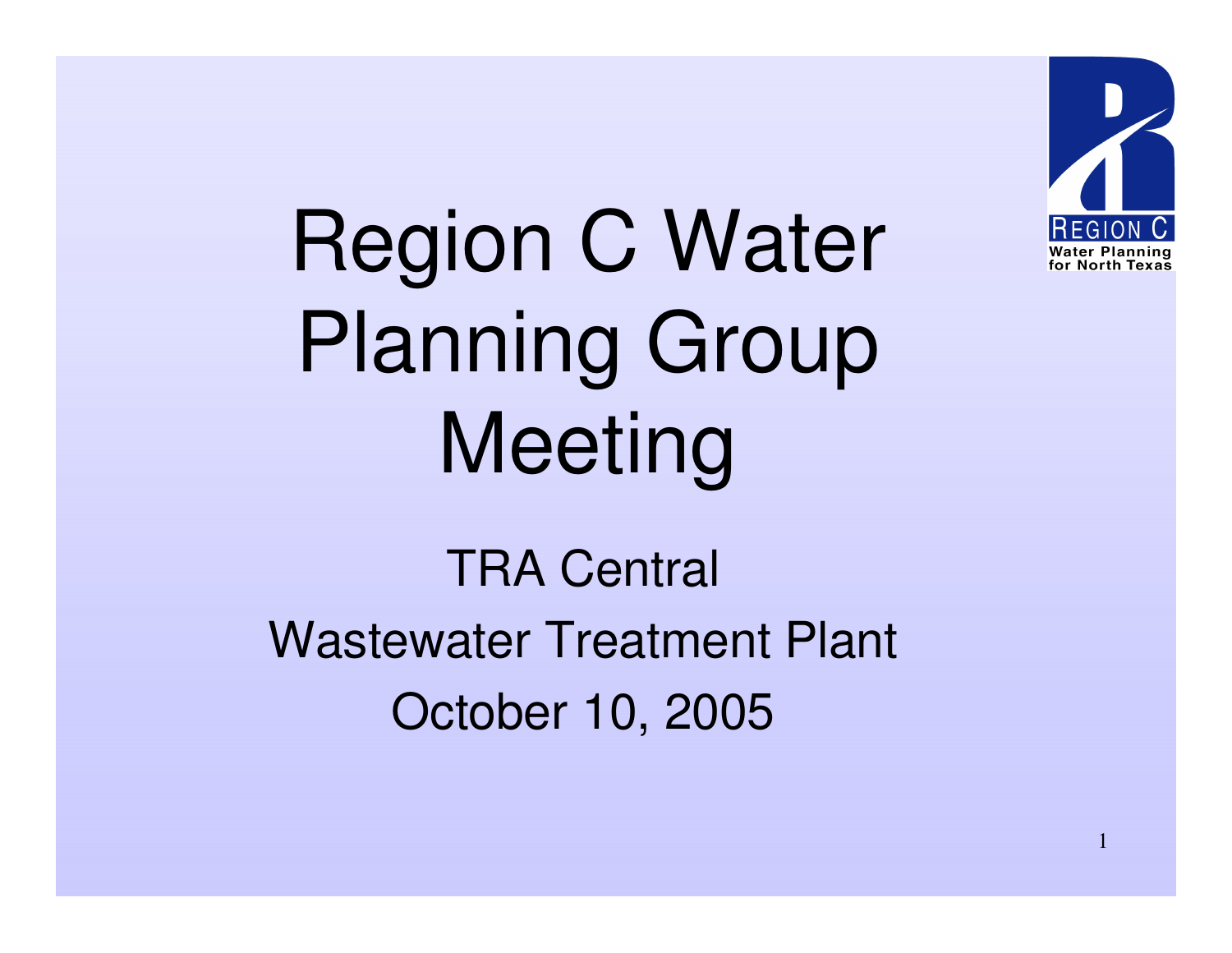# Agenda

- Action Items
	- –Unique Stream Segments
	- – Appoint Committee to Develop Slate of **Officers**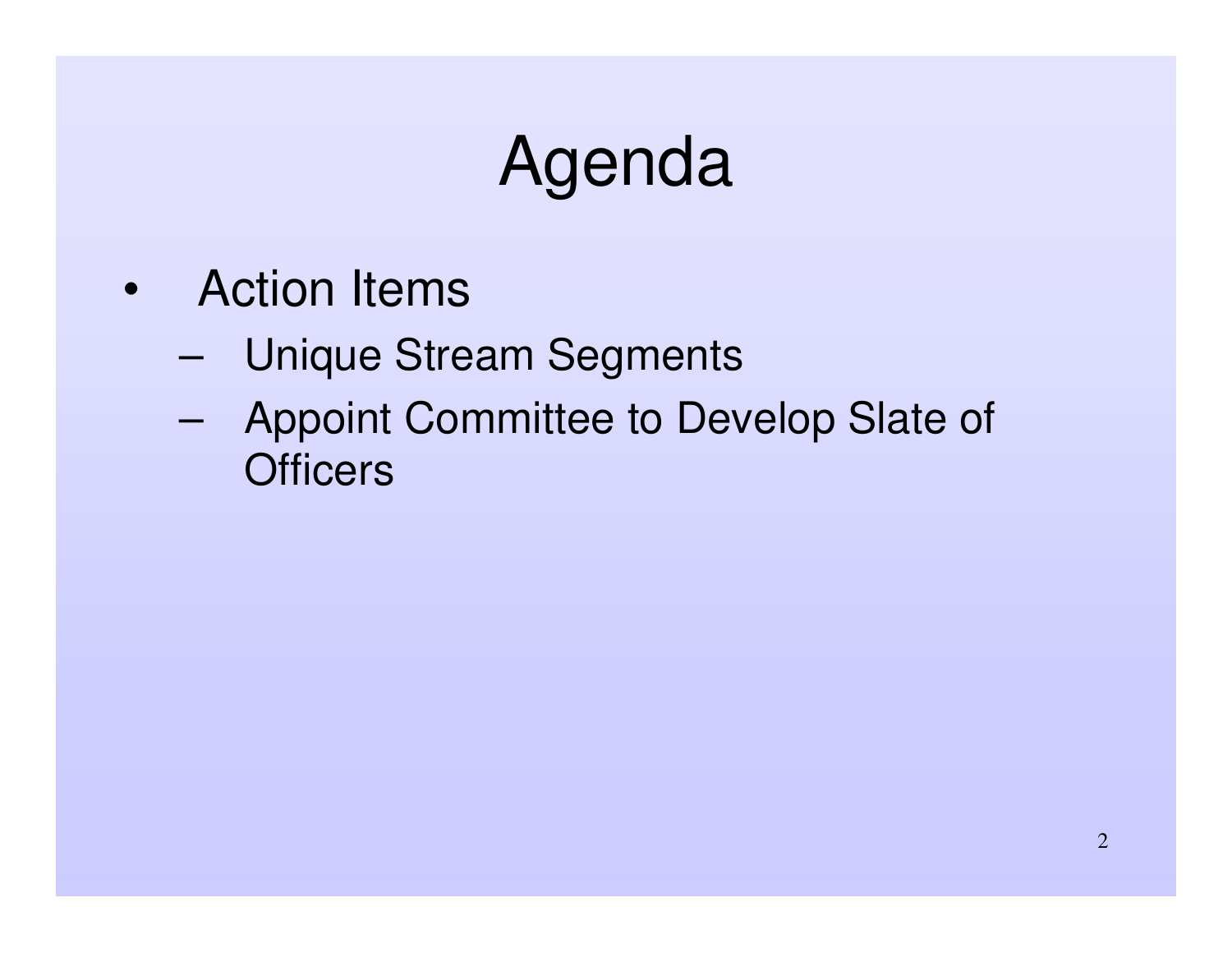## Action Item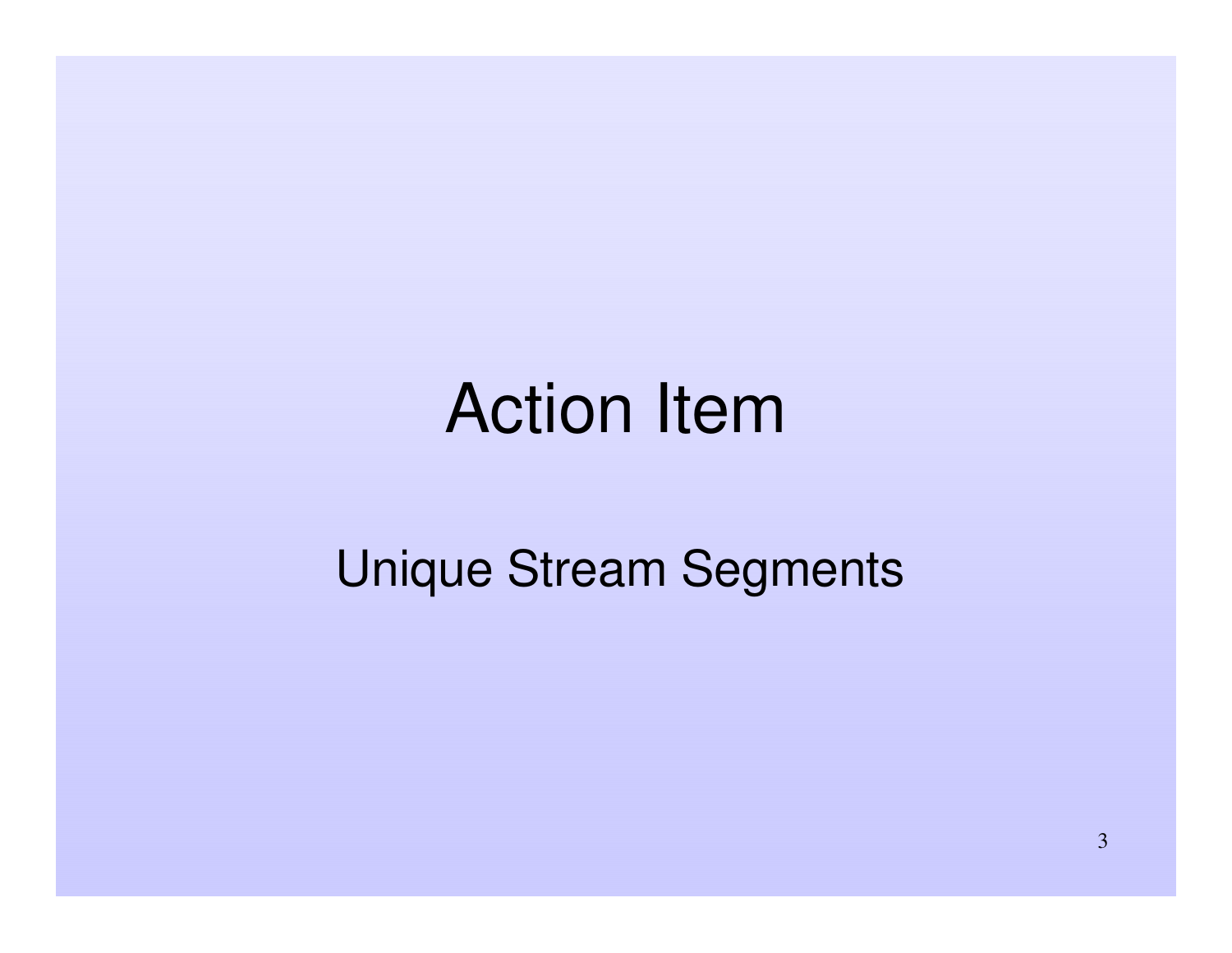- Review of Recent Activity
	- – March 2005: Unique Stream Segment Committee presented results of their analysis as a discussion item
	- – April 2005: Unique Stream Segment Committee presented their memo as an action item. Topic was tabled.
	- – May 2005: Mary Vogelson asked that the item be added to the agenda at the next RCWPG meeting.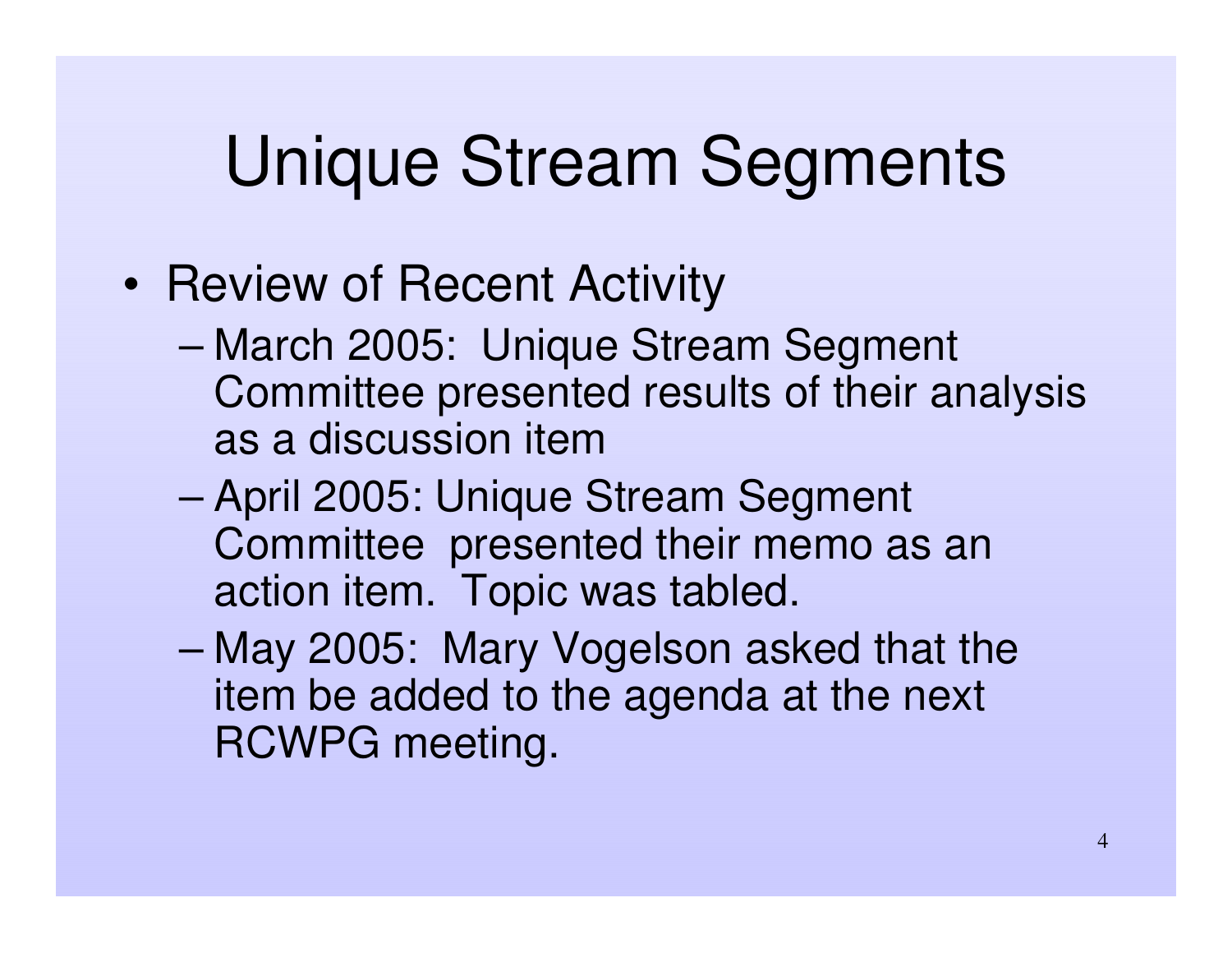- • Concerns raised at the April meeting:
	- – Were the suggested stream segments supported by local entities?
	- – What would be the impact on private landowners?
	- – What are the impacts of recommending stream segments for designation as unique?
	- –What are other regions doing?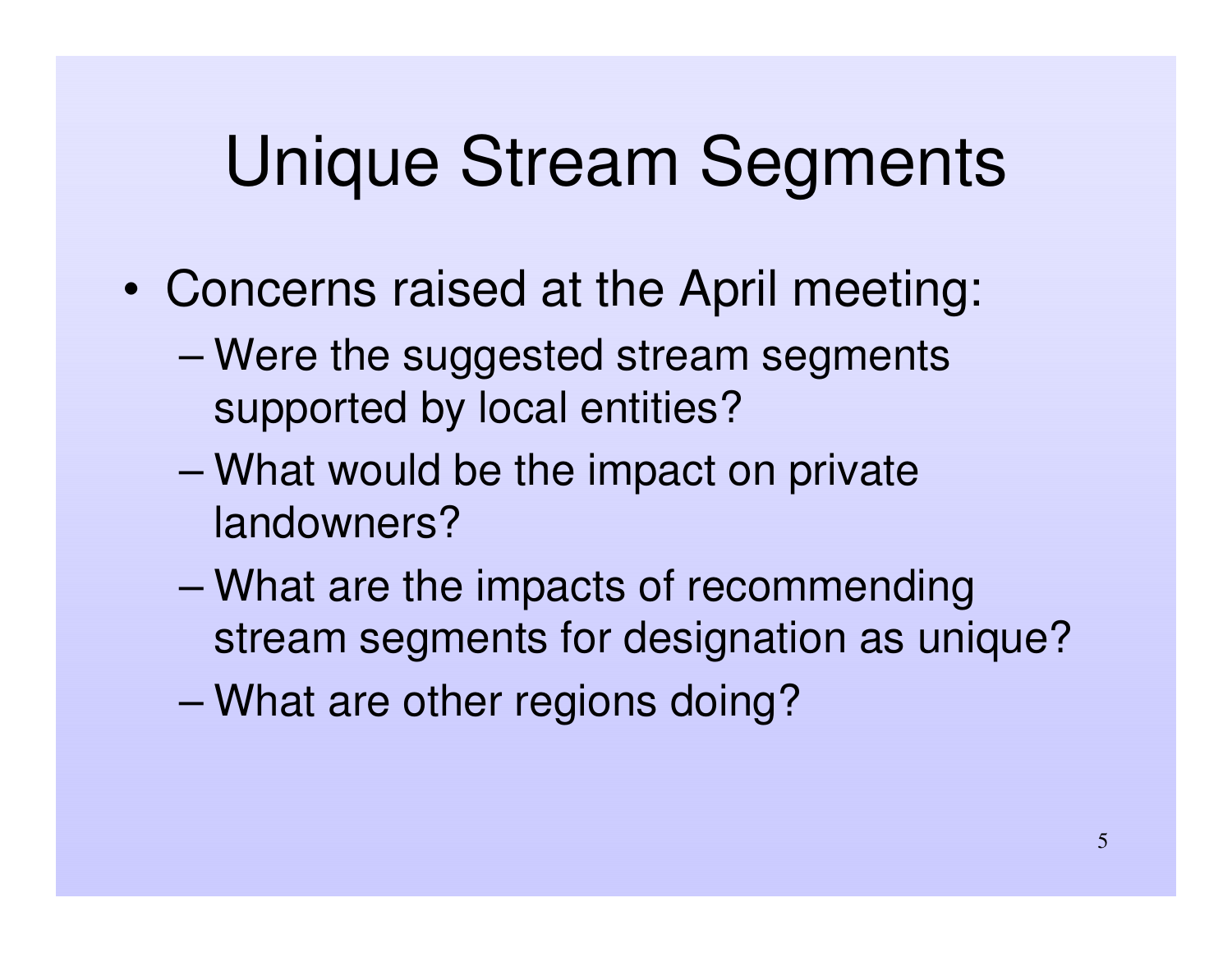- Some answers:
	- –– The Legislature simply said that the designation of <sup>a</sup> unique stream segment would only prevent construction of <sup>a</sup> reservoir on <sup>a</sup> designated segment by <sup>a</sup> political subdivision of the state.
	- – However, SB 2 guidelines require additional analysis of impacts to recommended segments. This implies some greater protection of the stream segments.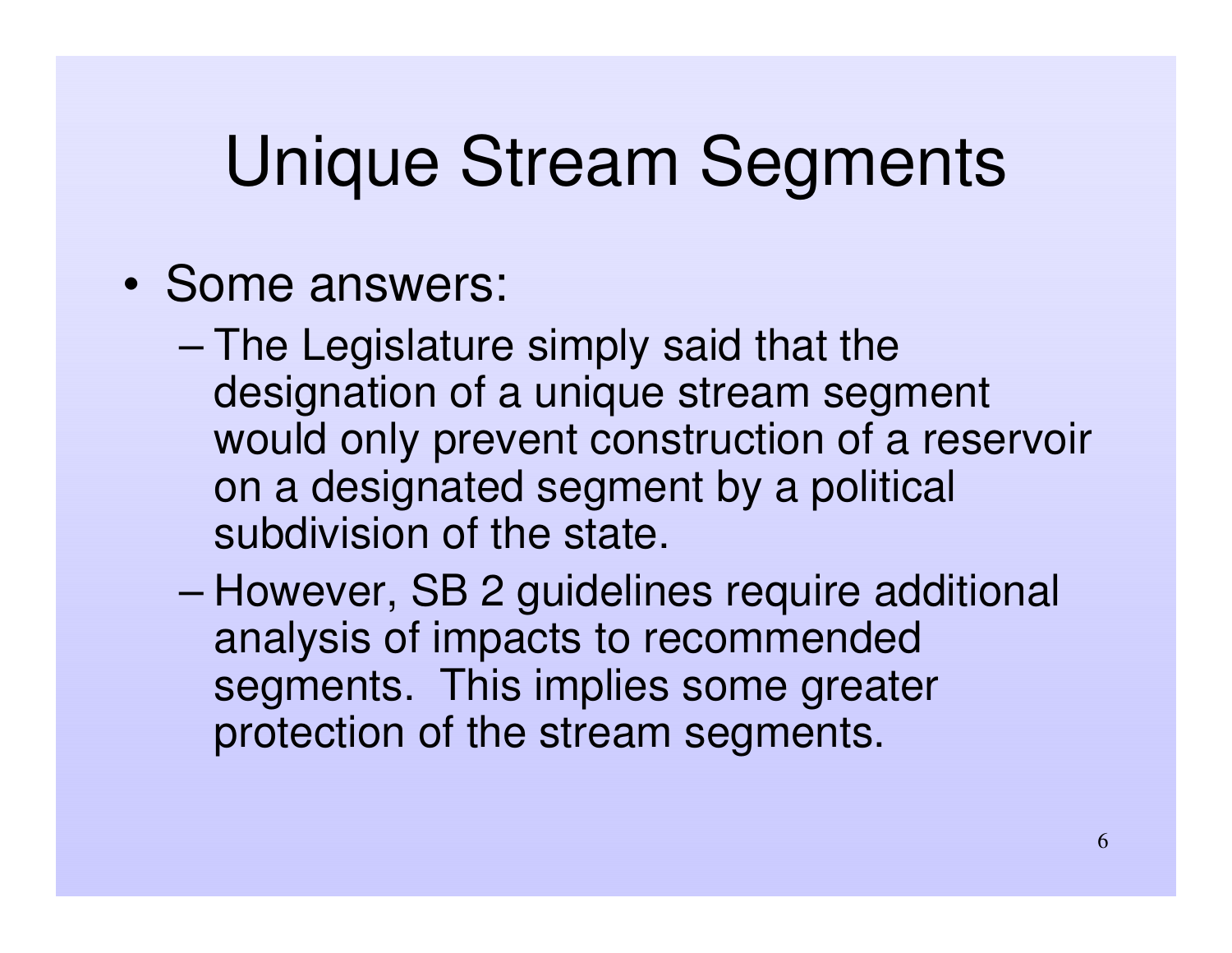#### – Recommendations in IPPs

- 12 RWPGs are not recommending segments
- 2 are recommending segments
	- **Harry Committee**  $-$  Region E has 3 segments
	- – $-$  Region H has 8 segments
	- **Harry Committee**  All 11 recommended segments are adjacent to state or federal lands
- 2 are undecided (Regions C and P)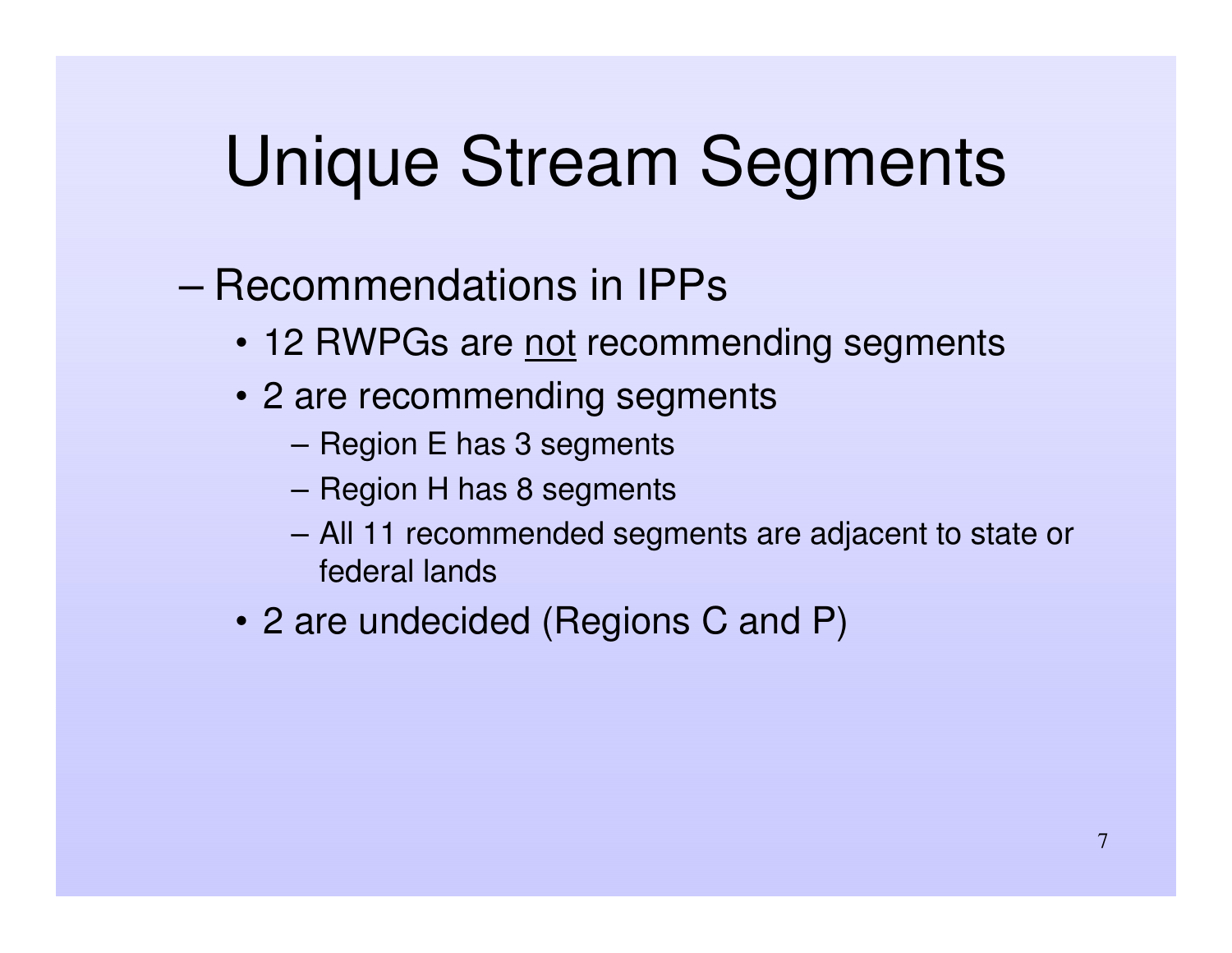- •• Region E Segments
	- the portion of the Rio Grande that is bordered by the Big Bend National Park and the Black Gap Wildlife Management Area
	- –– the stretches of Alamito Creek and Cienega Creek that lie within the boundaries of Big Bend Ranch State Park (Rio Grande Wild and Scenic River)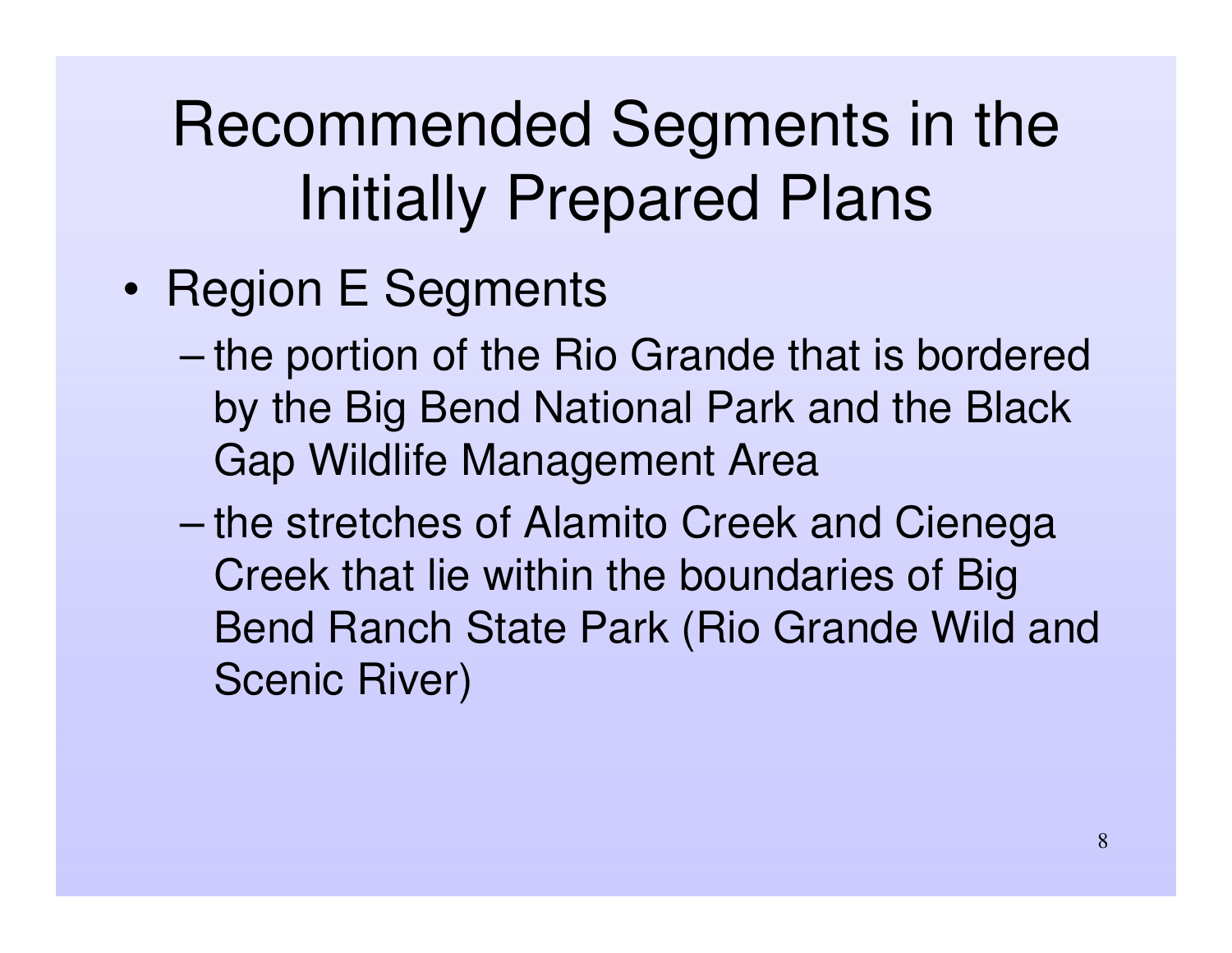- •• Region H Segments
	- –– Armand Bayou fringed by the Armand Bayou Coastal Preserve (part of the Great Texas Coastal Birding Trail)
	- –– Austin Bayou fringed by the Brazoria National Wildlife Refuge (part of the Great Texas Coastal Birding Trail)
	- –– Bastrop Bayou fringed by the Brazoria National Wildlife Refuge (part of the Great Texas Coastal Birding Trail)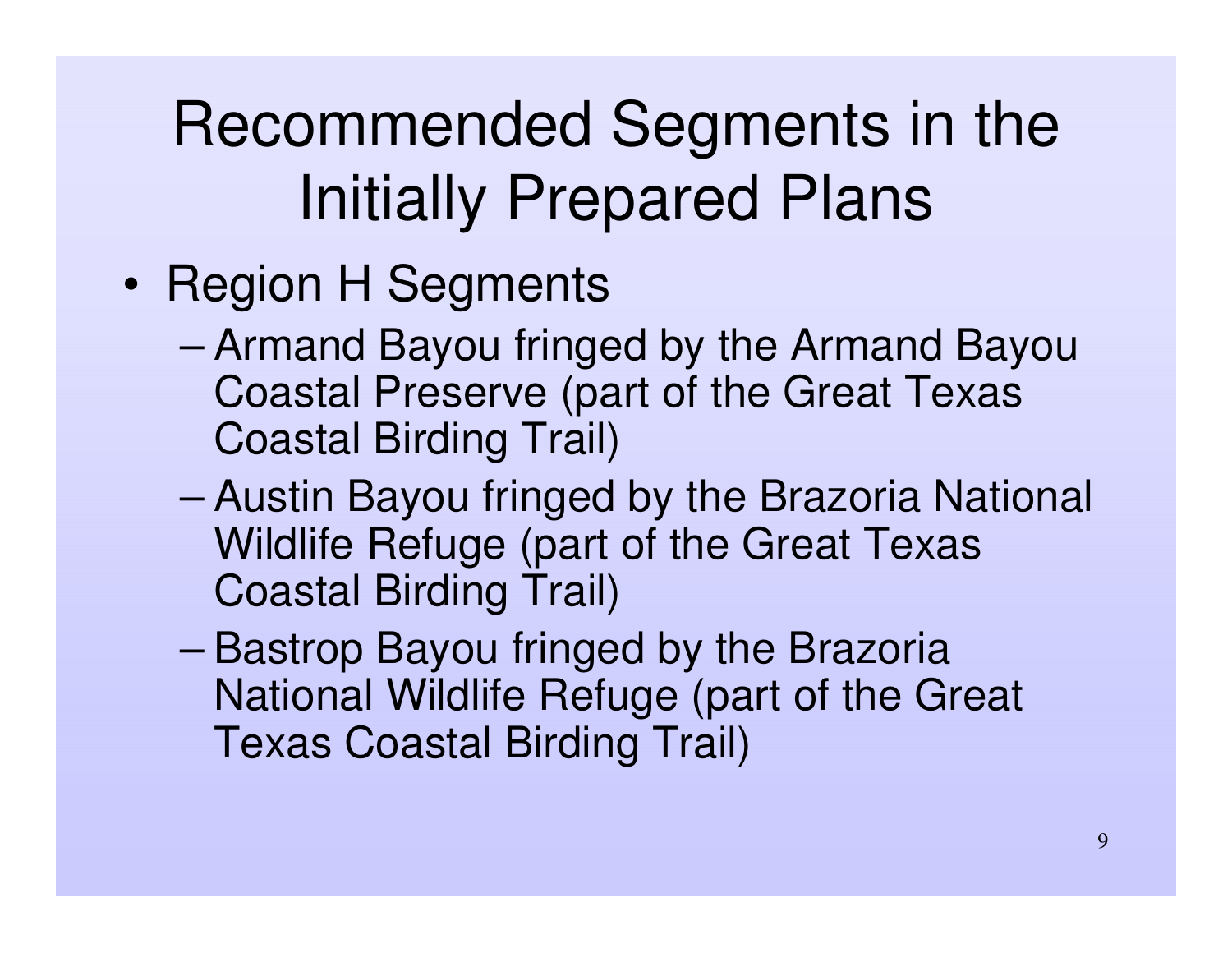- •• Region H Segments
	- Big Creek (Fort Bend) fringed by the Brazos Bend State Park (part of the Great Texas Coastal Birding Trail)
	- – Big Creek (San Jacinto) fringed by the Sam Houston National Forest and the Big Creek Scenic Area (part of the Great Texas Coastal Birding Trail)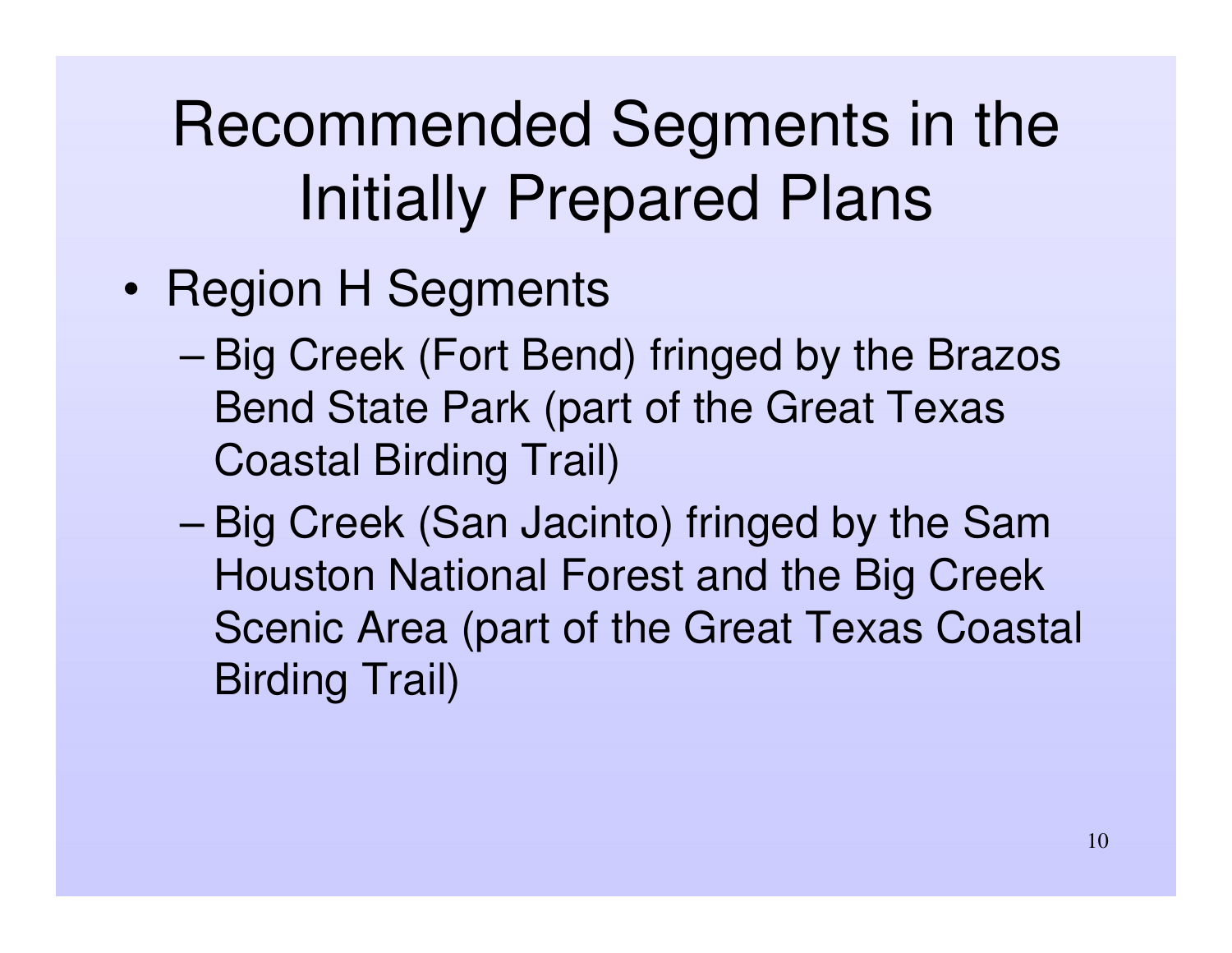- •• Region H Segments
	- Cedar Creek Lake fringed by the San Bernard National Wildlife Refuge (part of the Great Texas Coastal Birding Trail)
	- – Menard Creek fringed by the Big Thicket National Preserve
	- – Oyster Bayou part of the Anahuac National Wildlife Refuge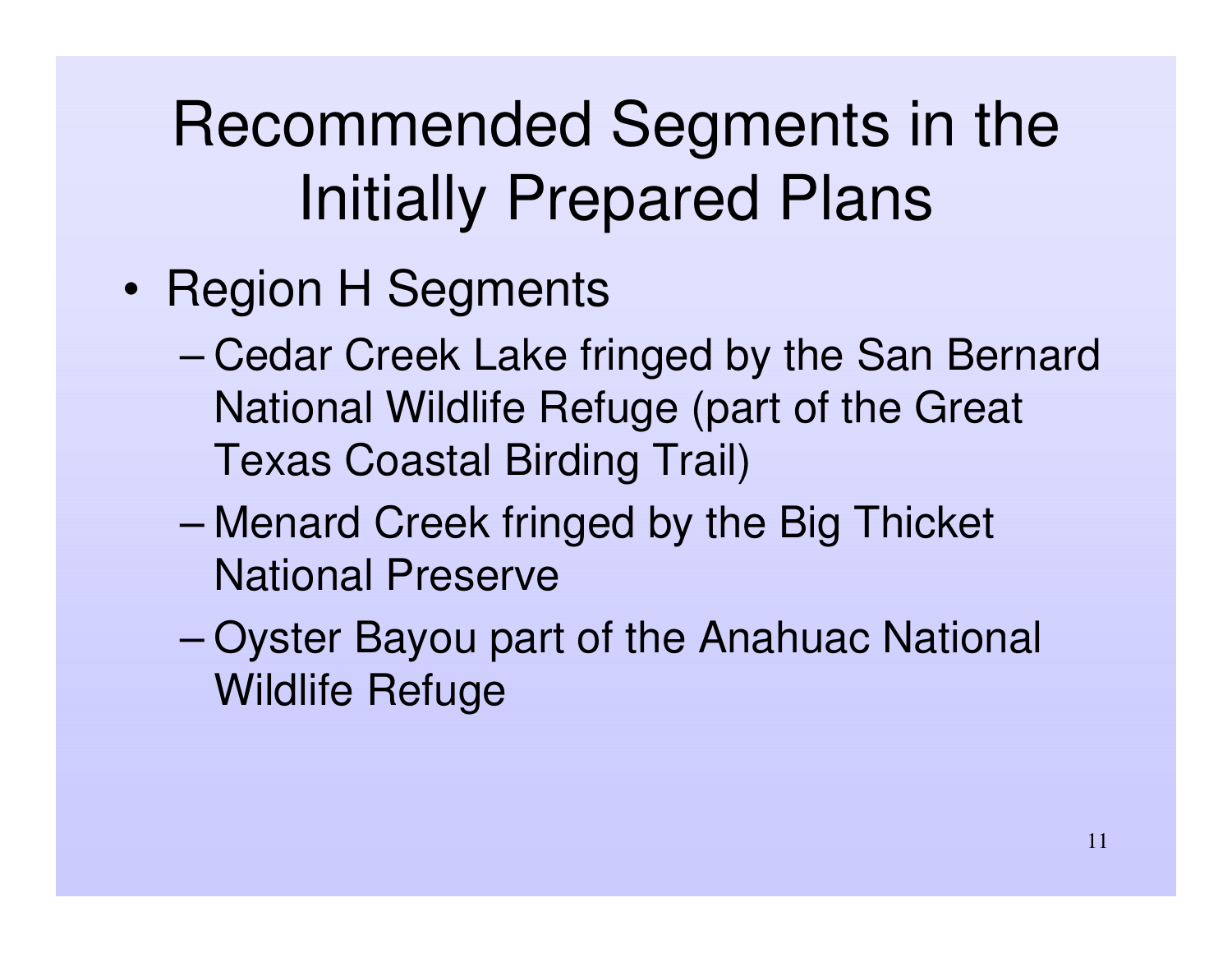## Committee Recommendations for Region C to Consider

- •Coffee Mill Creek as designated by TPWD
- • Lost Creek as designated by TPWD (with the proviso that maintenance and repair of the dams of the existing Lake Jacksboro and Lost Creek Lake should not be prevented)
- $\bullet$ • Clear Creek upstream from F.M. 2164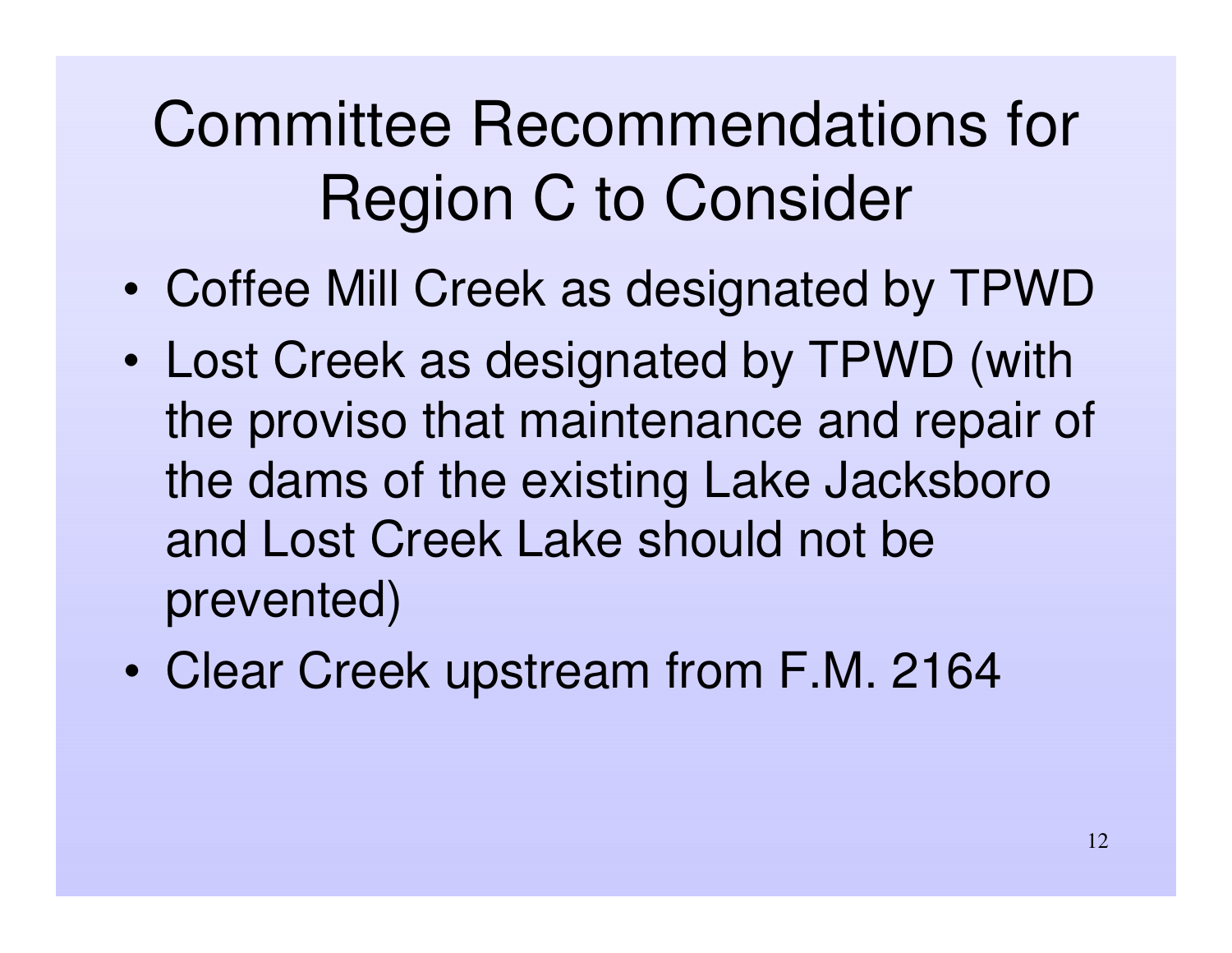## Committee Recommendations for Region C to Consider

- •• Brazos River in Parker County if Region G recommends designation of the segment upstream that is recommended by TPWD for their region (Region G did not recommend this segment.)
- •• Purtis Creek in Henderson County if Region D recommends designation of the segment upstream that is recommended by TPWD for their region (Region D did not recommend this segment.)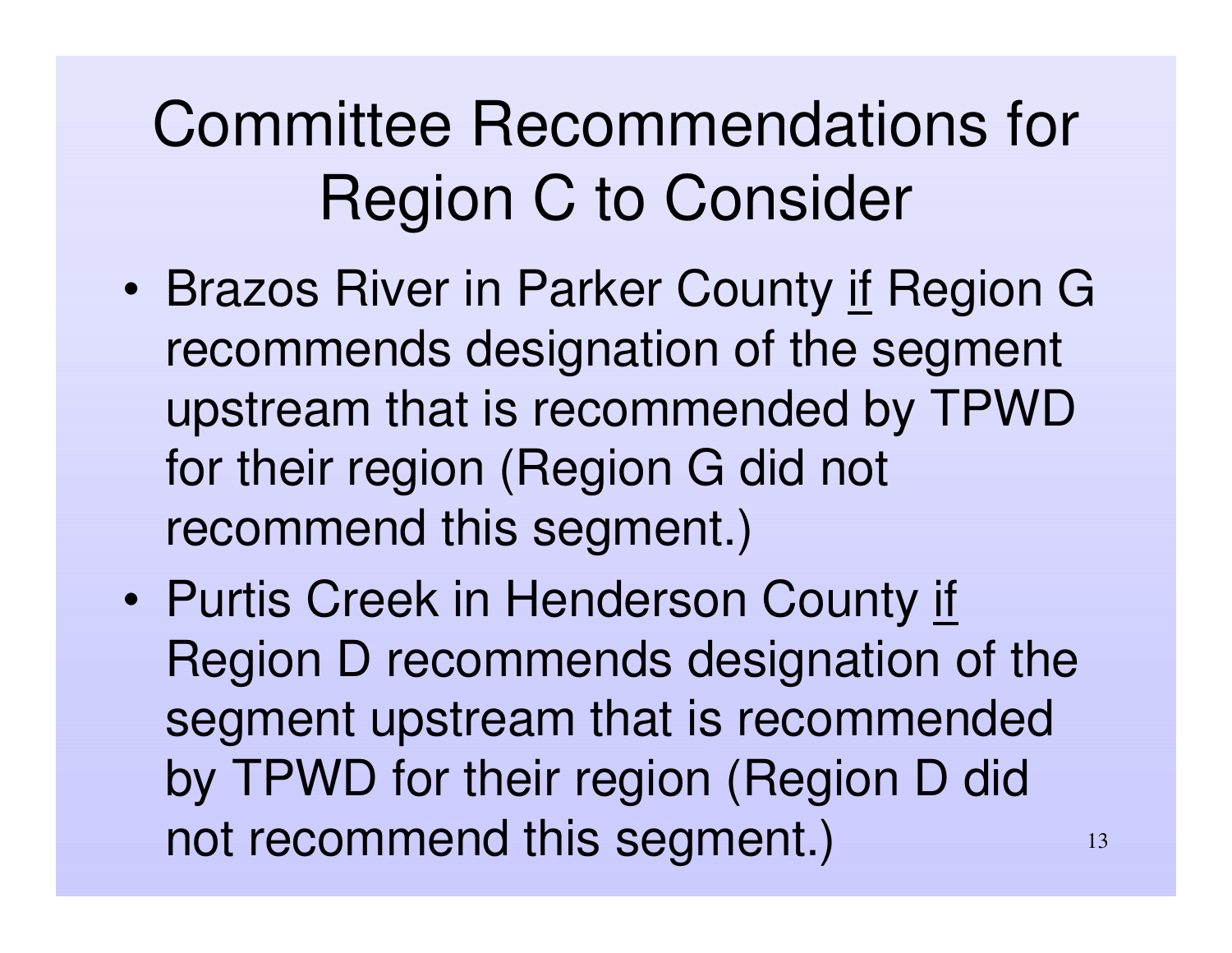## Committee Recommendations for Region C to Consider

- •• Hickory Creek in Denton County if TPWD indicates that such designation would be appropriate
- • Fish Creek (upstream of Moss Lake) in Cooke County if TPWD indicates that such designation would be appropriate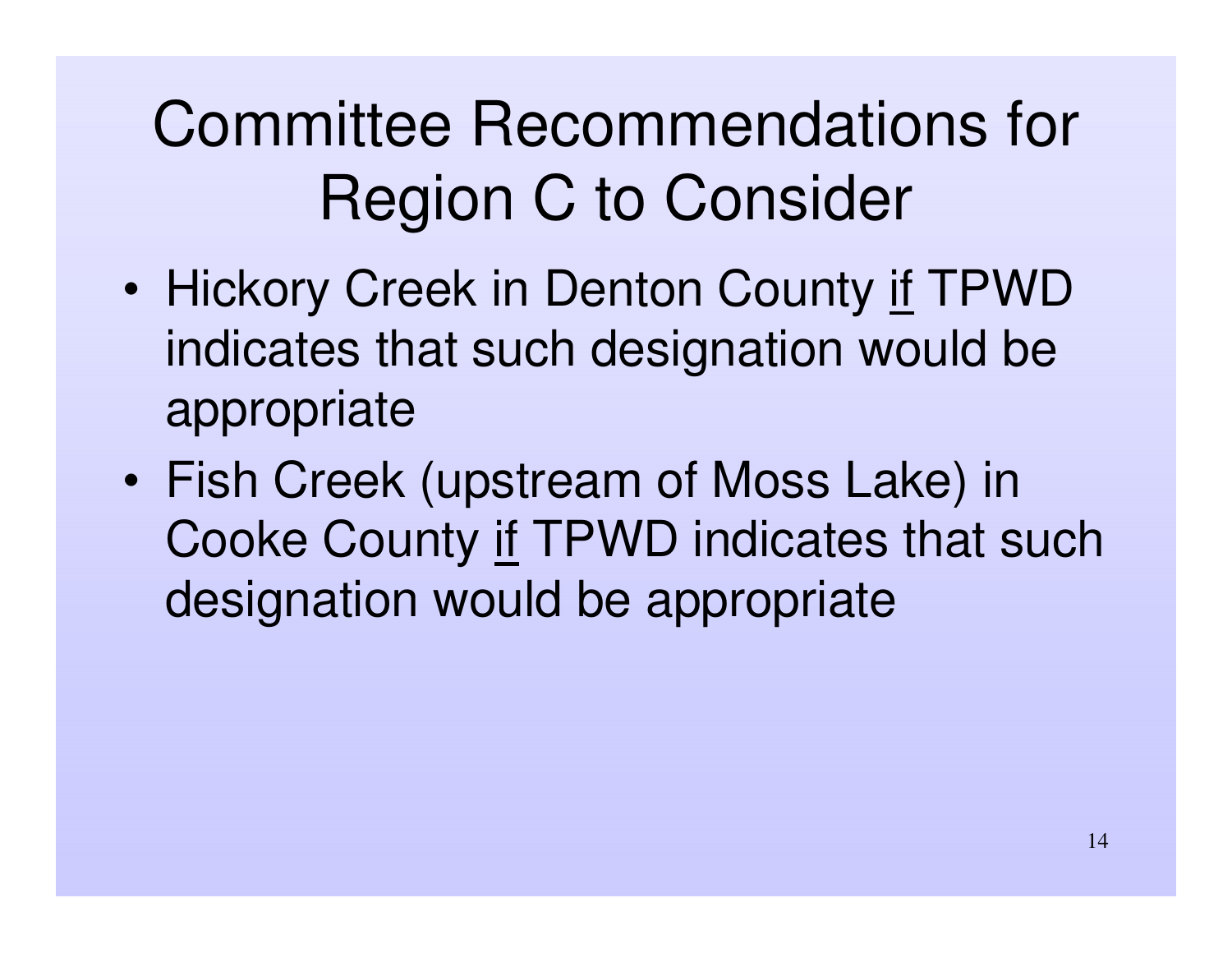• Does the RCWPG want to recommend to the Texas Legislature any stream segments for designation as "unique"?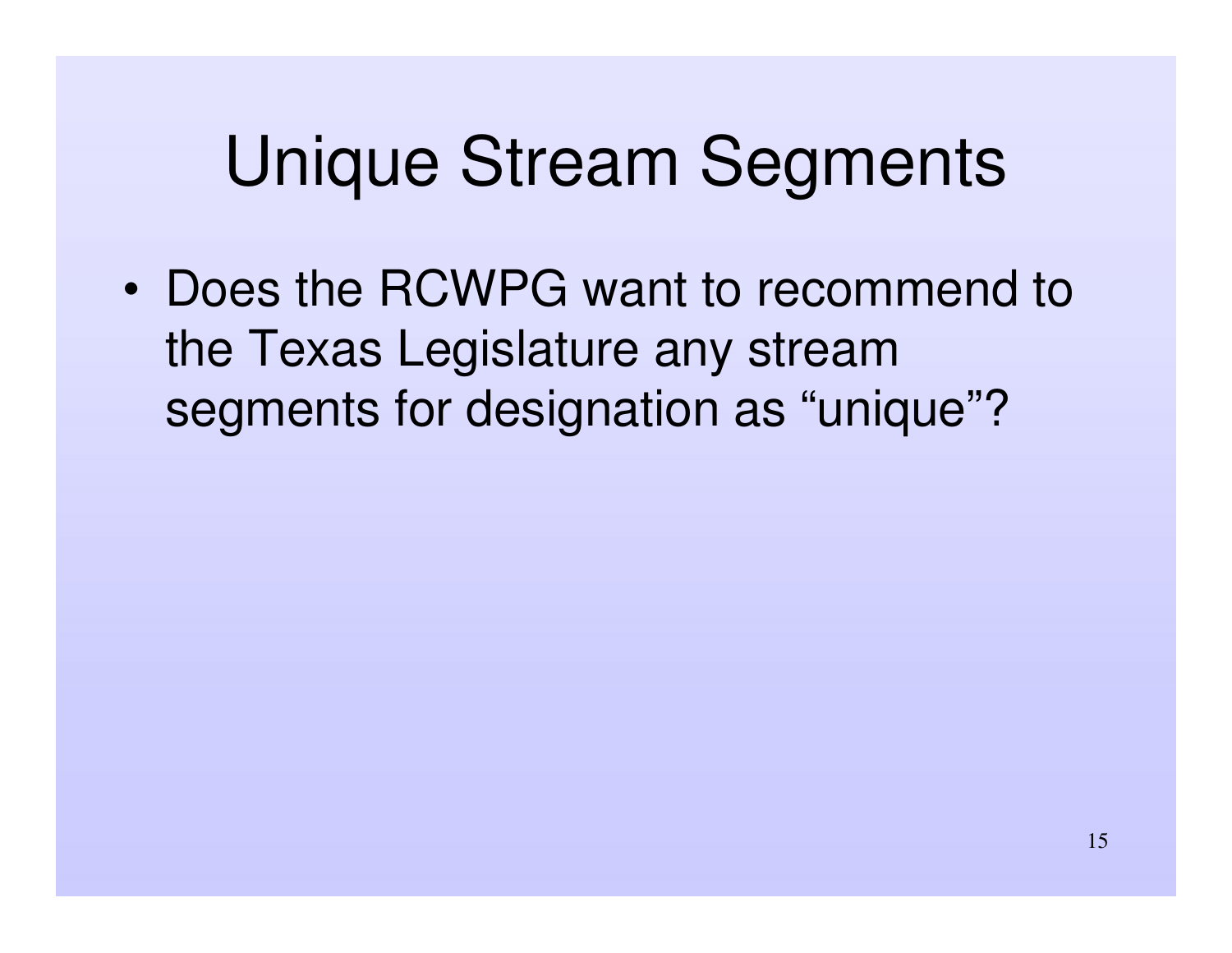## Action Item

Appointment of an Executive Committee to Develop Slate of Officers for 2006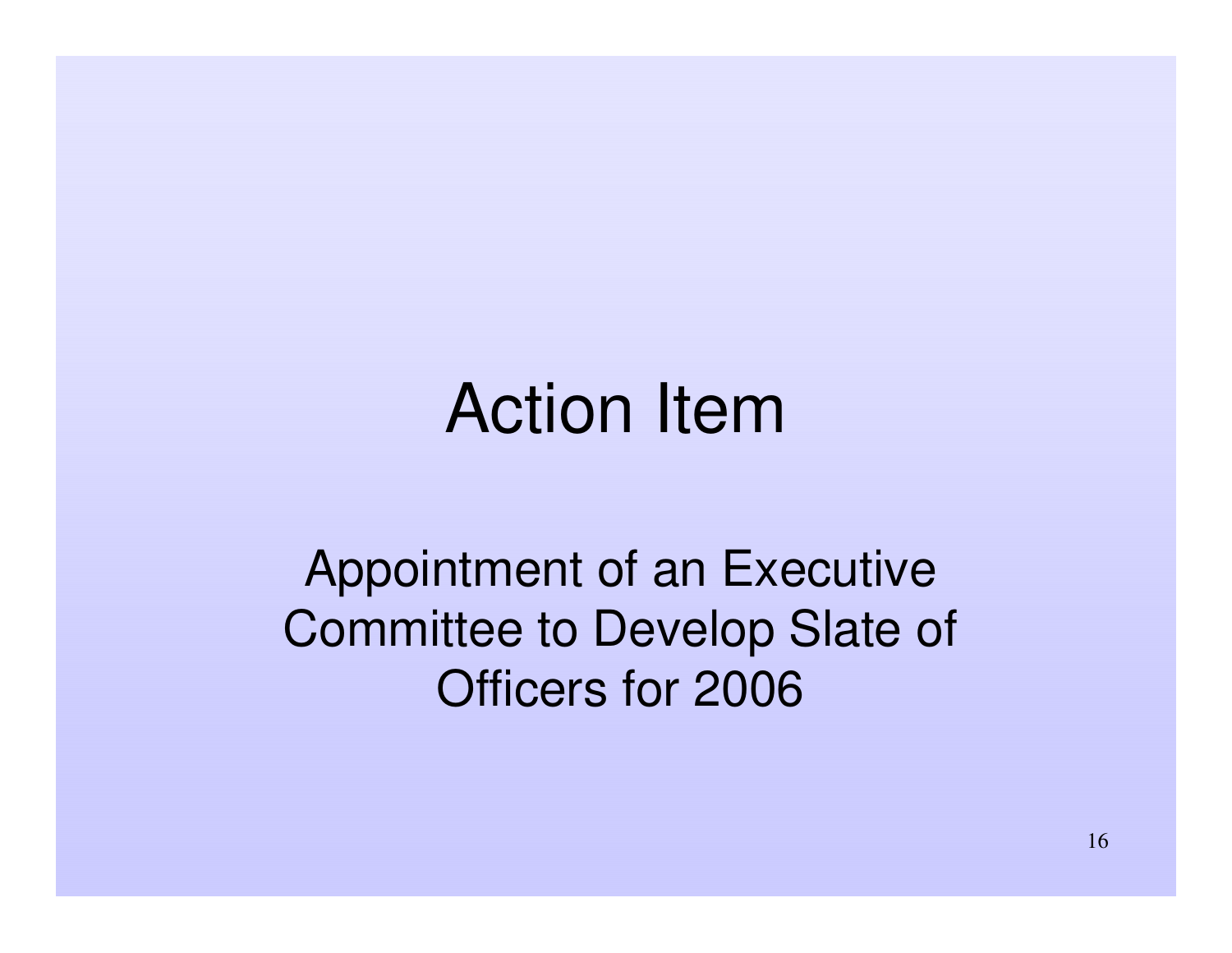# Agenda

- • Discussion Items
	- –Draft Responses to Public Comments
	- –Timing of New Reservoirs
	- –Update on Supplemental Work
	- – Update on Infrastructure Financing Report/Survey
	- Newsletter
	- Schedule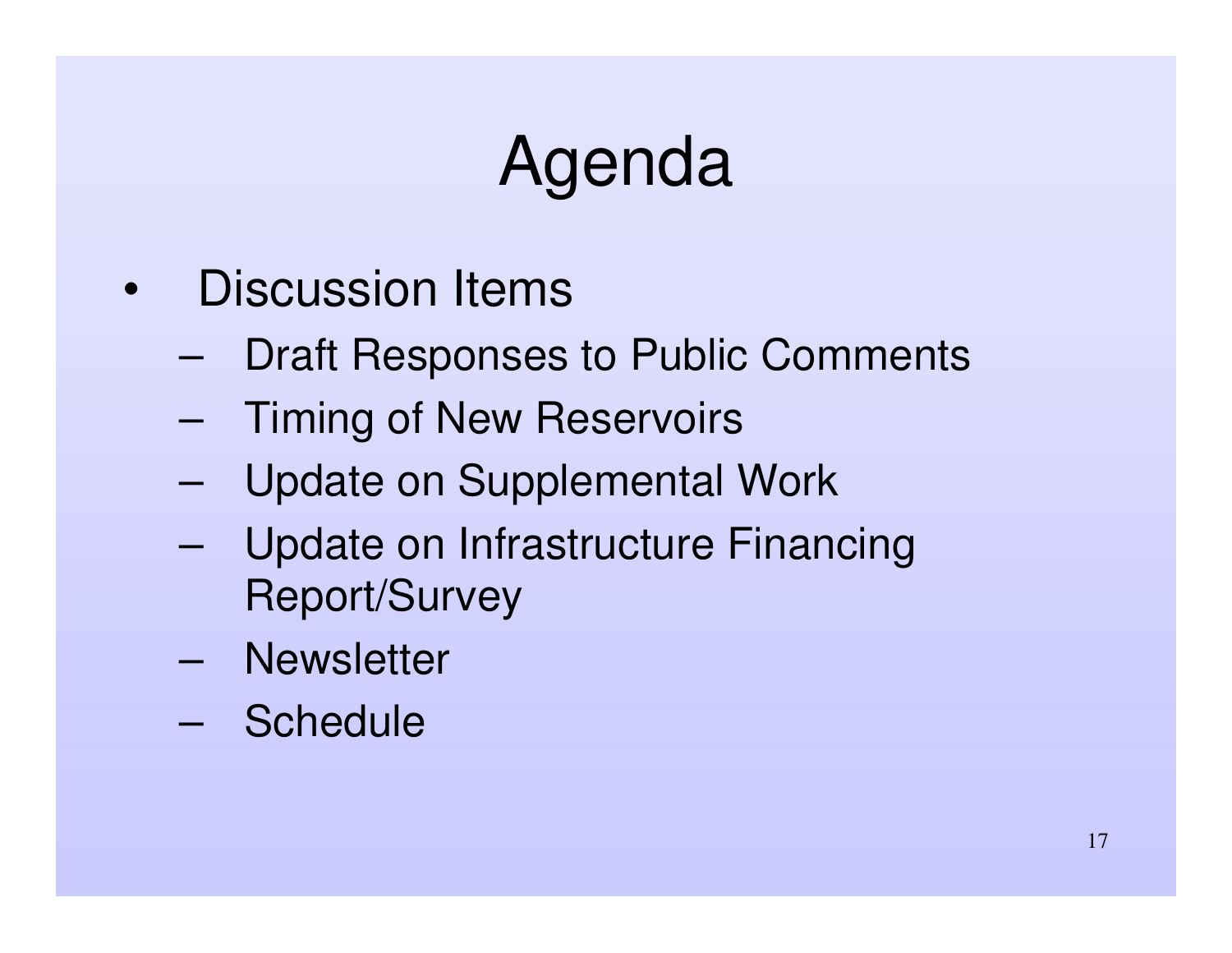## Discussion Item

#### Draft Responses to Public **Comments**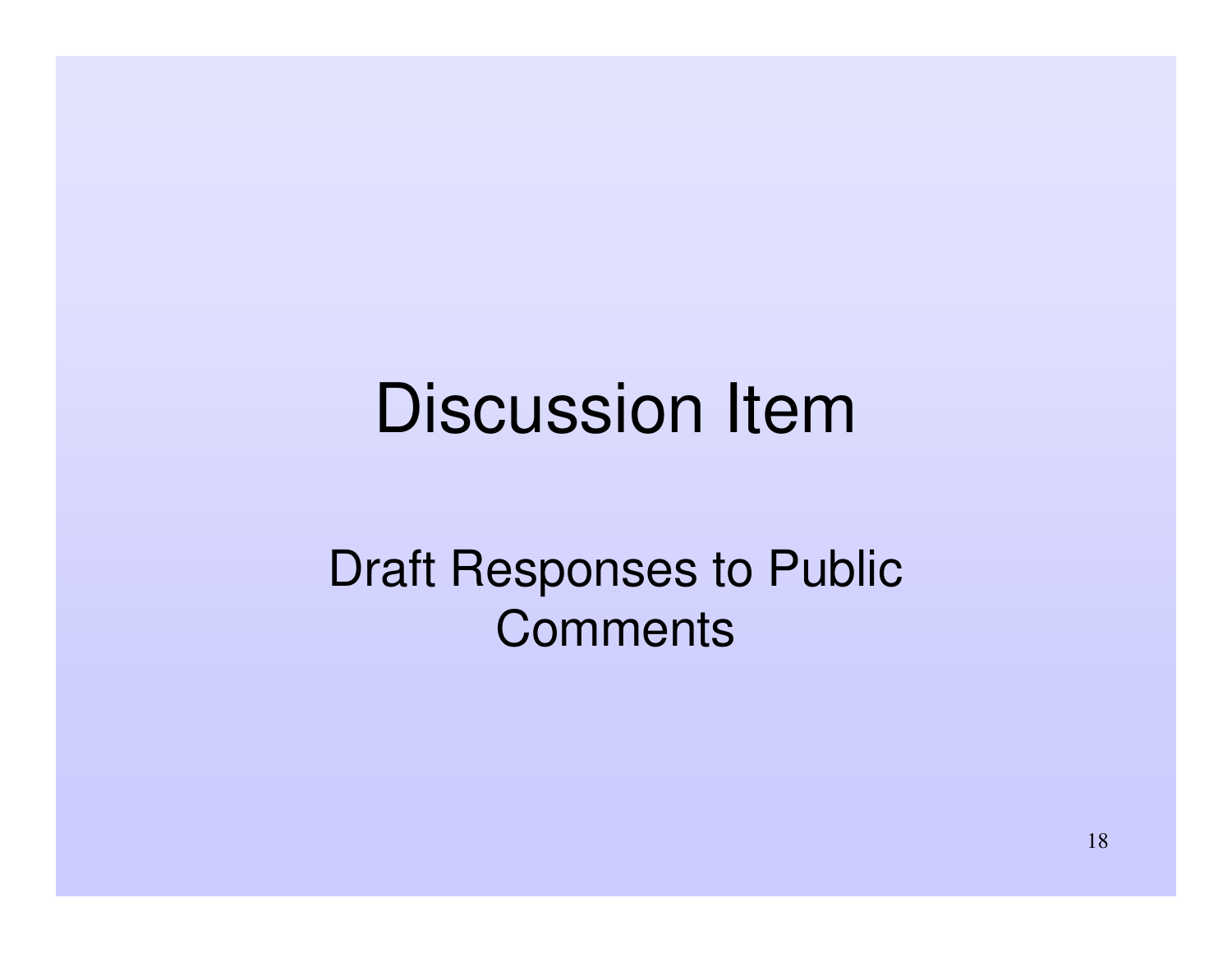## Public Comments

- RCWPG received
	- –38 oral comments at the public hearing
	- 99 letters/emails from the public
	- 2 letters from state/federal agencies
	- 19 form emails (first format) *(286 total, including those submitted prior to June 1)*
	- 134 form email (second format)
	- 111 form letters submitted prior to June 1 request to include as part of public comment period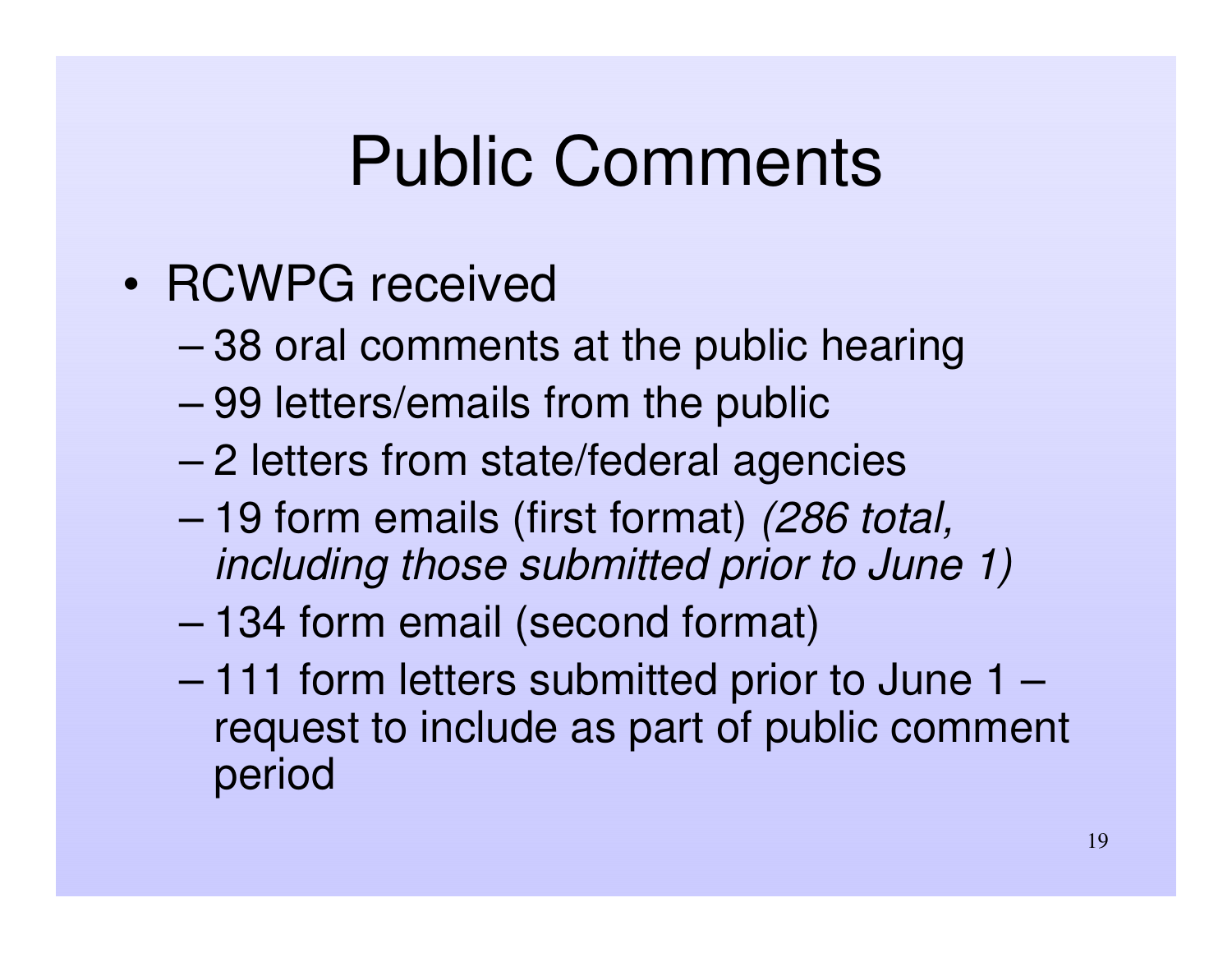# Types of Comments Received

- •• Support the plan (64)
- • Against the plan for various reasons
	- New reservoirs & conservation (57)
	- –Others (6)
- •• Specific line-item requests for adjustments (8)
- $\bullet$  Undetermined position regarding the plan (4)
- 20• Form e-mails and letters opposing the plan (531; 153 during comment period)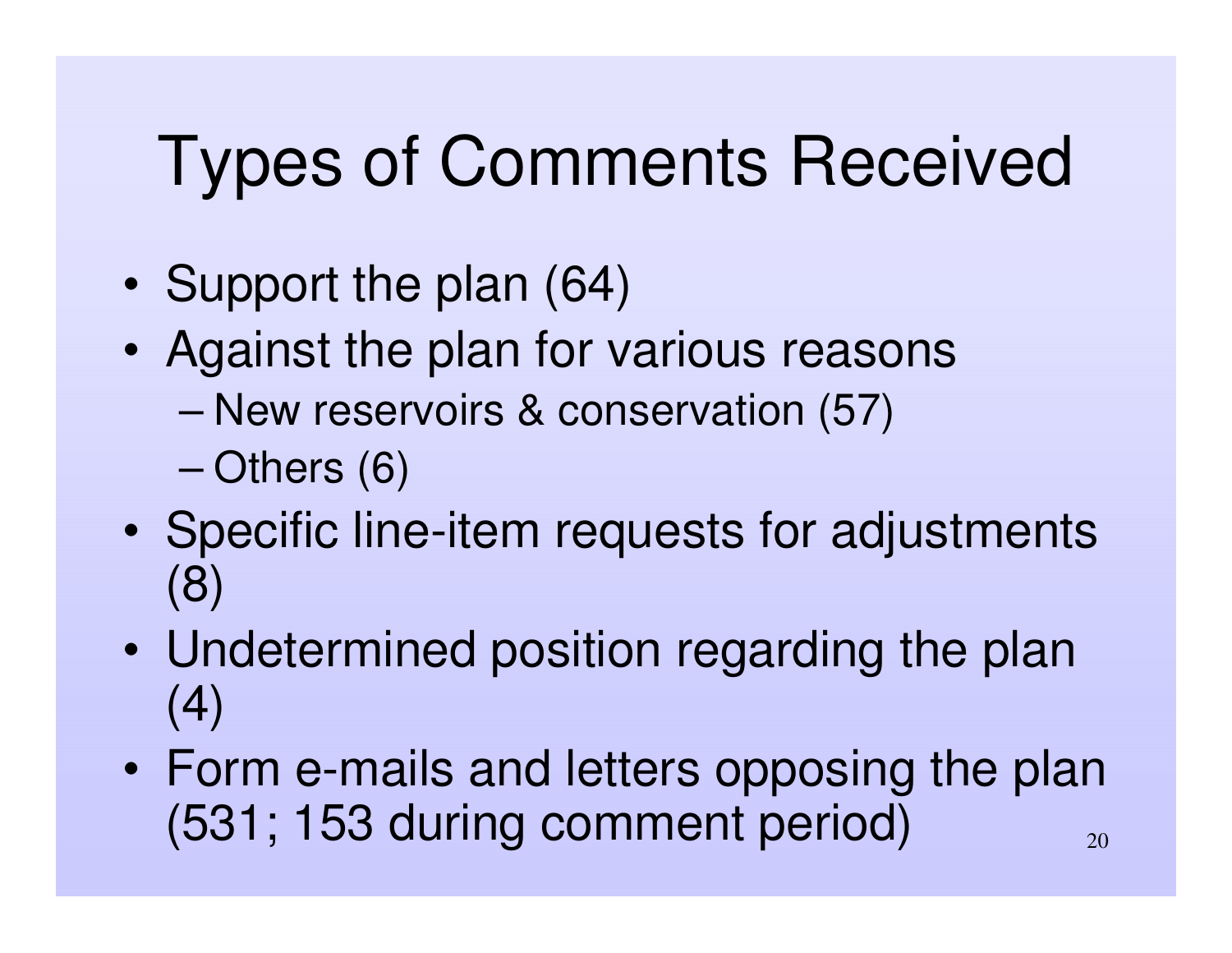## Draft Responses

- All comments were considered and a response was prepared for each.
- $\bullet$  Many comments did not result in recommended changes to the plan.
- $\bullet$  None of the recommended adjustments result in significant changes to the plan.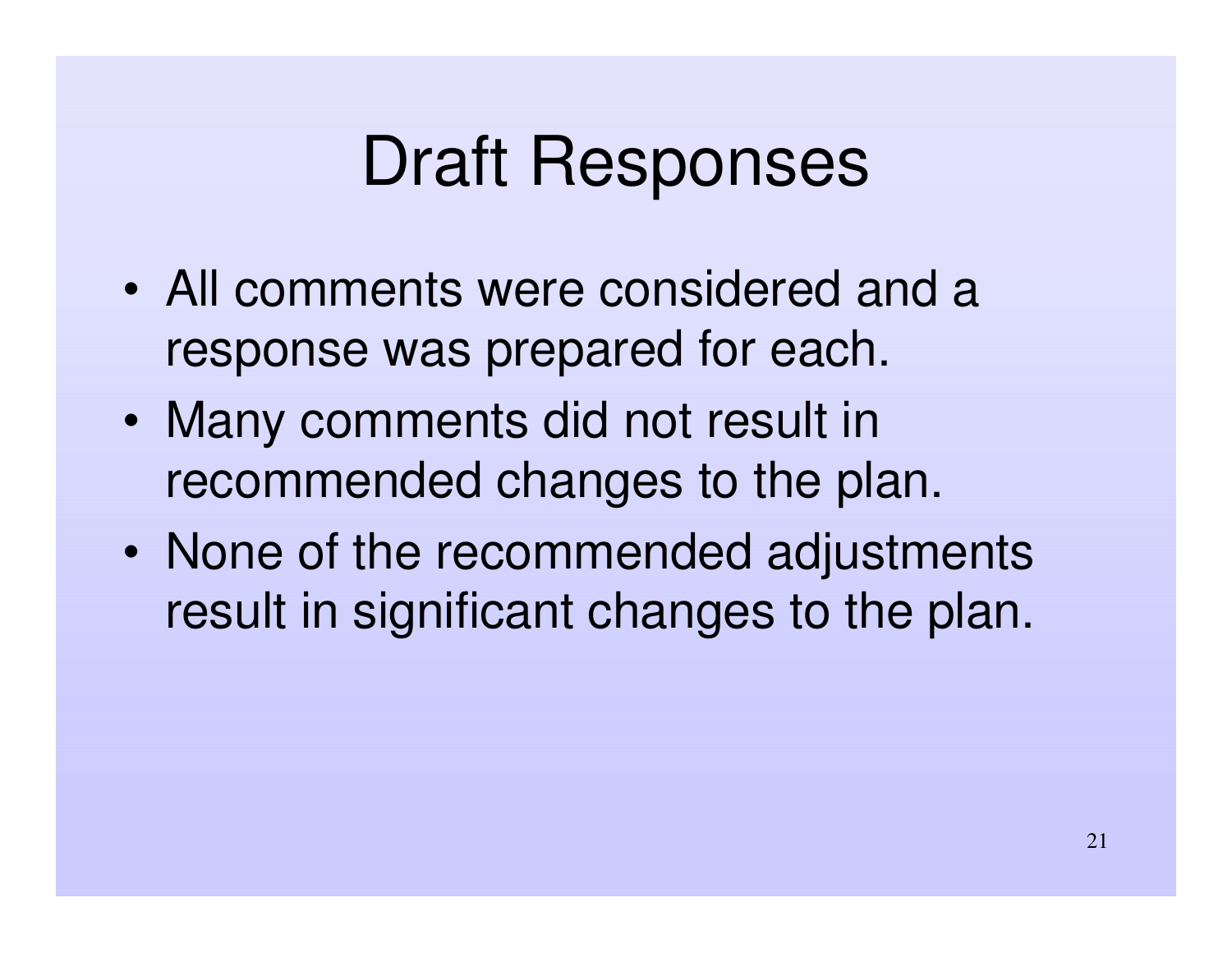# Types of Changes

- Additional information is recommended to be included as an additional appendix regarding the water conservation determination
- Additional information is recommended to be included as an additional appendix regarding key water quality parameters
- 22• Reevaluation of residential water audits and inclusion in advanced conservation for many WUGs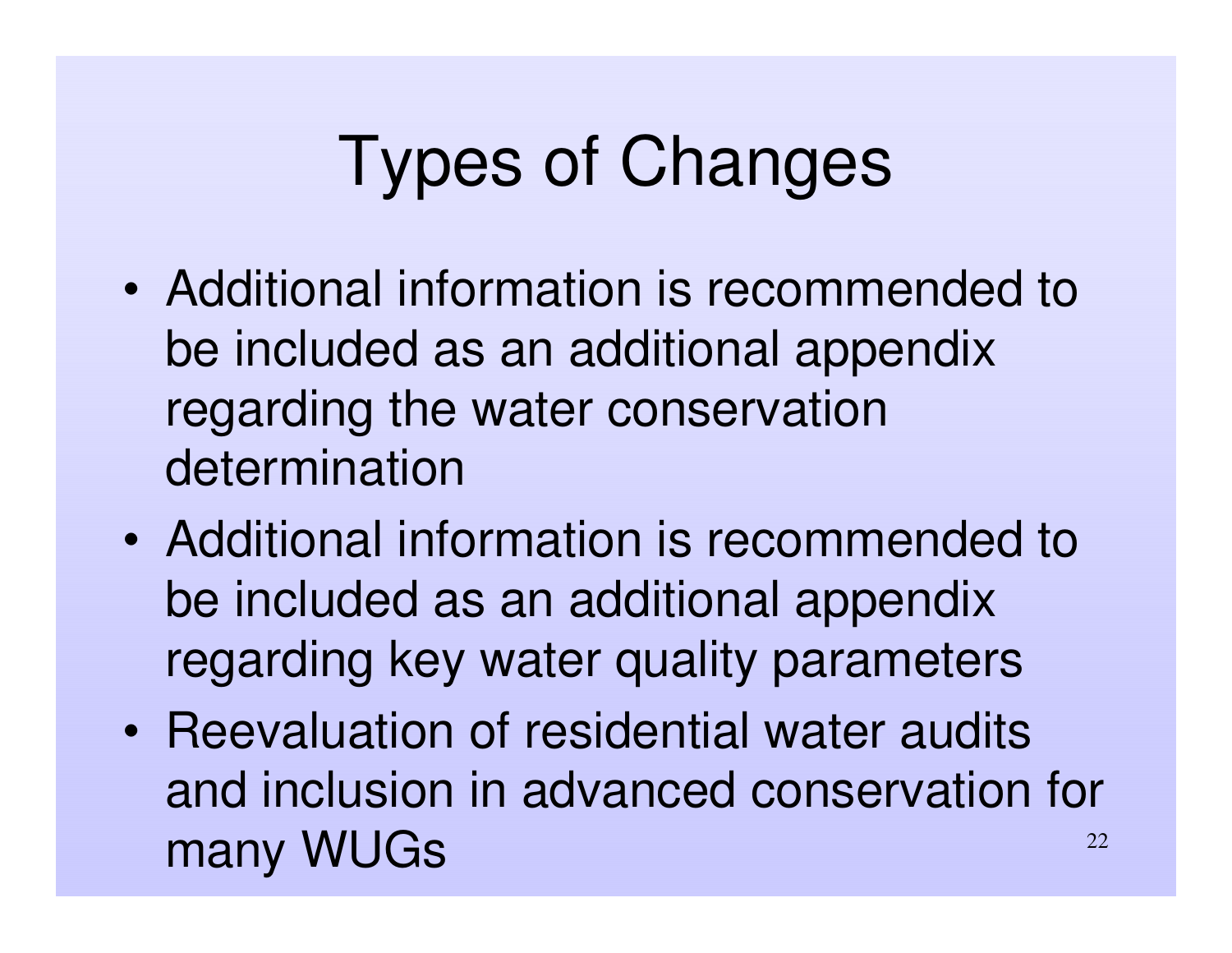# Types of Changes

- A table summarizing recreational opportunities at area reservoirs is recommended to be added to Chapter 1
- • Corrections to tables, mostly those of wholesale water providers
- •Corrections to typos
- $\bullet$  Additional text to clarify information presented in the plan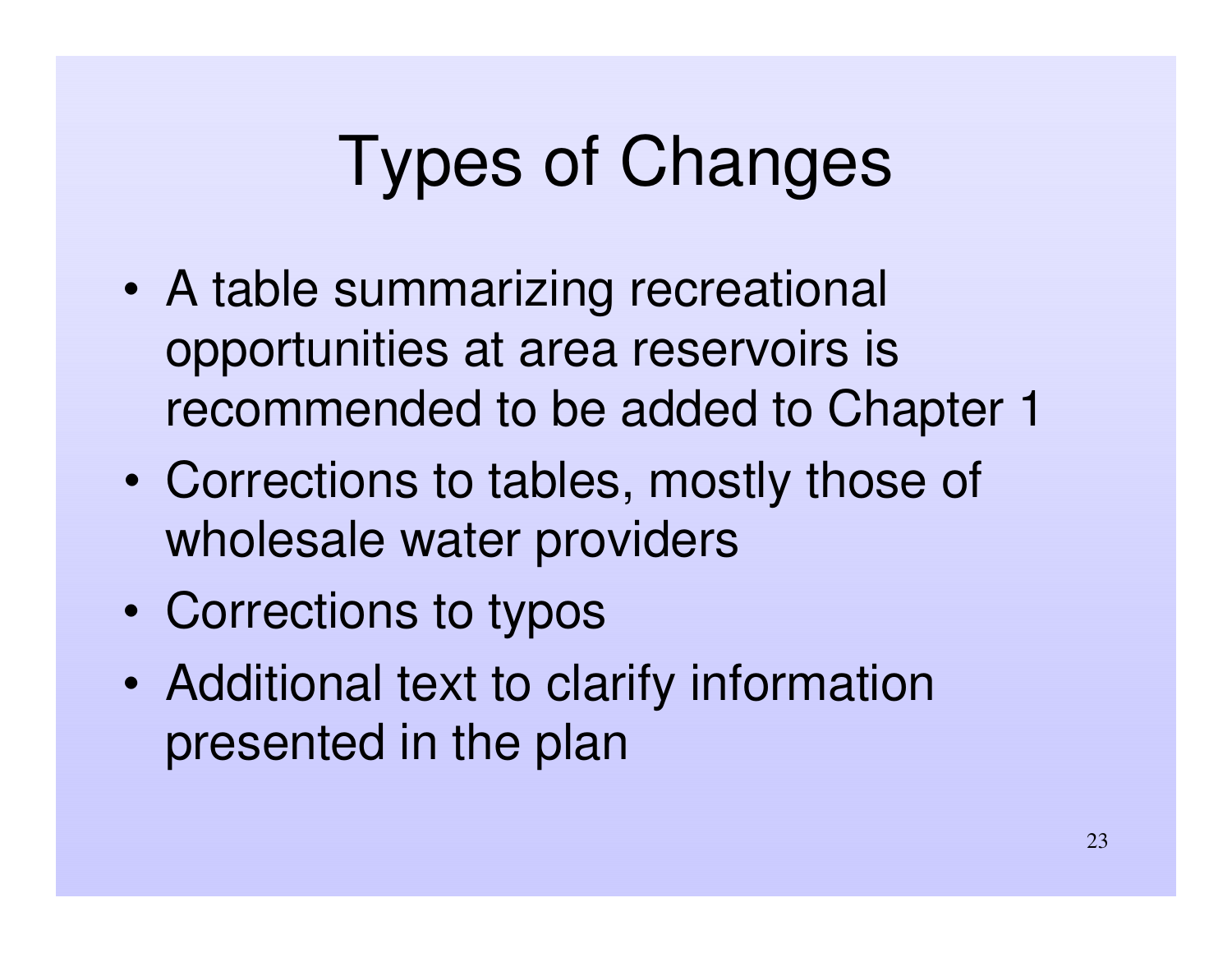## Discussion Item

#### Timing of New Reservoirs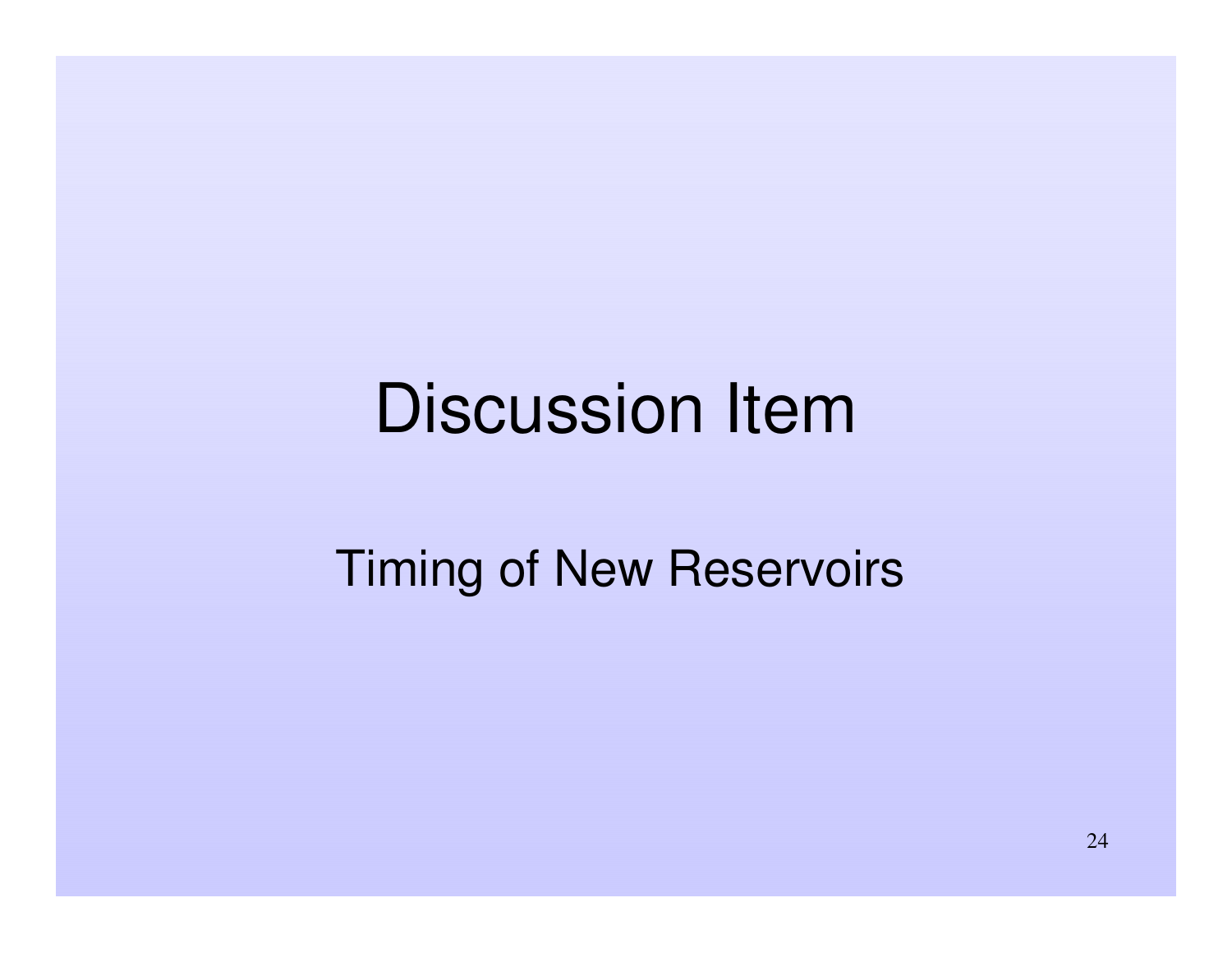Selection and Timing of Recommended Strategies

- • Strategy selection and timing are based on:
	- – Evaluation methodology set forth by SB1 **Guidelines**
	- – Discussions with local and regional water providers
		- Consistent with "bottom-up" planning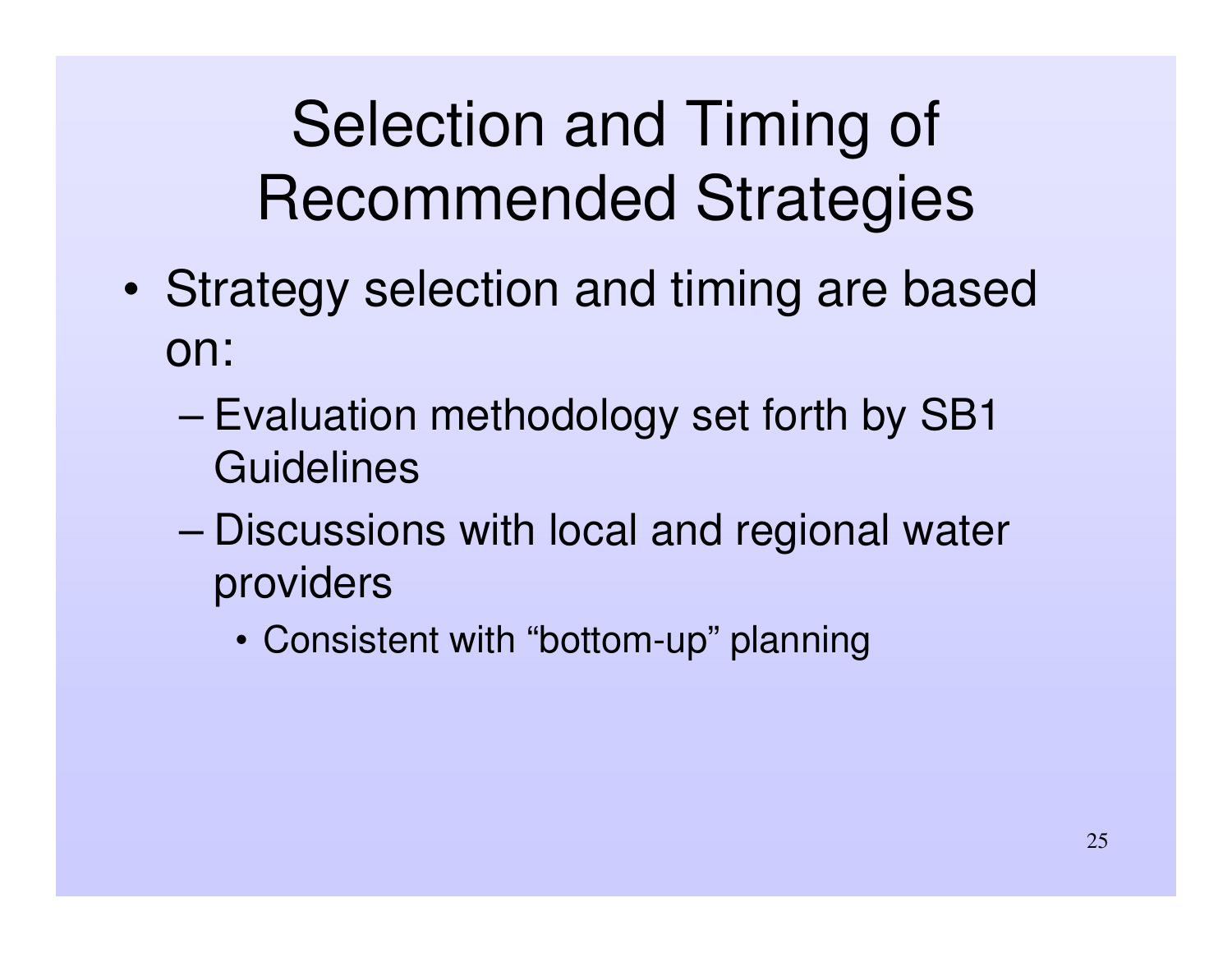Selection and Timing of Recommended Strategies

- • Strategy evaluations included:
	- Costs
	- –– Quantity
	- –– Quality of water
	- –– Reliability of supplies
	- –- Impacts of strategy on:
		- Environmental factors
		- Agriculture and rural areas
		- Natural resources
		- Third party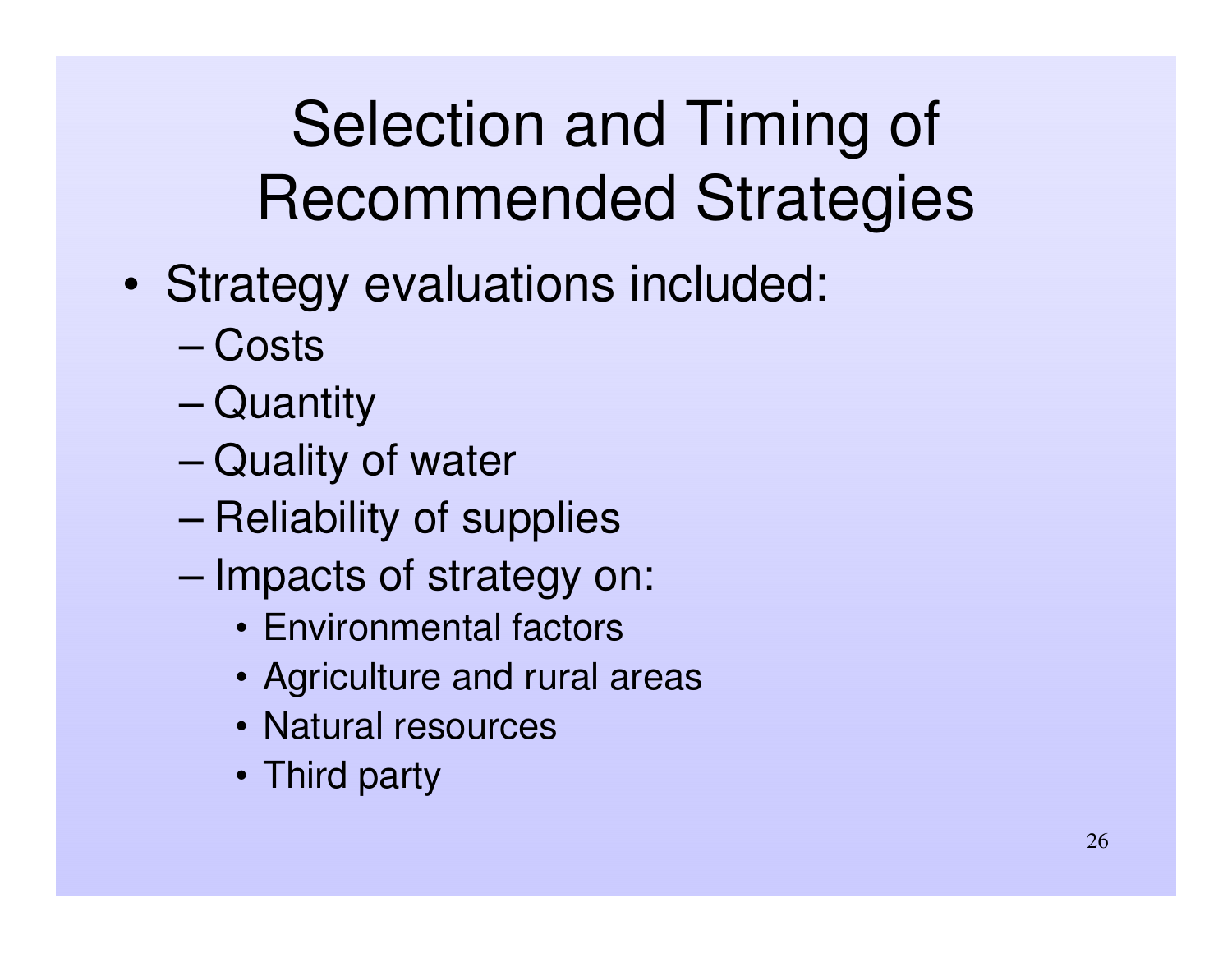## Selection and Timing of Recommended Strategies

- Timing Considerations included:
	- **Hart Committee Committee** Quantity of supply relative to needs of user
	- **Harry Committee**  Timing and quantities of needs of multi-users for large strategies
	- **However, Marketing Committee**  Existing and future infrastructure considerations for multi-users (i.e., ability to share infrastructure)
	- **However, Marketing Committee**  $-$  Time to implement
	- **Hart Committee**  $-$  Long-term cost to users
	- – Uncertainty factors
		- Political (Oklahoma water)
		- Technical, environmental, and cost issues for large-scale desalination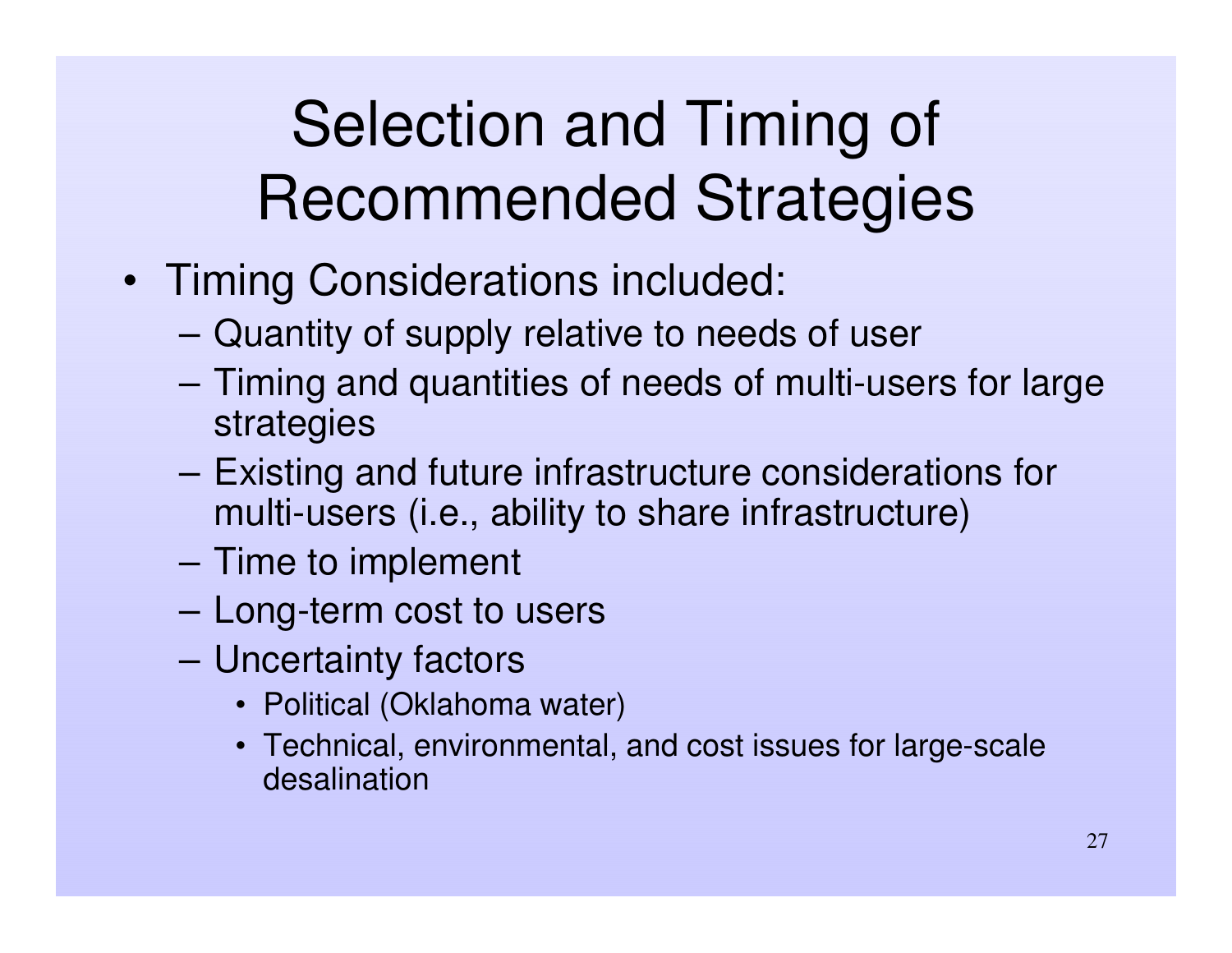## Needs of Regional Wholesale Providers

**Projected Shortages without Water Management Strategies**



28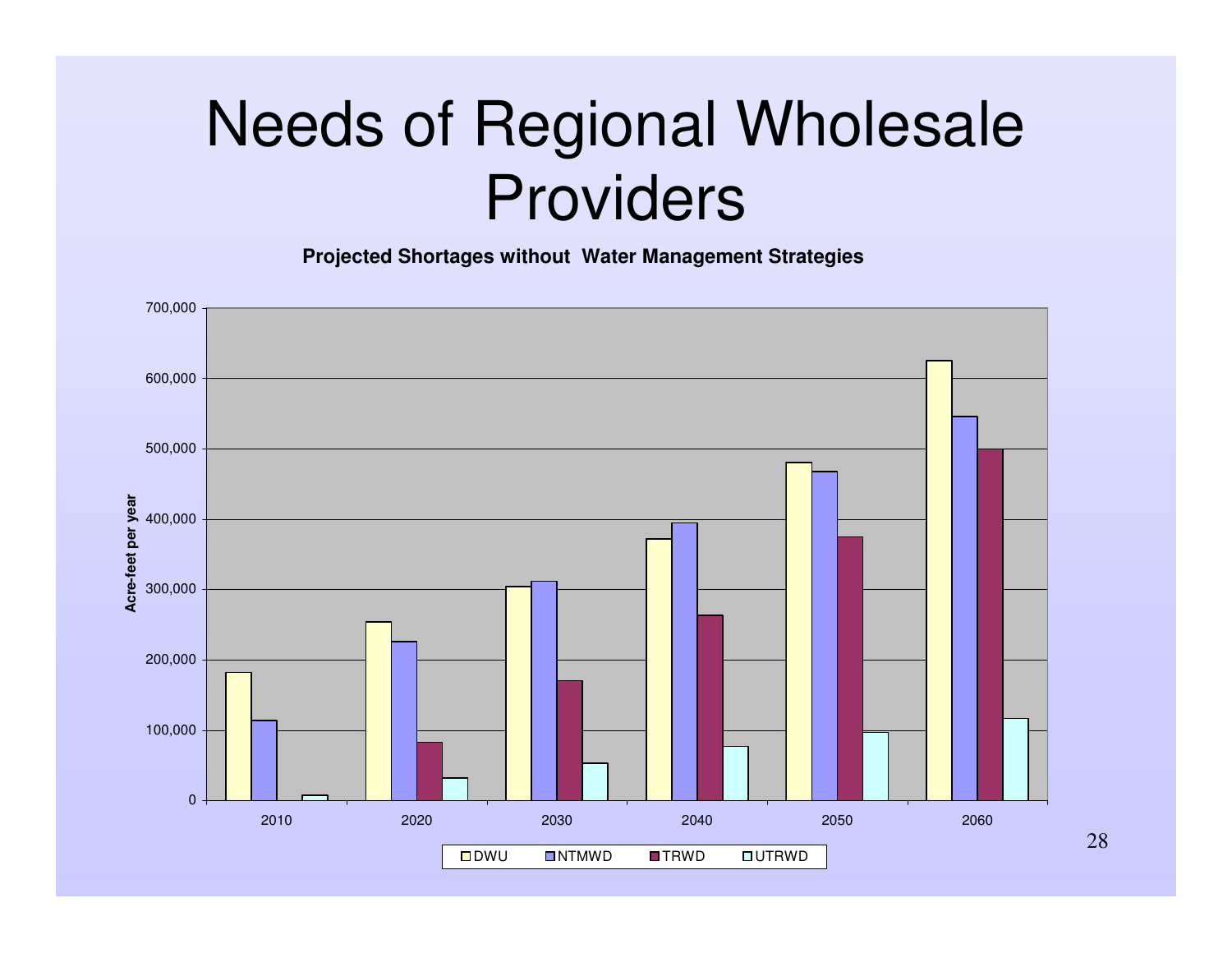# Strategy Selection and Timing

- •• Selection and timing for each provider generally followed:
	- –1) Conservation by WWP and customers
	- –2) Reuse
	- – 3) Connection to existing supplies committed to providers (Lake Fork, Palestine, etc.)
	- –4) Interim/ Local supplies
	- –5) New sources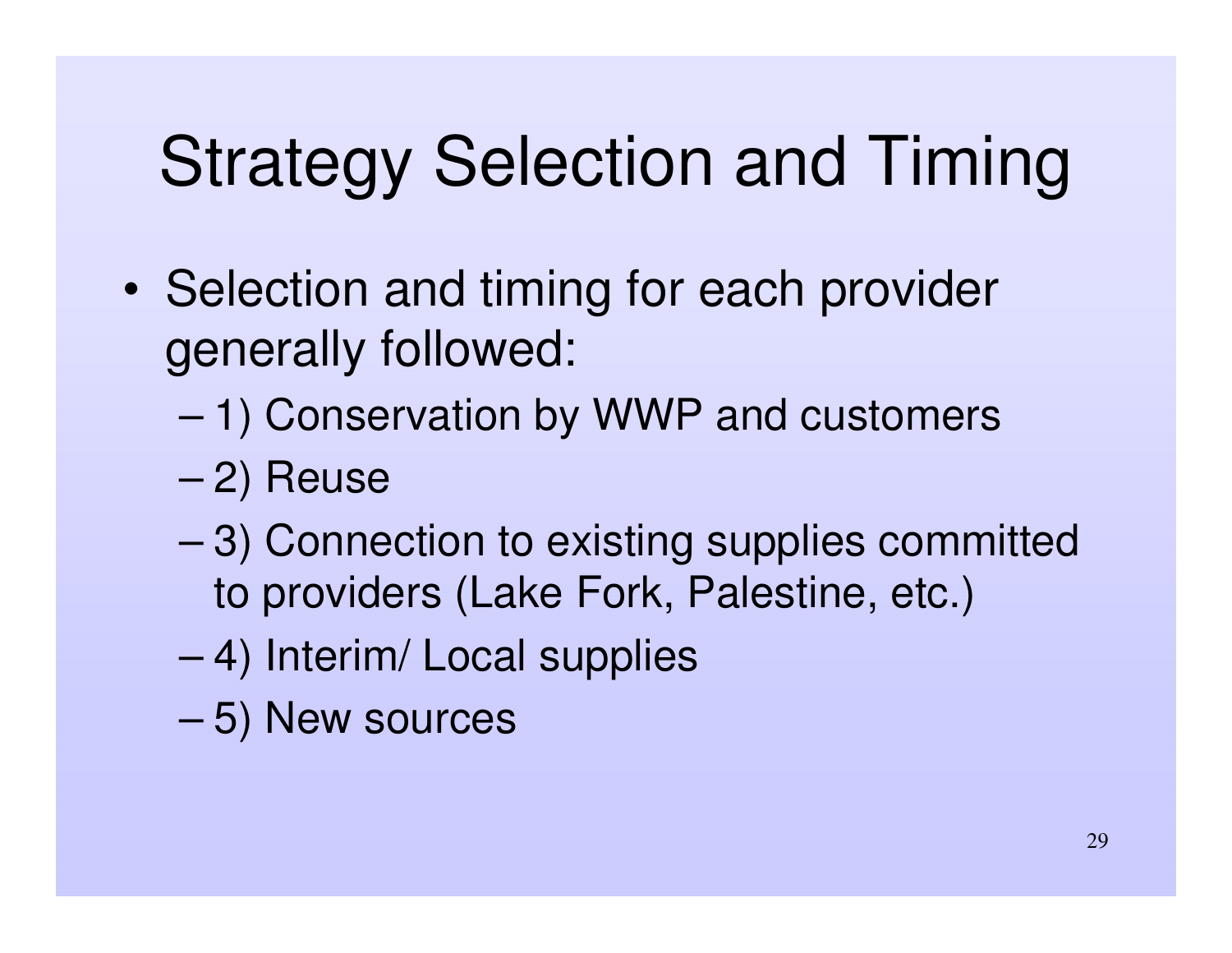# Potential New Sources Potential New Sources

Costs per 1,000 Gallons Pre-Amortization **Costs per 1,000 Gallons Pre-Amortization**



30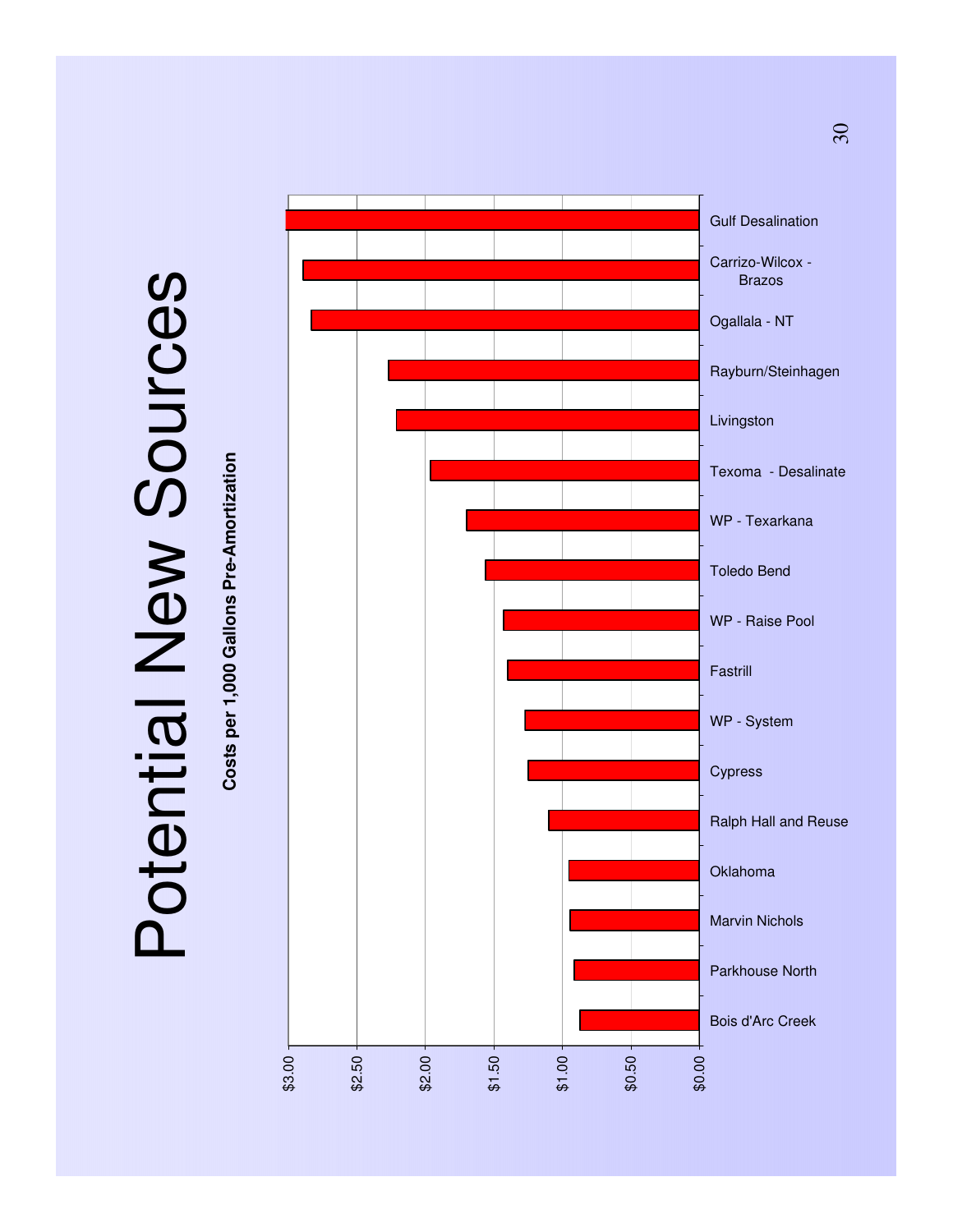Potential New Sources Potential New Sources



 $\overline{\mathcal{E}}$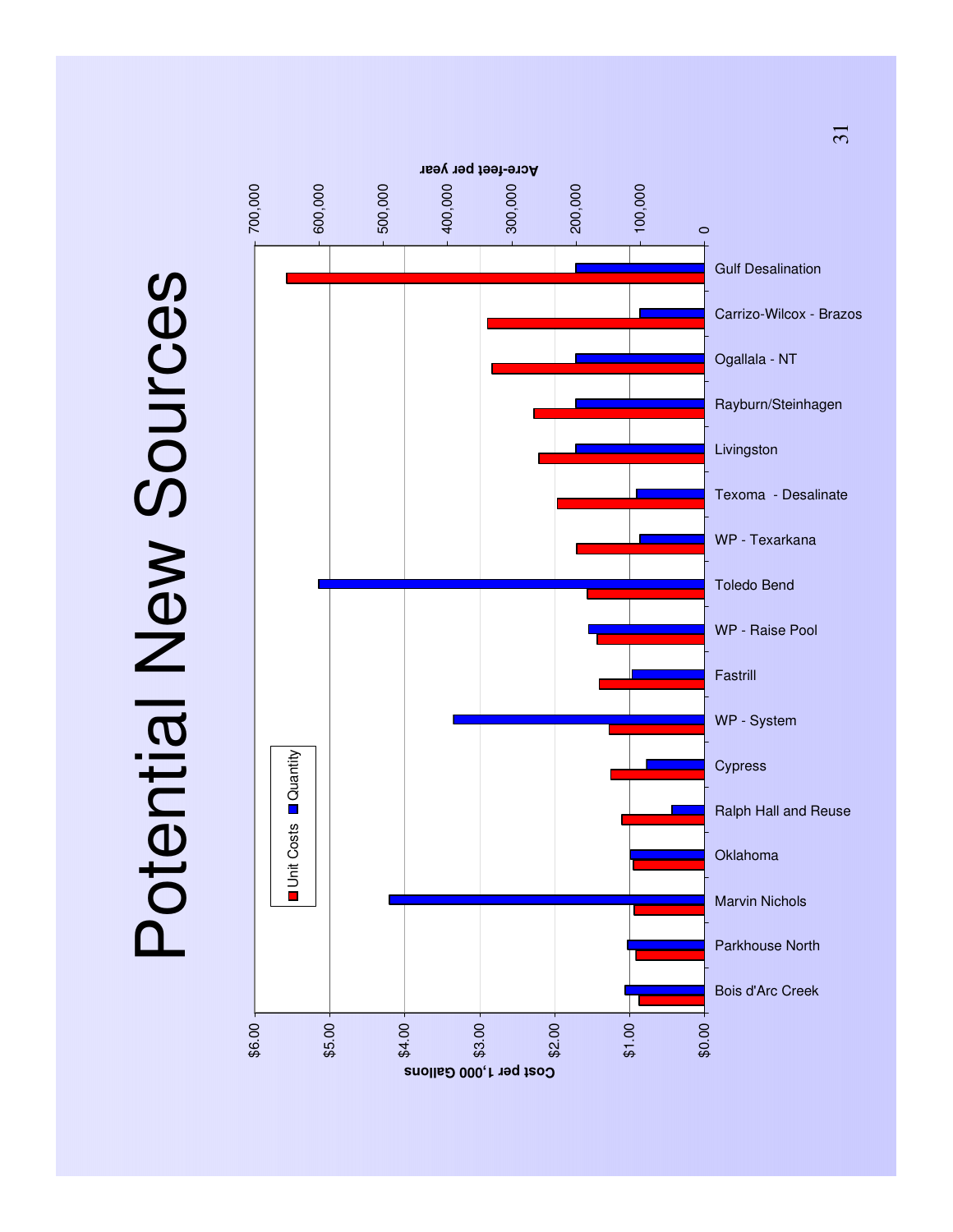## Dallas Water Utilities



32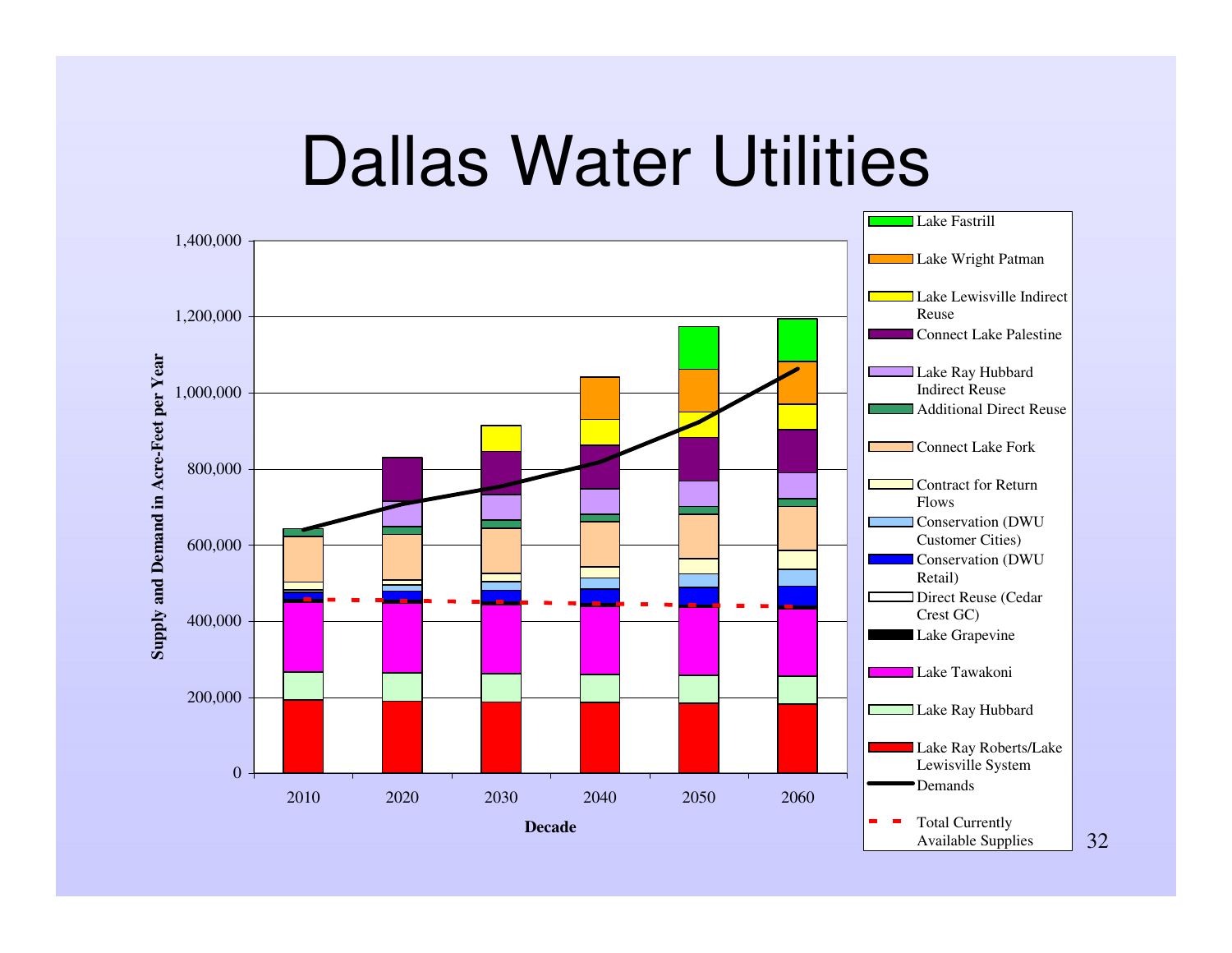## Cost of Different Strategy Options for DWU

**Strategy Cost Comparison**

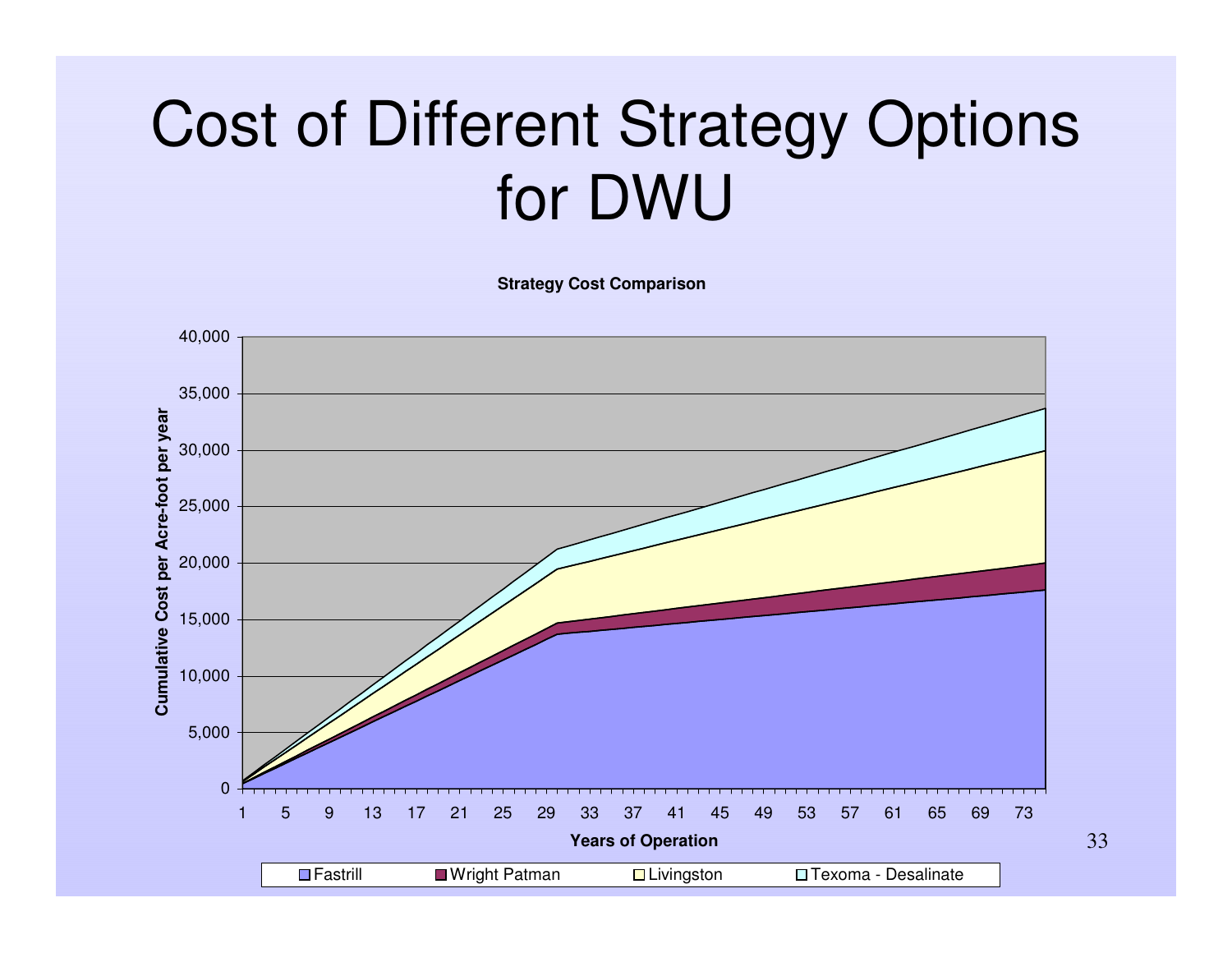# Timing of DWU Strategies

- DWU plans to utilize conservation, reuse and committed supplies from Lake Fork and Lake Palestine to meet near-termshortages
- New reservoir (Fastrill) is the last strategy proposed
	- –Allows system operation with Lake Palestine
	- –Provides water beyond 2060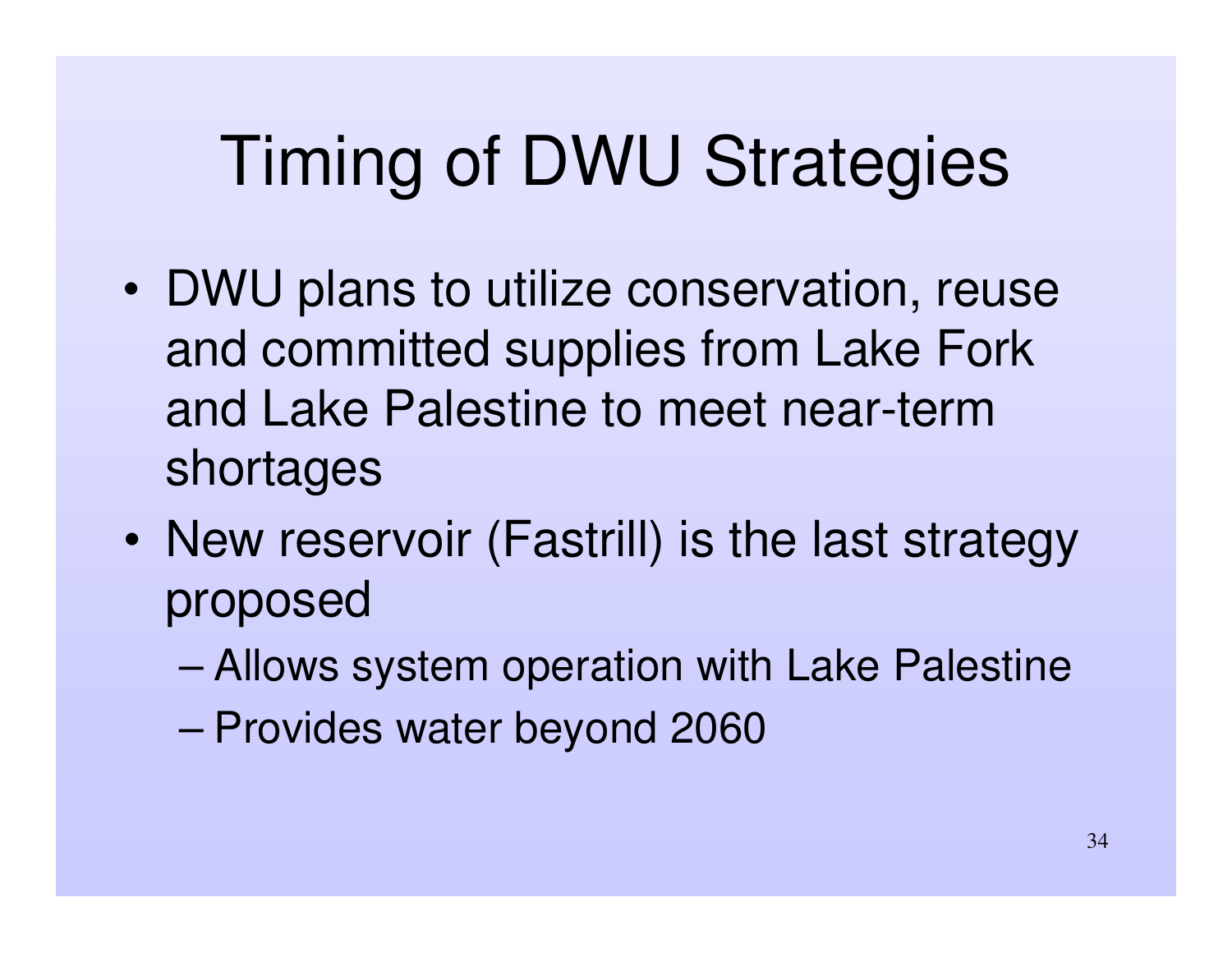## North Texas MWD



35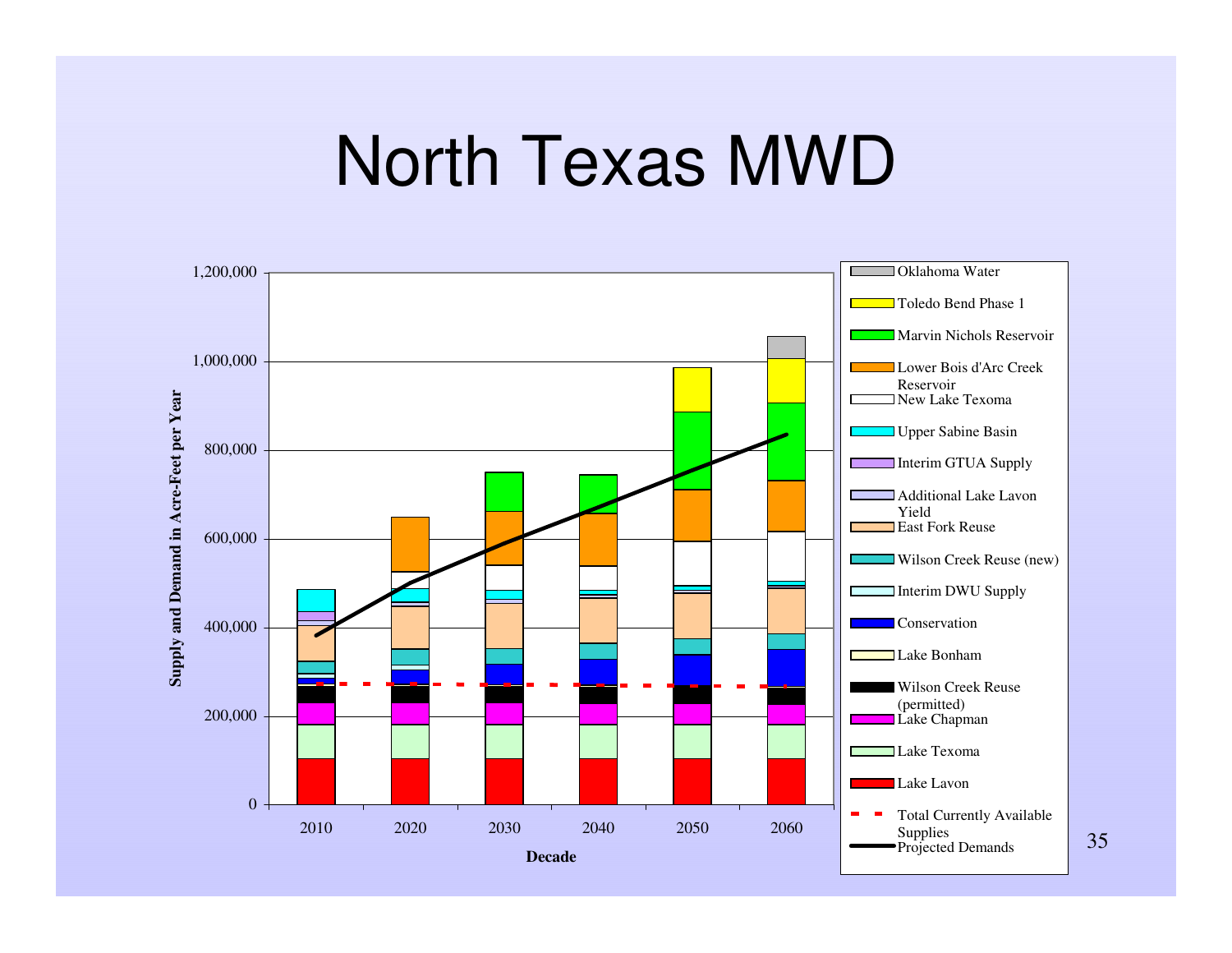## Cost of Different Strategy Options for NTMWD

**Strategy Cost Comparison**



<sup>36</sup>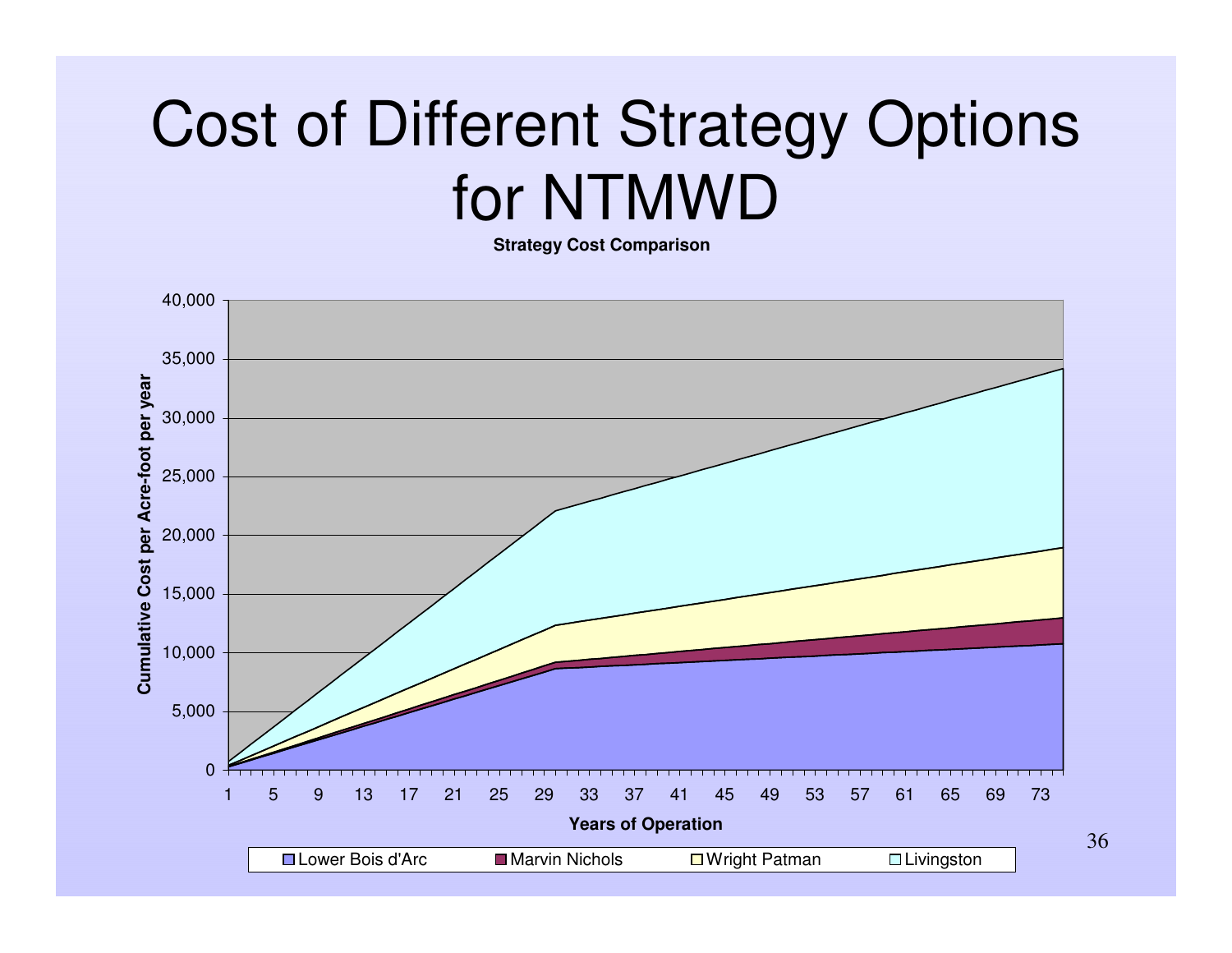# Timing of NTMWD Strategies

- Quantity of Supply Needed
	- NTMWD needs additional supplies in 2020
	- NTMWD reuse doesn't fill 2020 gap
	- – Other major providers pursuing reuse and existing supplies in 2020
		- Limits implementation of regional strategies in 2020
- Cost of Water
	- **However, Marketing Committee**  Lower Bois d'Arc has lowest long-term costs of new supply strategies
	- Marvin Nichols has second lowest costs
	- – Both strategies are closer to area of need, reducing energy use and costs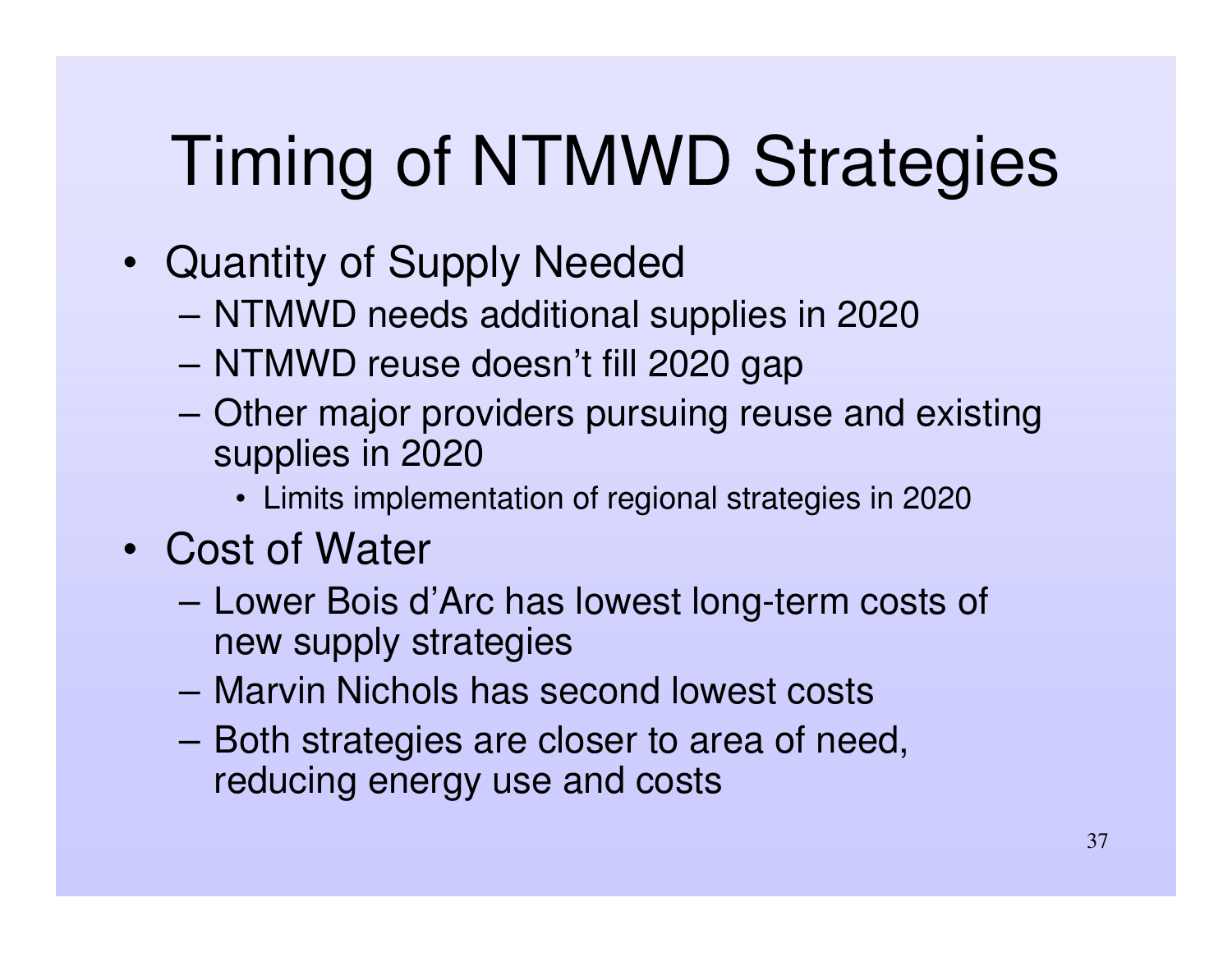#### Tarrant Regional Water District



38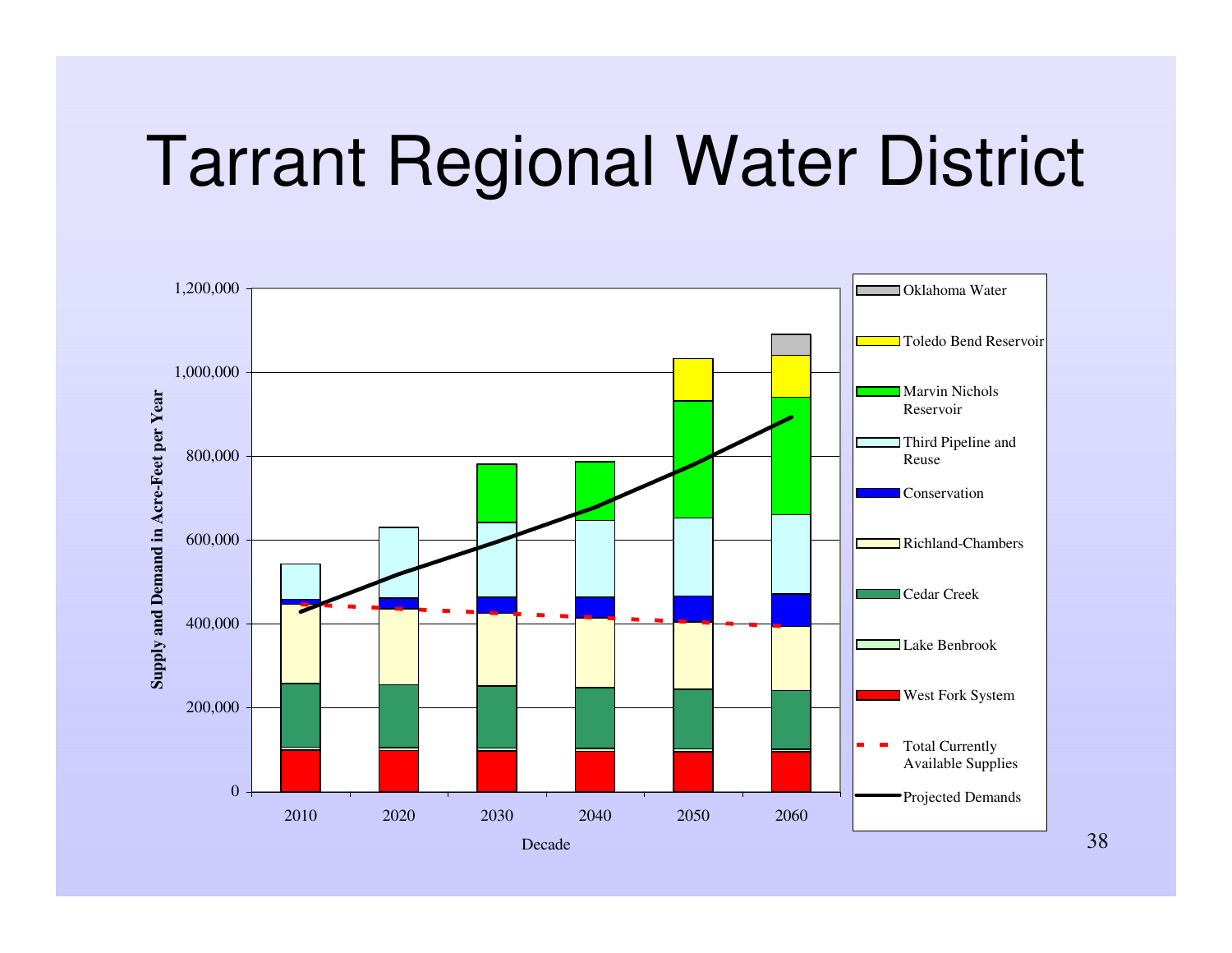#### Cost of Different Strategy Options for TRWD

**Strategy Cost Comparison**

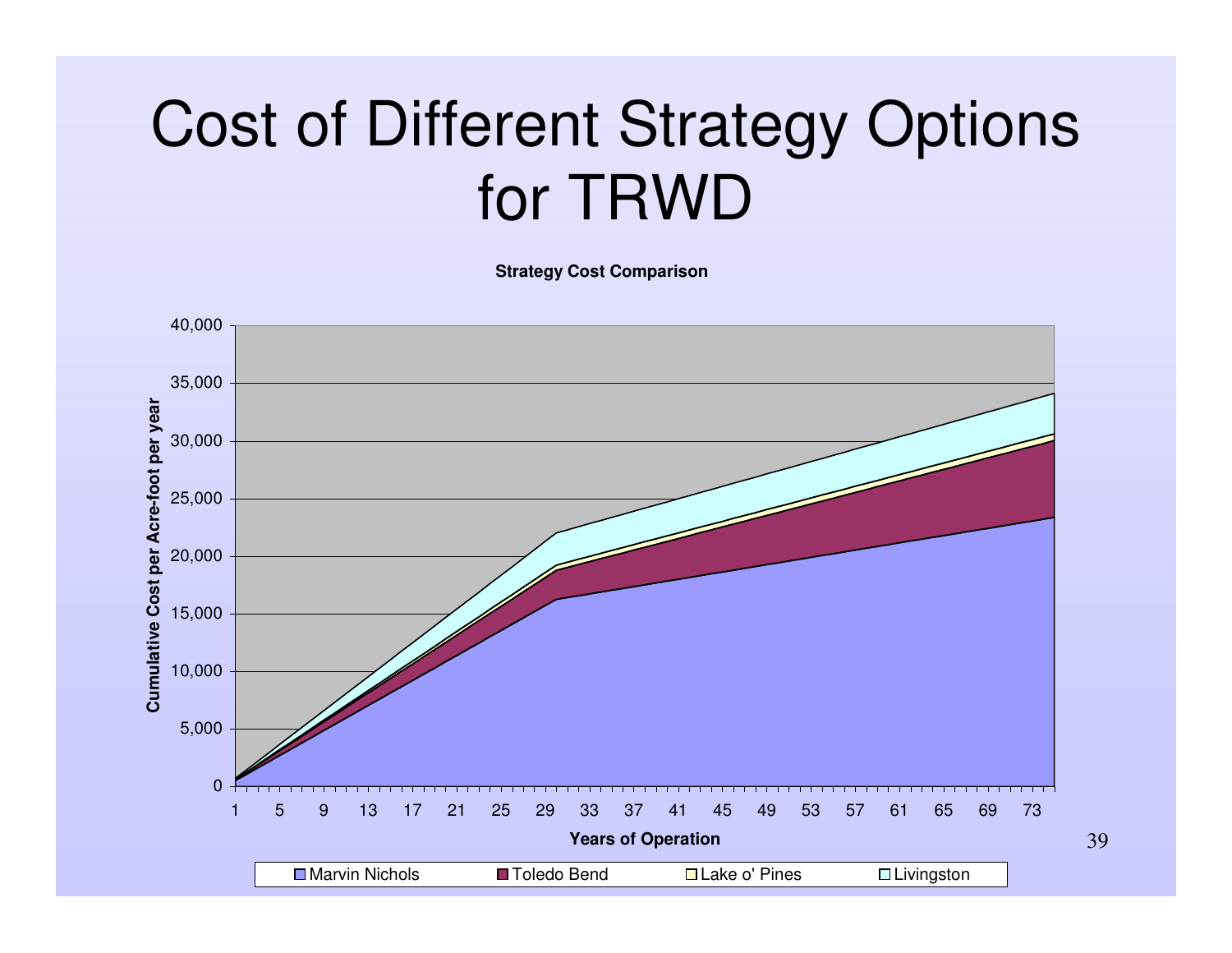# Timing of TRWD Strategies

- Quantity of Supply Needed
	- TRWD needs additional supplies after 2030
	- NTMWD and UTRWD are also looking to develop new supplies by 2030
	- **Hart Committee Committee**  Marvin Nichols and Toledo Bend have greater total potential supply available to Region C for planning beyond 2060
- Cost of Water
	- **However, Marketing Committee**  Marvin Nichols has lowest costs for strategies available to TRWD
	- **However, Marketing Committee** – Regional strategies offer lower costs and phasing opportunities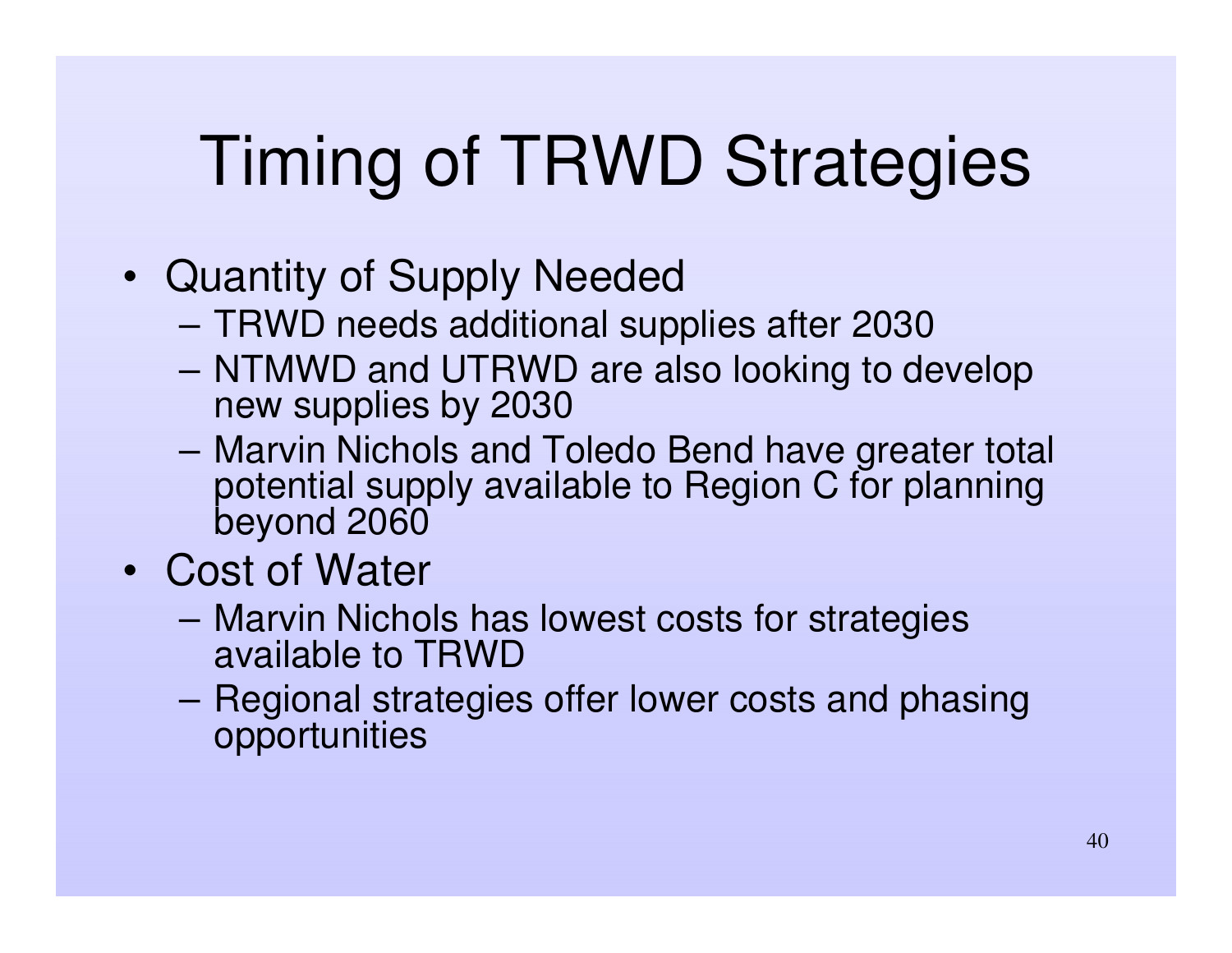# Upper Trinity RWD

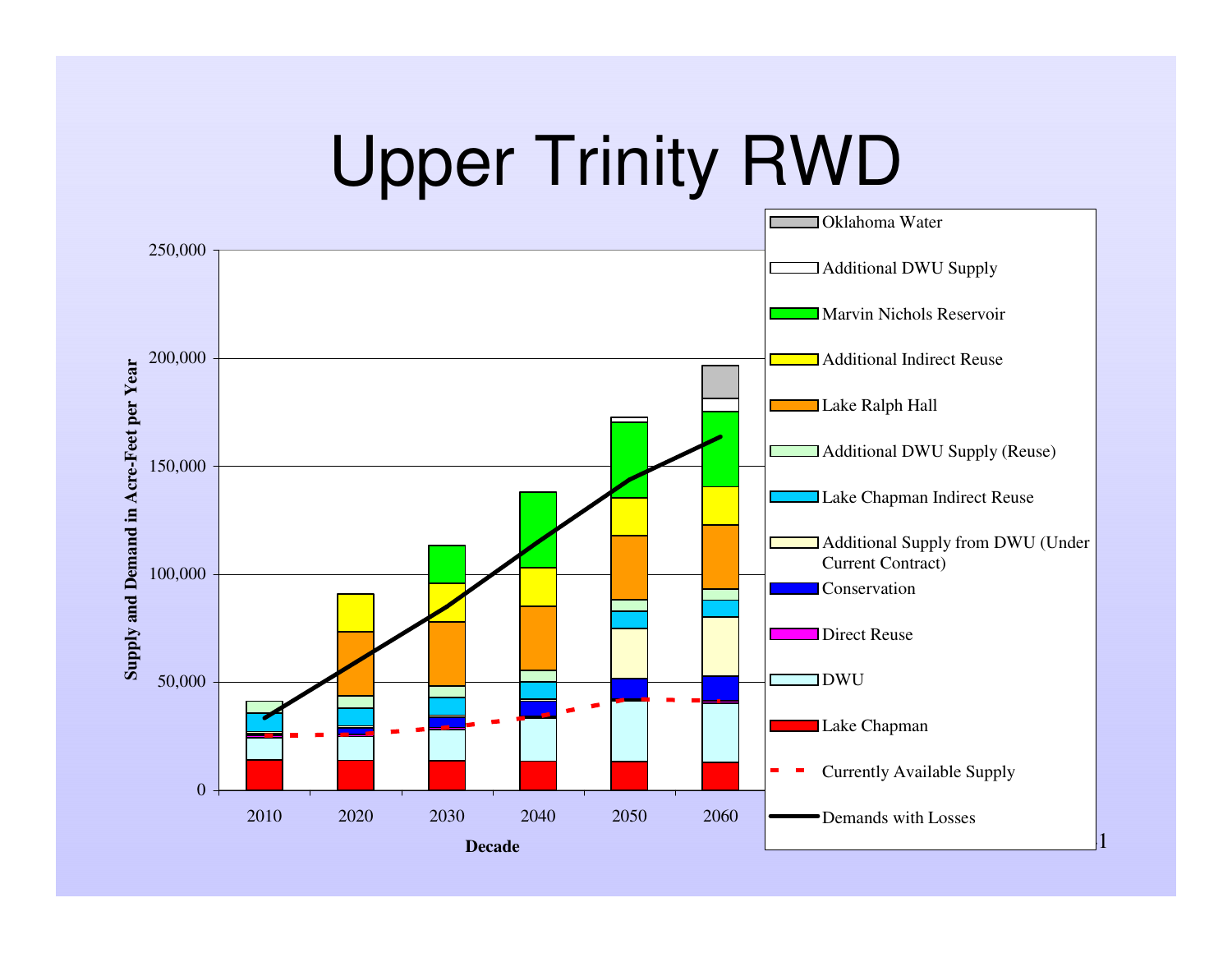#### Cost of UTRWD Strategy Options

**Strategy Cost Comparison**

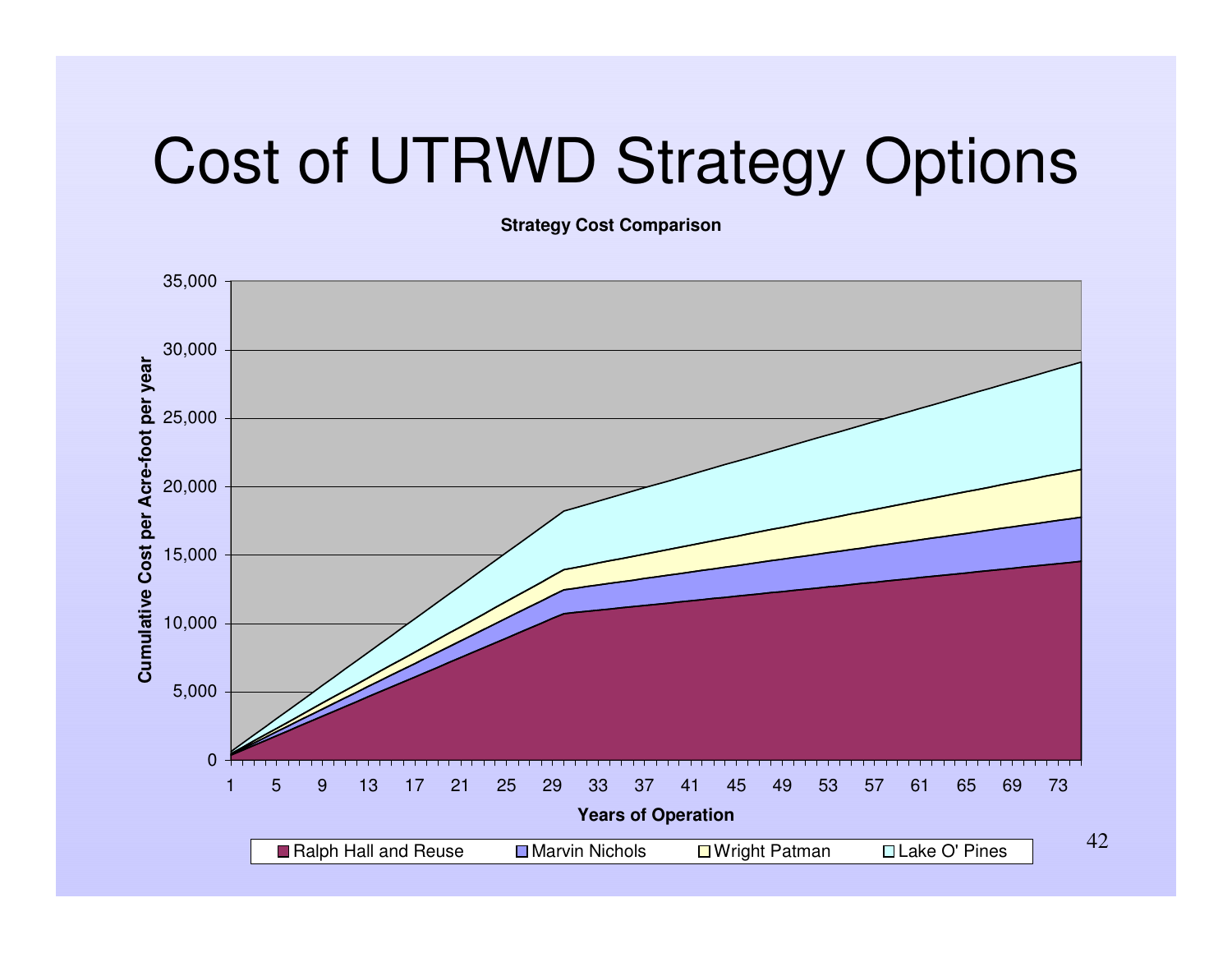# Timing of UTRWD Strategies

- • Quantity of supplies needed:
	- UTRWD has water needs in 2020.
	- –Multi-user strategies are on-line in 2030.
- Cost of Water
	- – Lake Ralph Hall with Reuse is the most cost effective strategy available in 2020.
	- – Close to area of need, reducing energy use and costs.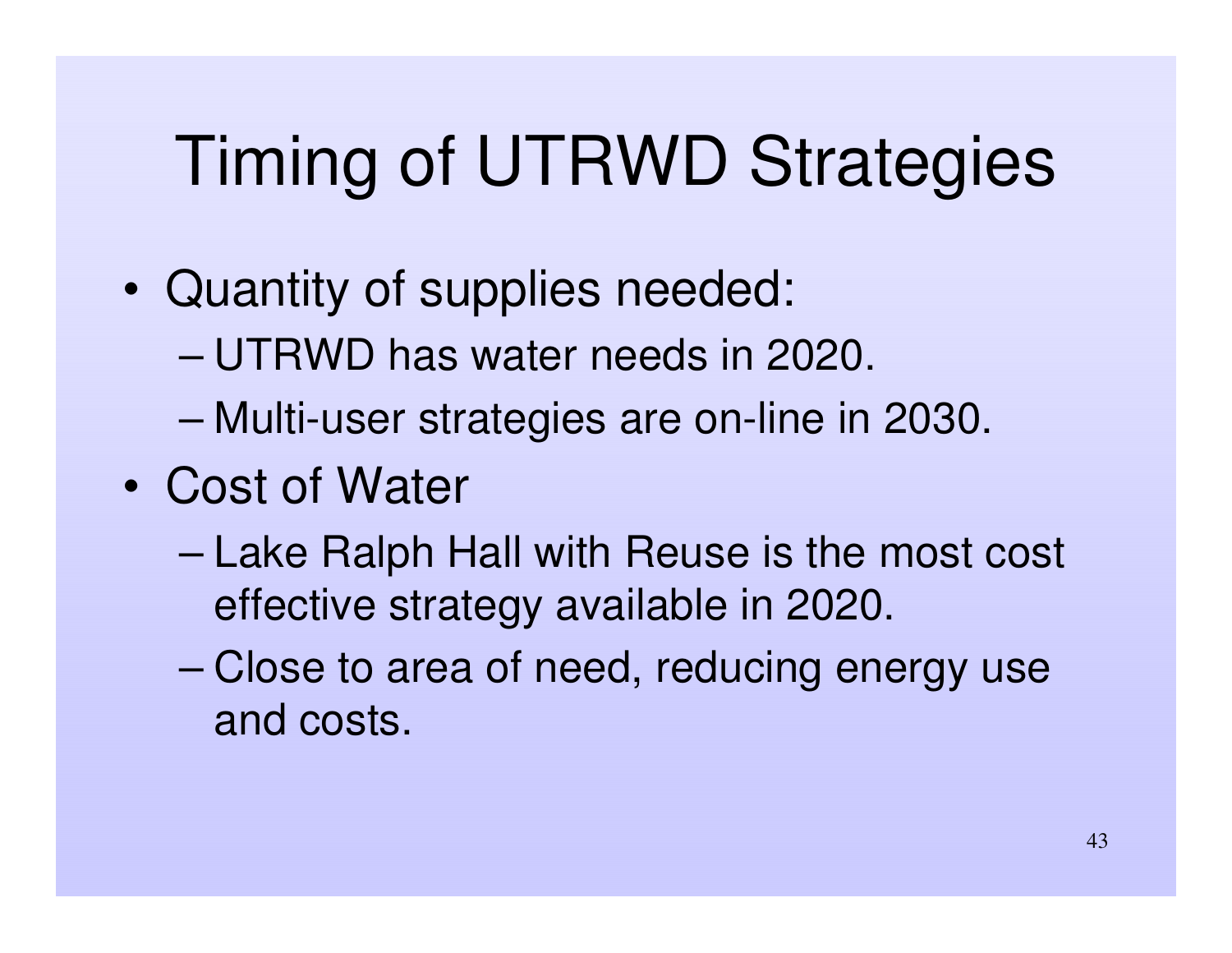# Summary

- •• Reviewed timing of recommended new reservoirs
- $\bullet$  Discussed water management strategies with suppliers
- $\bullet$  Timing of strategies considered quantity, quality, cost, multi-user needs
- $\bullet$  Not all suppliers have shortages at same time.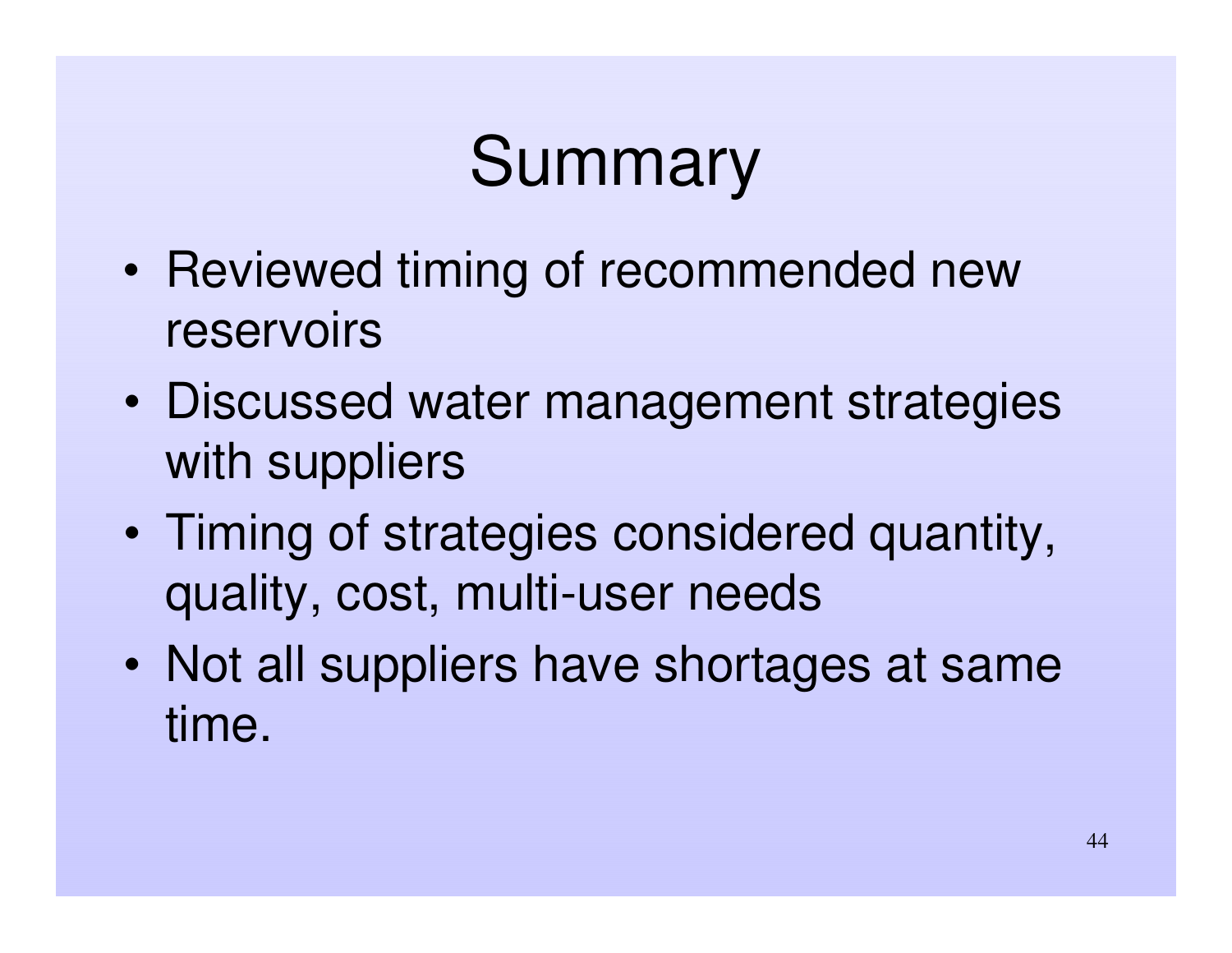#### **Conclusions**

- $\bullet$  Long transmission connection to existing supplies is not cost effective for every supplier.
	- **Hart Committee**  Operational costs for supplies located long distances from provider have greater long-term cost impacts to customers
	- **Hart Committee** Uncertainty with energy costs in the future
- New sources for regional WWPs are implemented after conservation, reuse, existing committed supplies and local supplies
- The IPP represents the plans of the Region C large water suppliers.
- RCWPG has no regulatory authority and cannot reject or approve <sup>a</sup> project for development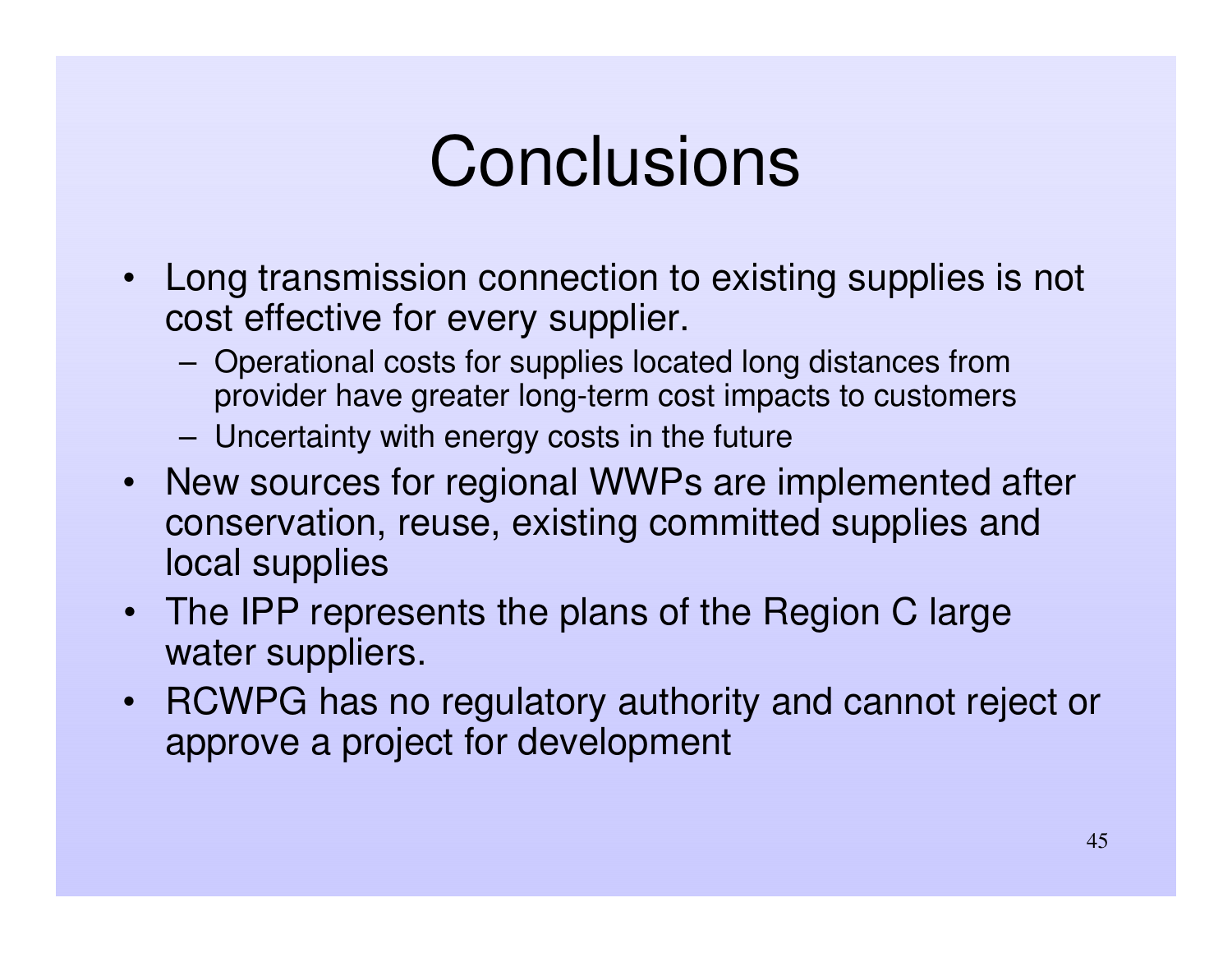### Discussion Item

Update on Supplemental Work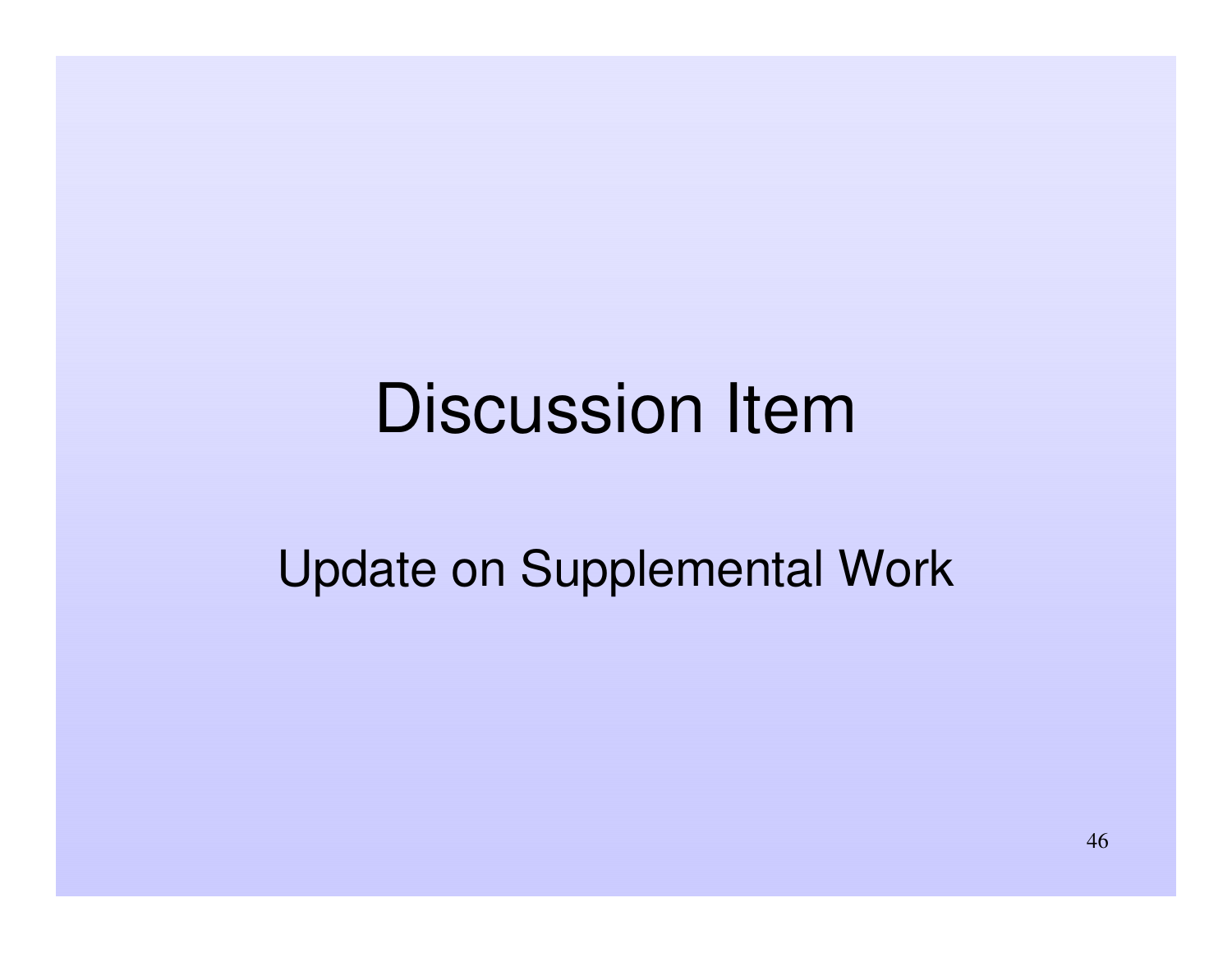# Supplemental Work

- Two studies
	- – Water Conservation Study
		- Per capita water use in various regions of the State
	- –– Reuse Study
		- Description of current and pending reuse projects
		- Evaluation of impacts of proposed reuse on return flows in the Trinity River Basin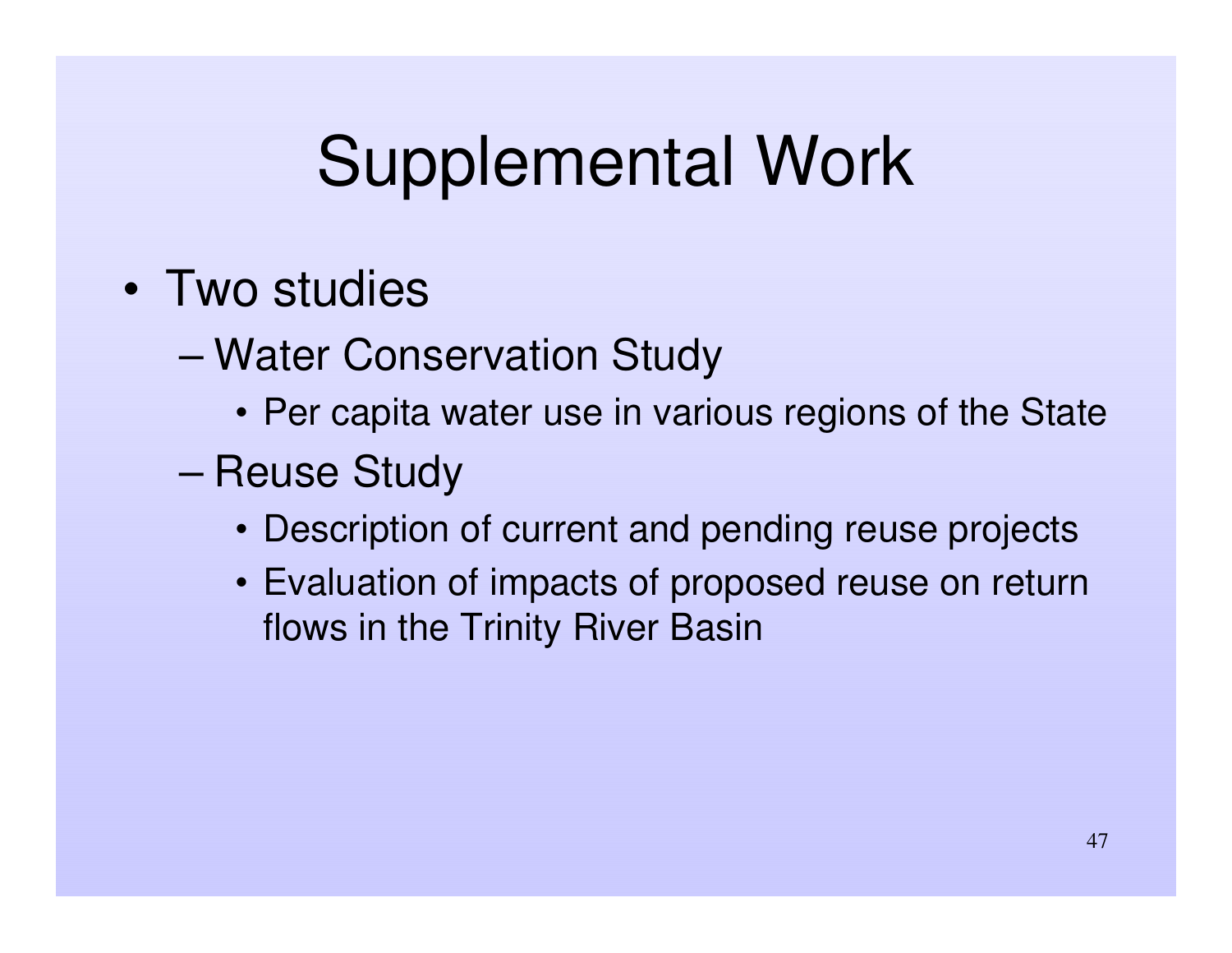### Water Conservation

- •• Trends in per capita use in various regions
- • Comparison of historical per capita municipal use for 12 cities across Texas
- • Analysis of the impact on water use by various factors, including climate, conservation measures, water quality, per capita income, and others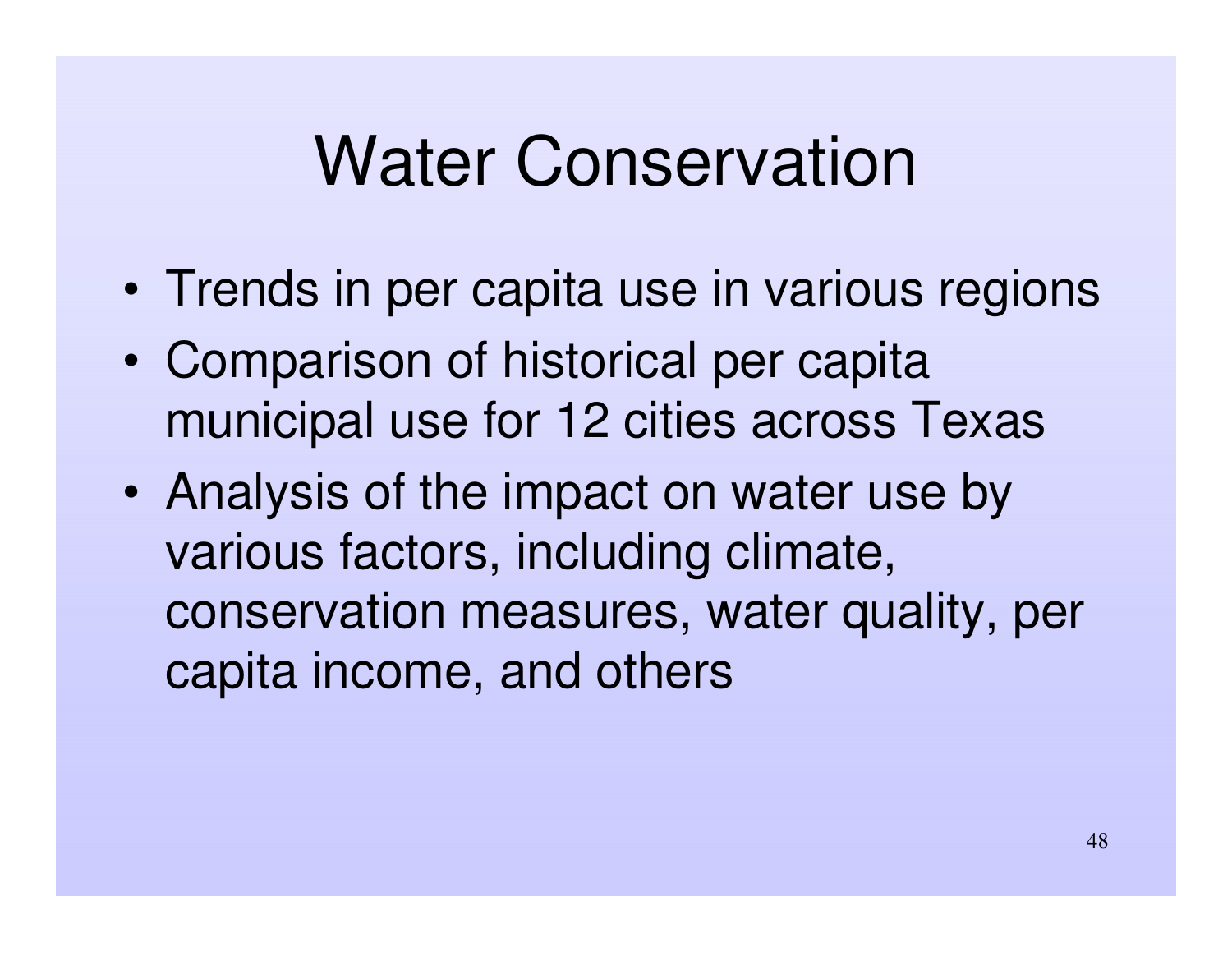## Year 2000 Trends in Per Capita Use by Region

- • Municipal per capita use ranged from less than 140 to more than 200 gpcd
- $\bullet$  Total per capita use ranged from 235 to more than 8,000 gpcd
- Differences in GPCD due to
	- –Accounting of water use
	- –– Higher commercial use in some areas
	- –– Higher institutional use in some areas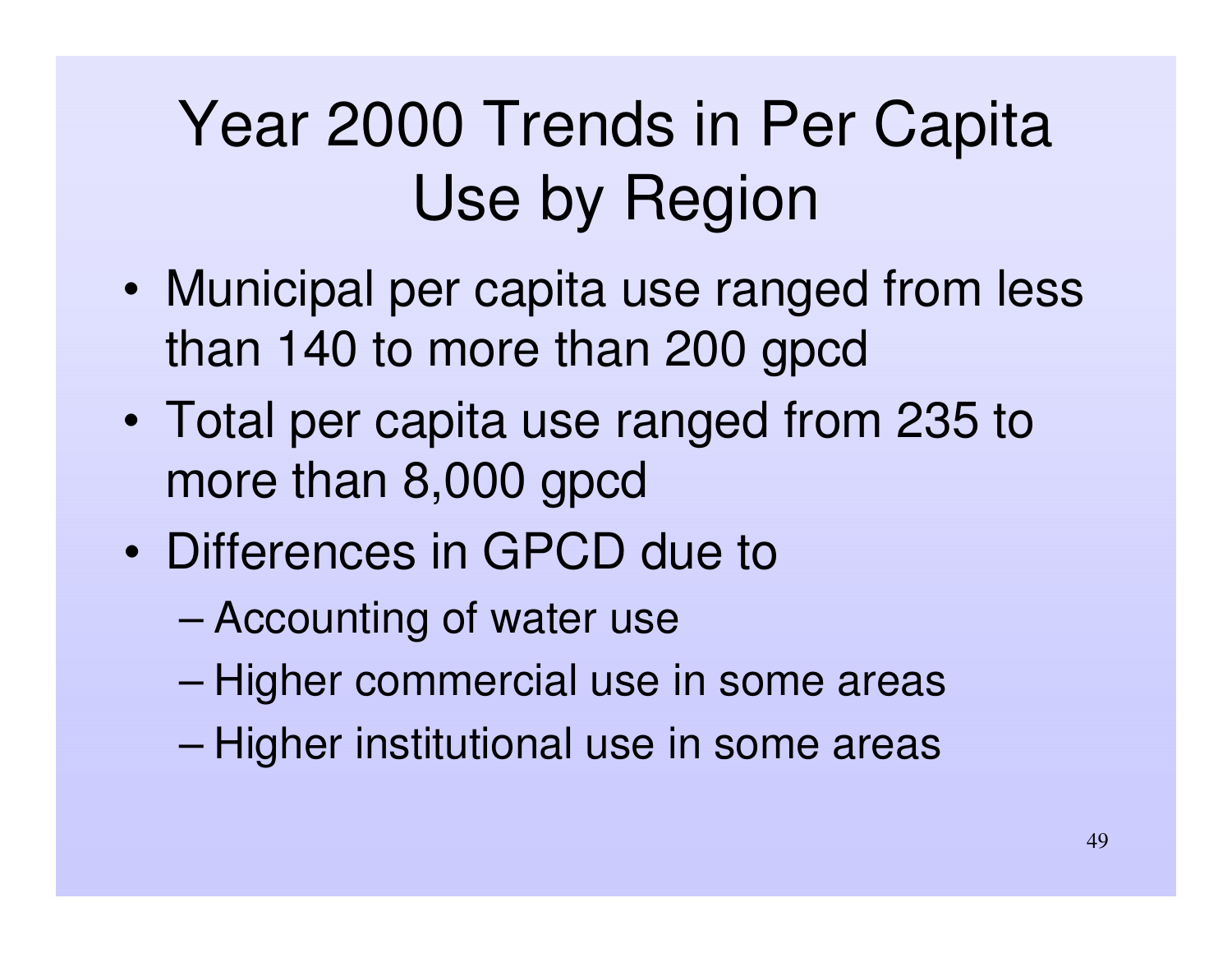# Comparison of GPCD by City

**Most Recent 5-Year Trailing Average Net Municipal Per Capita Water Use by Category**

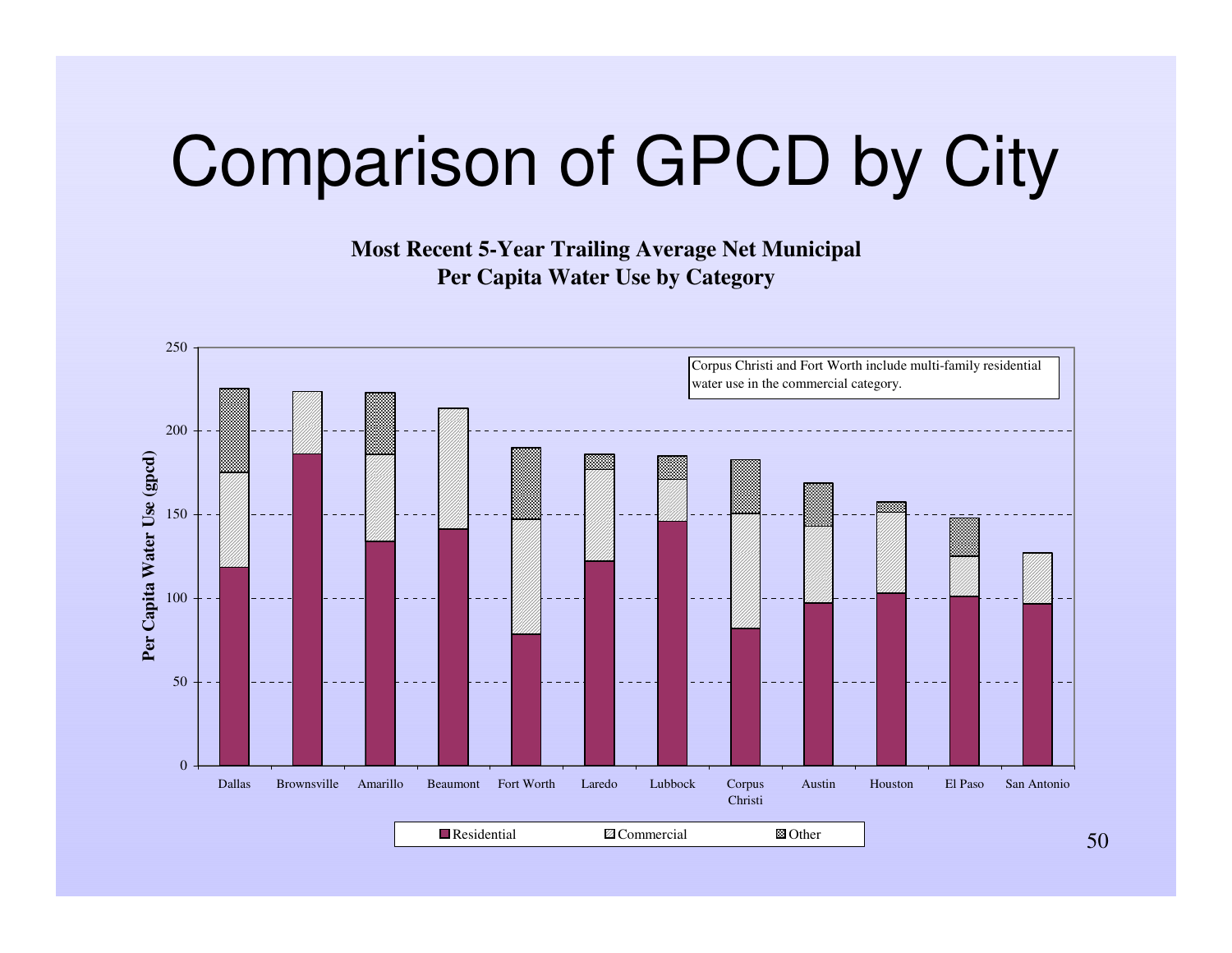#### Results by 5-Year Trailing Average

- • Per capita use greater than 200 gpcd
	- Amarillo
	- Dallas
	- Brownsville
	- Beaumont
- • San Antonio has lowest current municipal use of 127 gpcd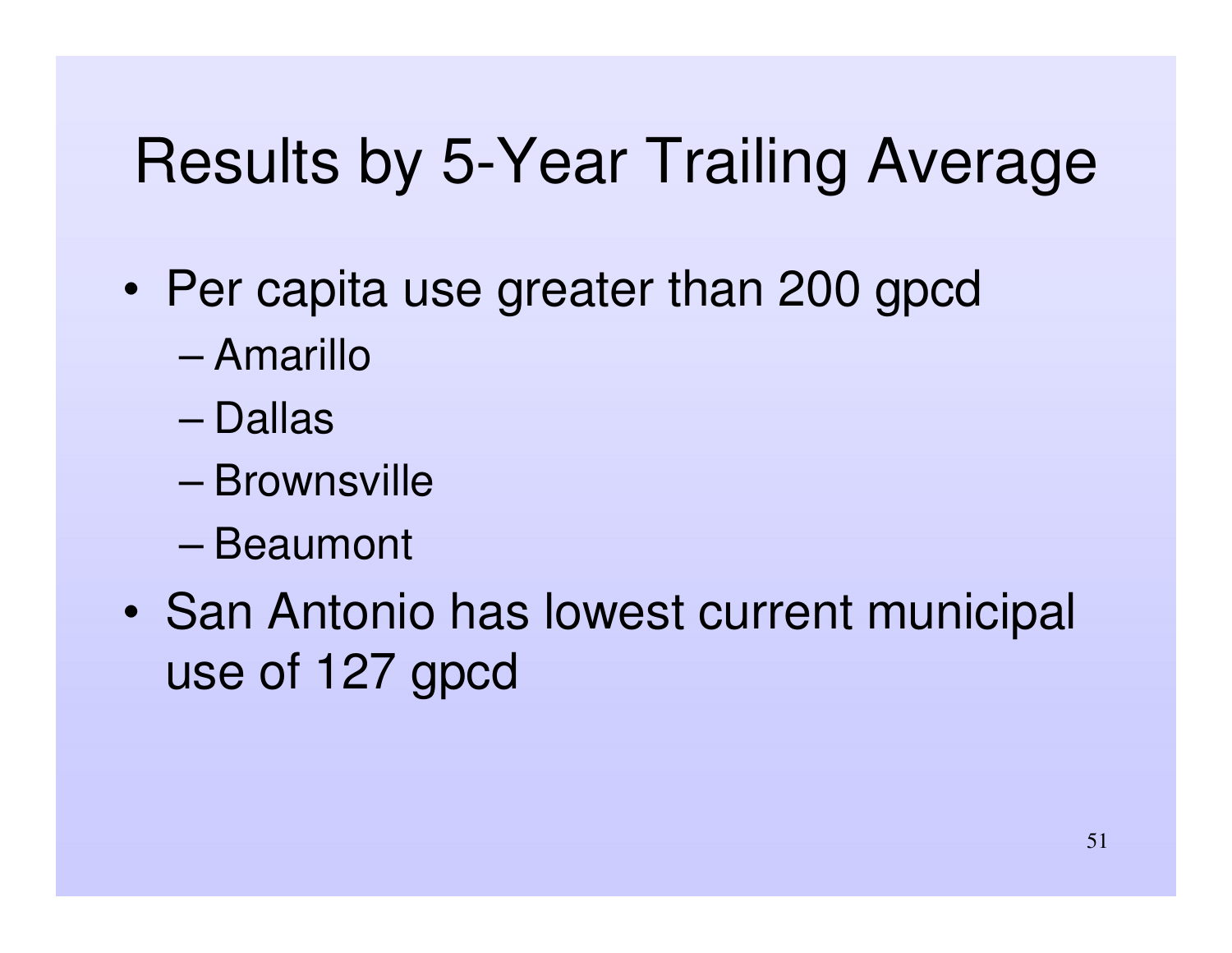#### Results by 5-Year Trailing Average

- Increase of more than 10% in per capita use since 1984
	- Beaumont
	- Amarillo
	- Brownsville
	- Lubbock
- Decrease of more than 10% in per capita use since 1984
	- San Antonio
	- El Paso
	- Houston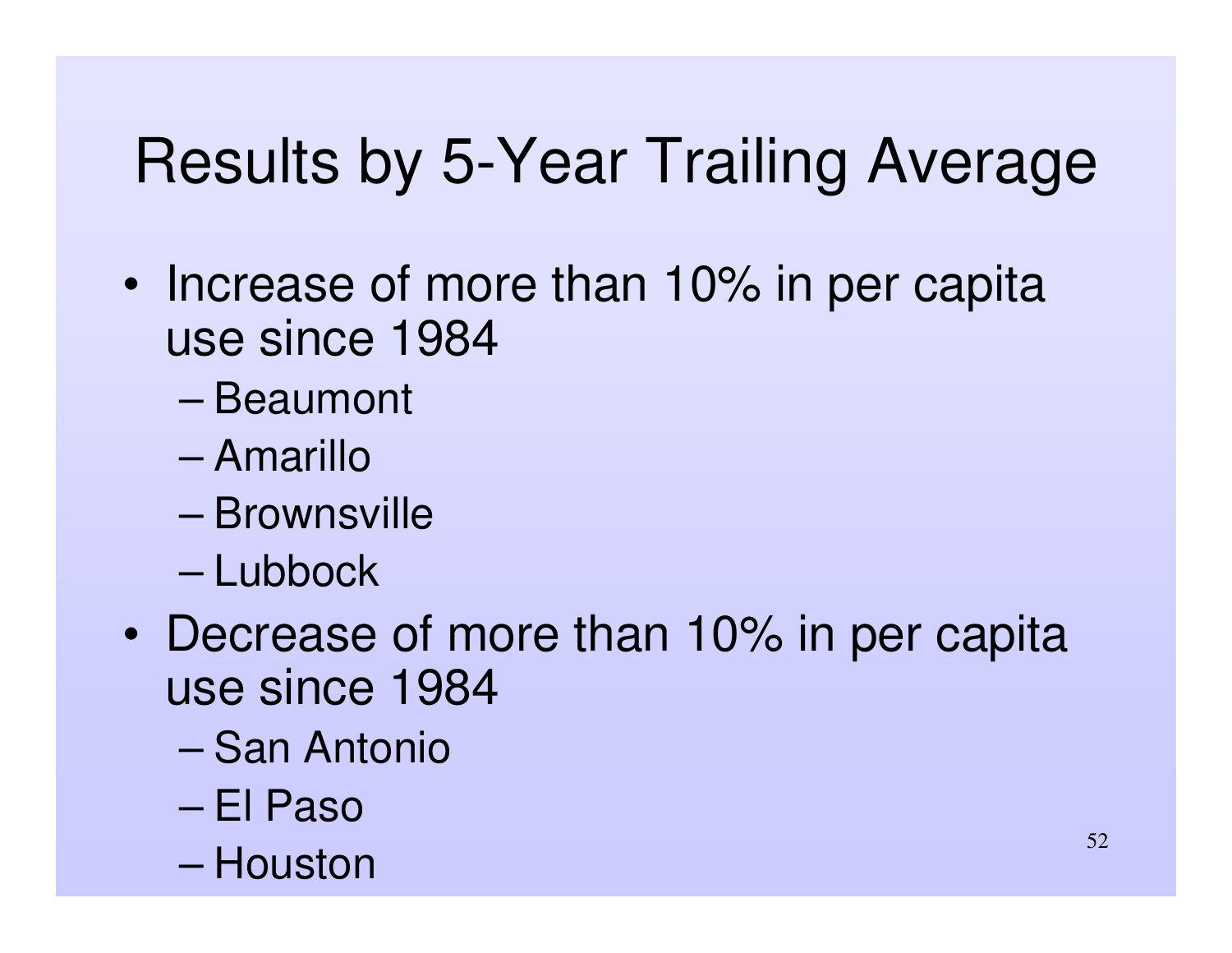# Analysis of Factors Affecting Municipal Water Use

- •• Precipitation
- •• Temperature
- •Existing conservation measures
- •Commercial development
- Water Prices
- •Per Capita Income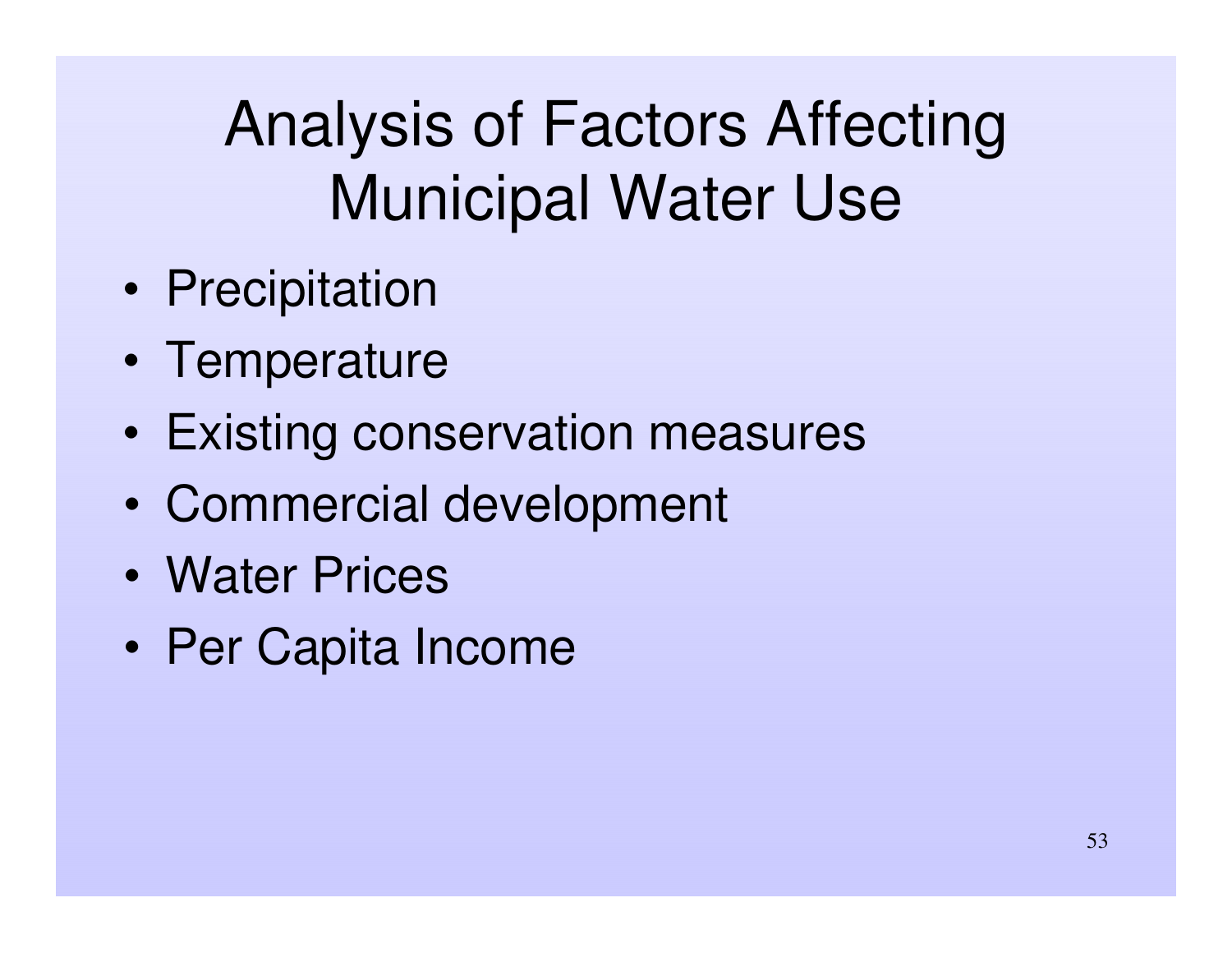## Results of Factor Compared to Impact on Water Use

- Weak evidence that climatic conditions have significant impact on per capita use in some cities
- •• Increasing water rates may be related to decreasing per capita water use in Fort **Worth**
- $\bullet$  Cities with lower municipal gpcd also had lower commercial gpcd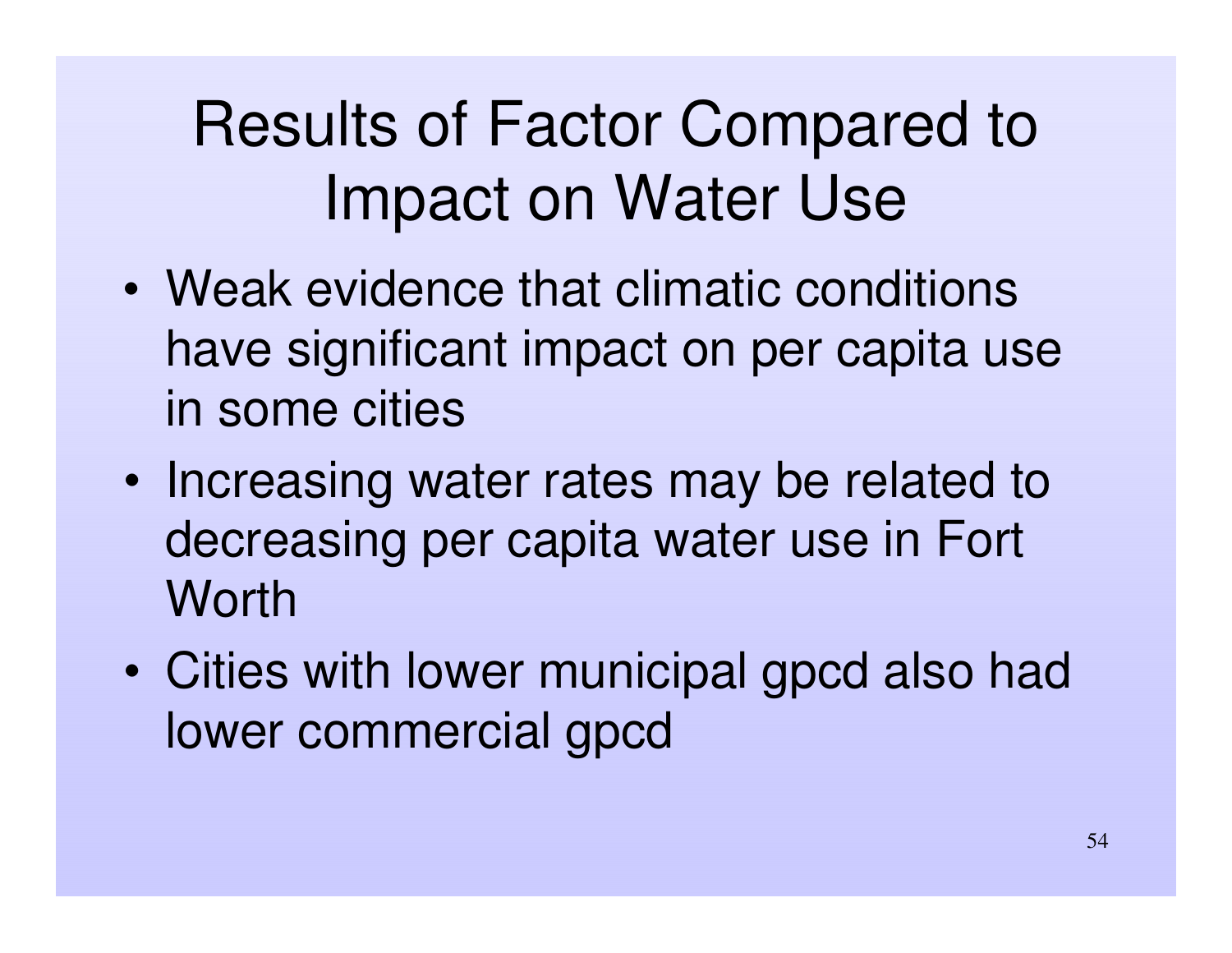# Water Reuse

- • Water reuse projects performed under Chapter 210
- $\bullet$ Water reuse plans for large dischargers
- • Consolidation of water reuse plans into <sup>a</sup> regional plan
- $\bullet$ • Recent water right amendments involving reuse
- $\bullet$ • Pending water right applications involving reuse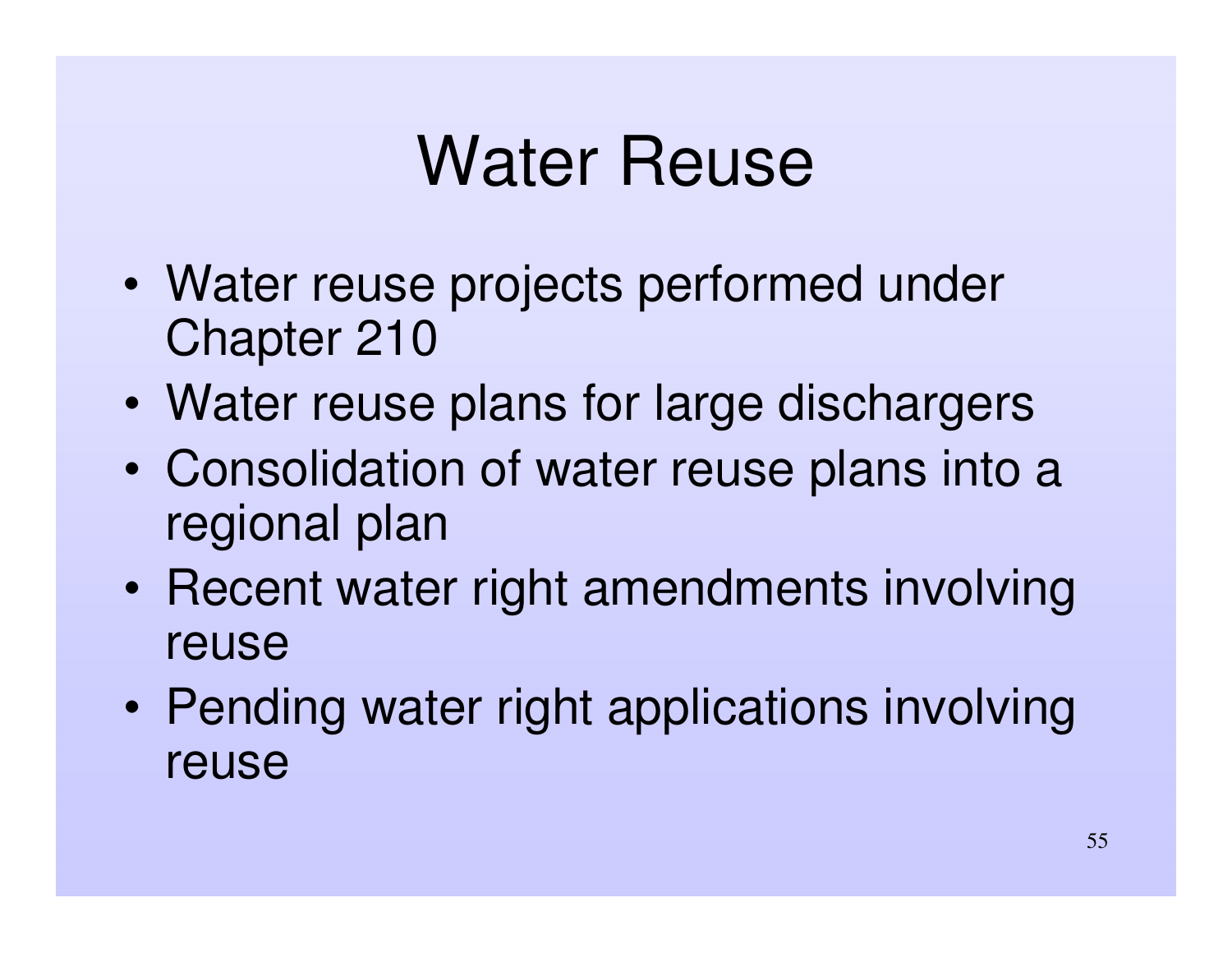#### Reuse Projects Under Chapter 210 Direct Reuse

• 22 entities in Region C representing 26 projects have received reuse authorization from TCEQ under Chapter 210

–Some projects have not been implemented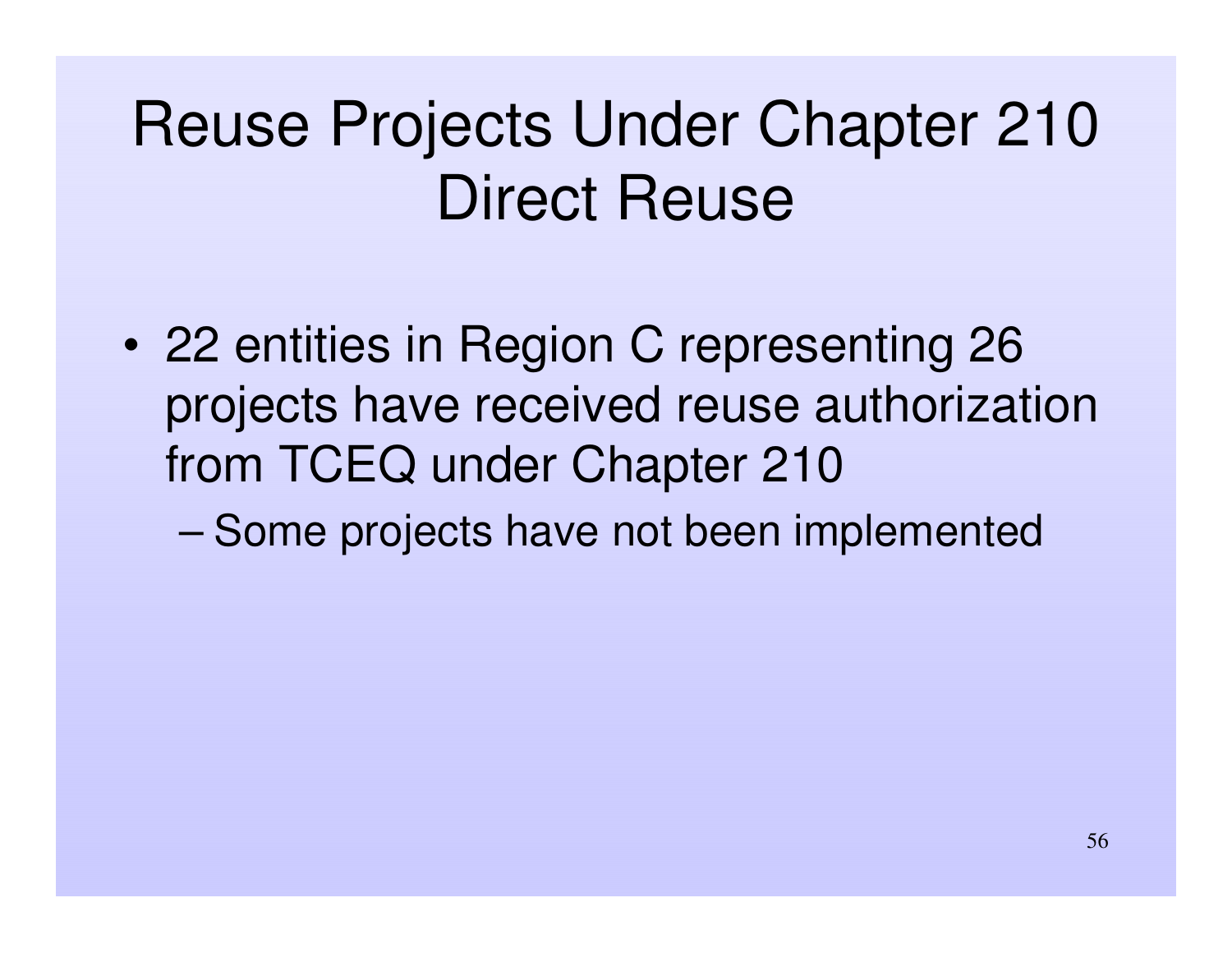#### Reuse Plans for Large Dischargers

- • 16 entities in Region C currently discharge more than 2 MGD
- $\bullet$  5 of these dischargers have reuse plans
	- Dallas
	- Flower Mound
	- Lewisville
	- –– North Texas Municipal Water District
	- Weatherford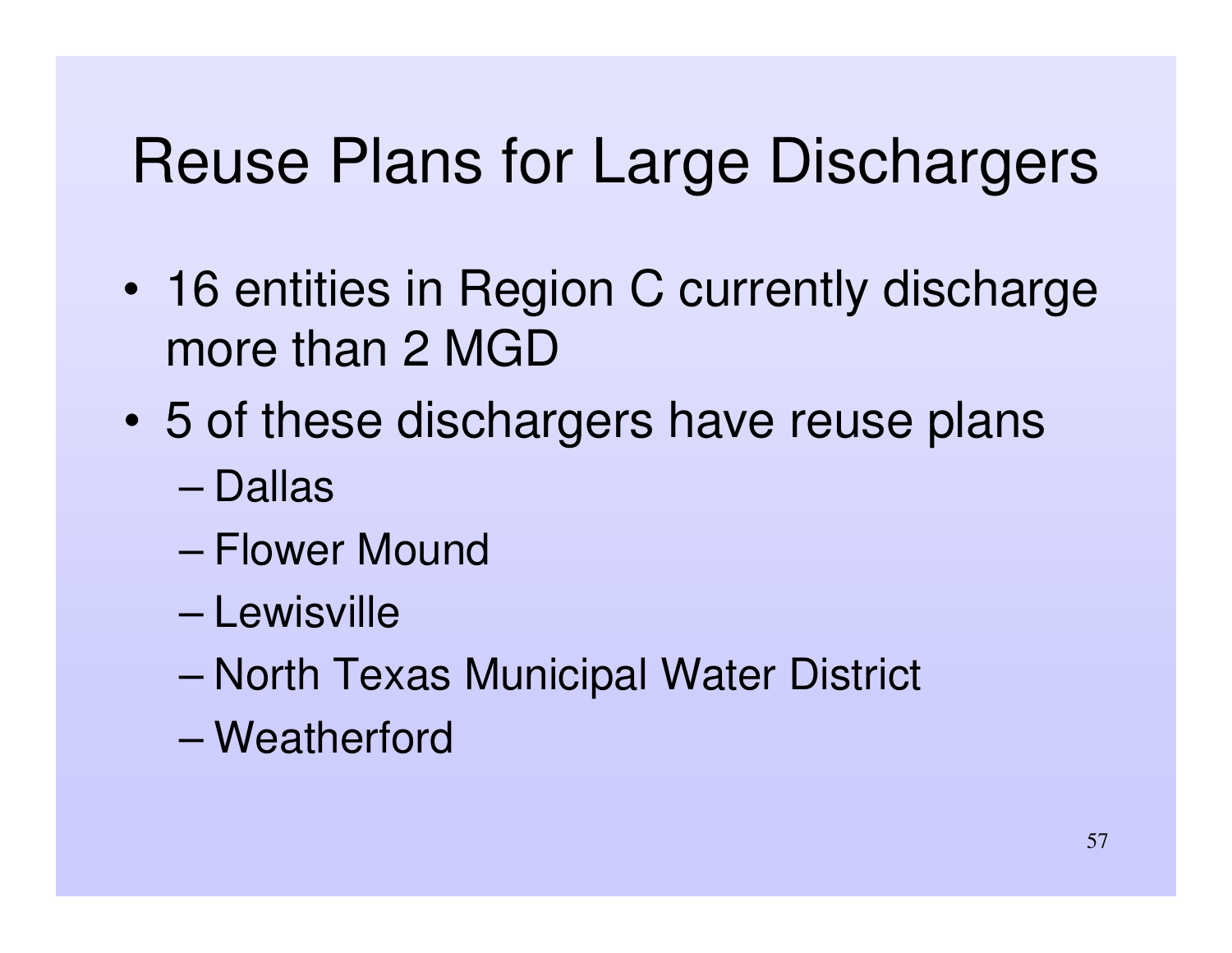# Recent Water Right Amendments Involving Reuse

- TCEQ recently granted reuse-based amendments to water right certificates of adjudication to
	- – Tarrant Regional Water District
		- Richland Chambers and Cedar Creek wetlands reuse project (granted 2/8/05)
	- **Hart Committee** — Trinity River Authority
		- Mountain Creek WWTP to Joe Pool Lake (granted 6/27/05)
	- **Harry Committee** – North Texas Municipal Water District
		- Wilson Creek WWTP to Lake Lavon (granted 9/8/05)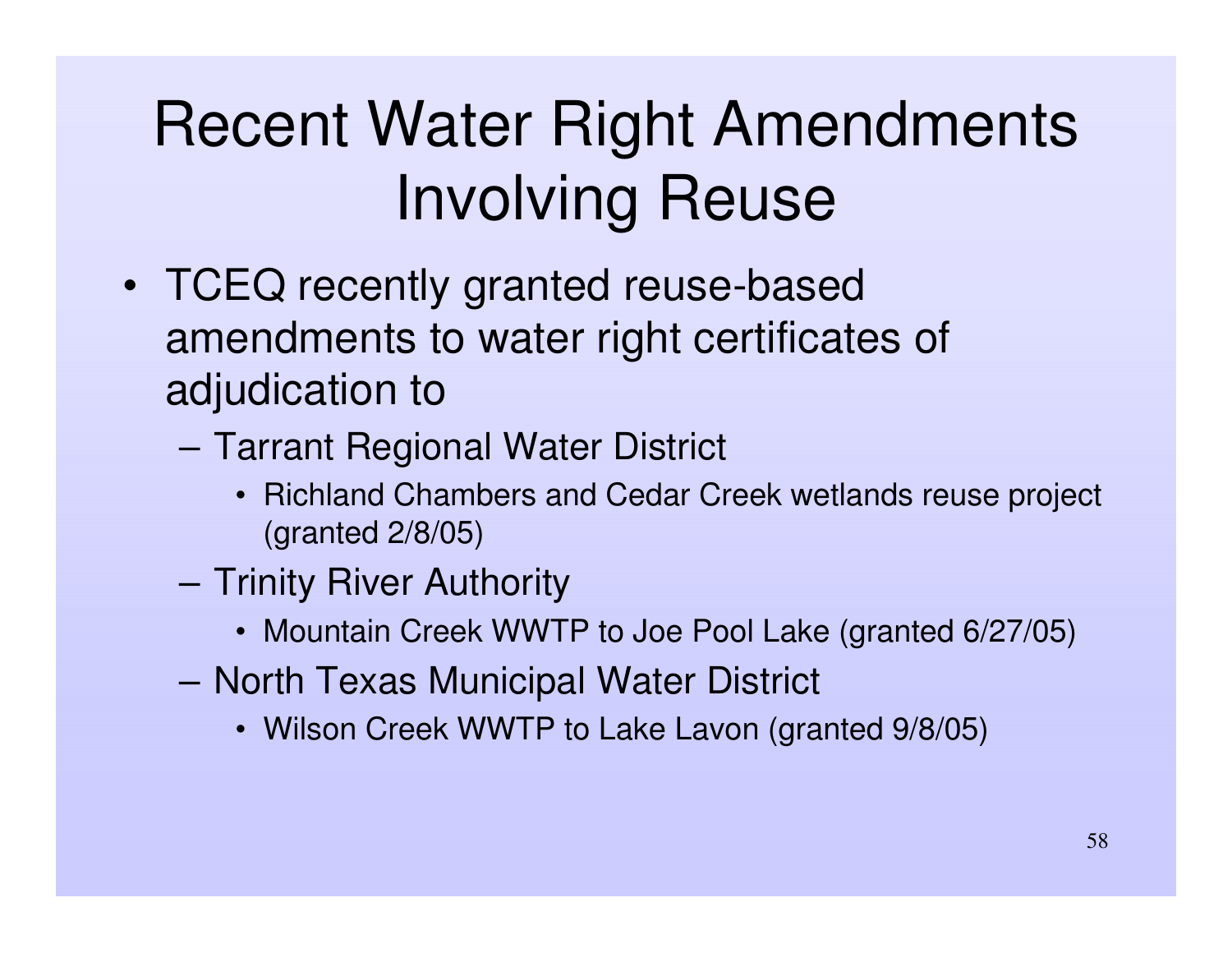- •• Trinity River Authority
- •City of Dallas
- •Upper Trinity Regional Water District
- •City of Irving
- $\bullet$ • North Texas Municipal Water District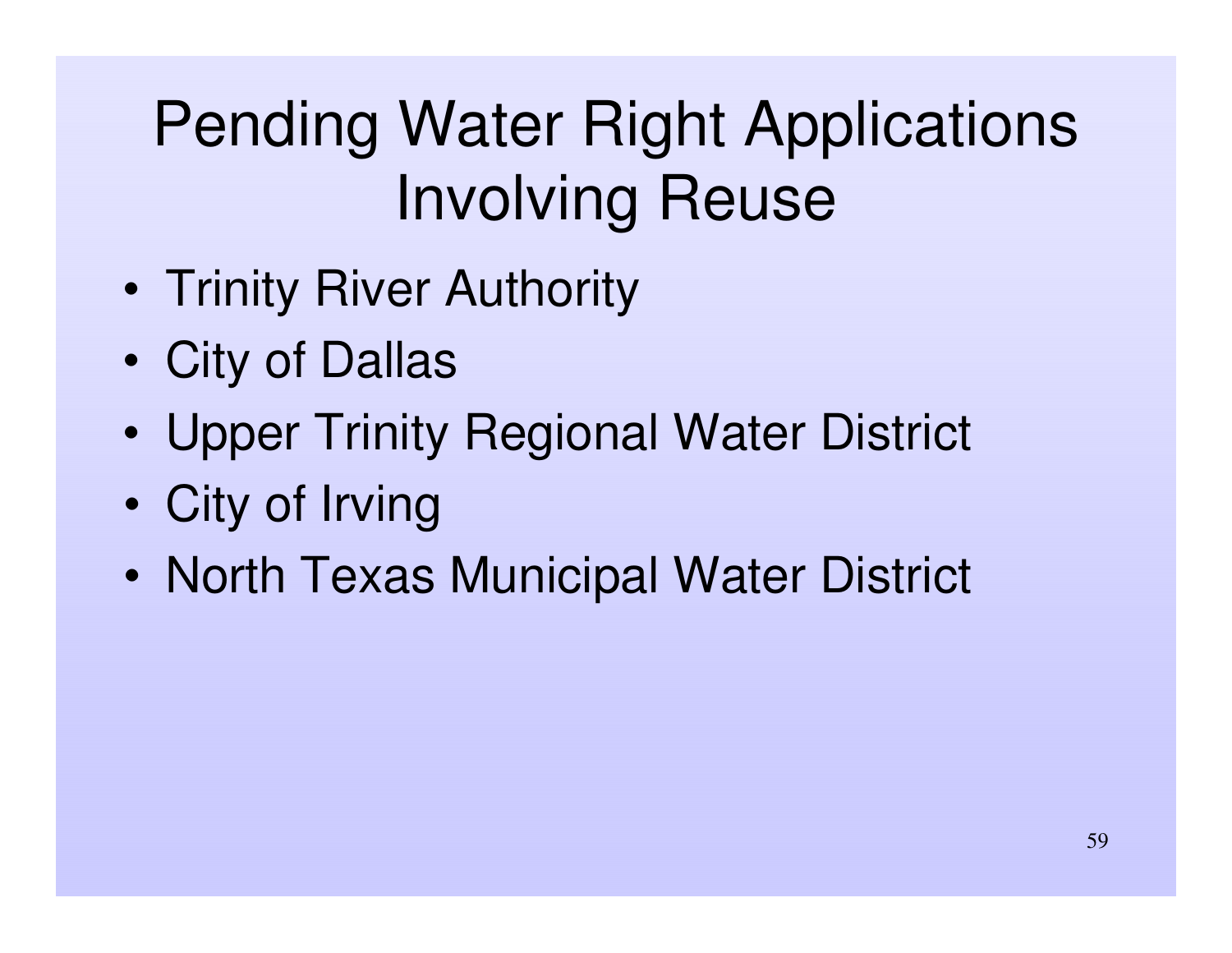- •• Trinity River Authority (TRA)
	- –Administratively complete as of Sept. 7, 2000
	- –– Request amendment to CA 08-4248 to impound historical and future return flow discharges from 4 of TRA's WWTPs in Lake **Livingston**
	- –– Seeking bed and banks permit to convey return flows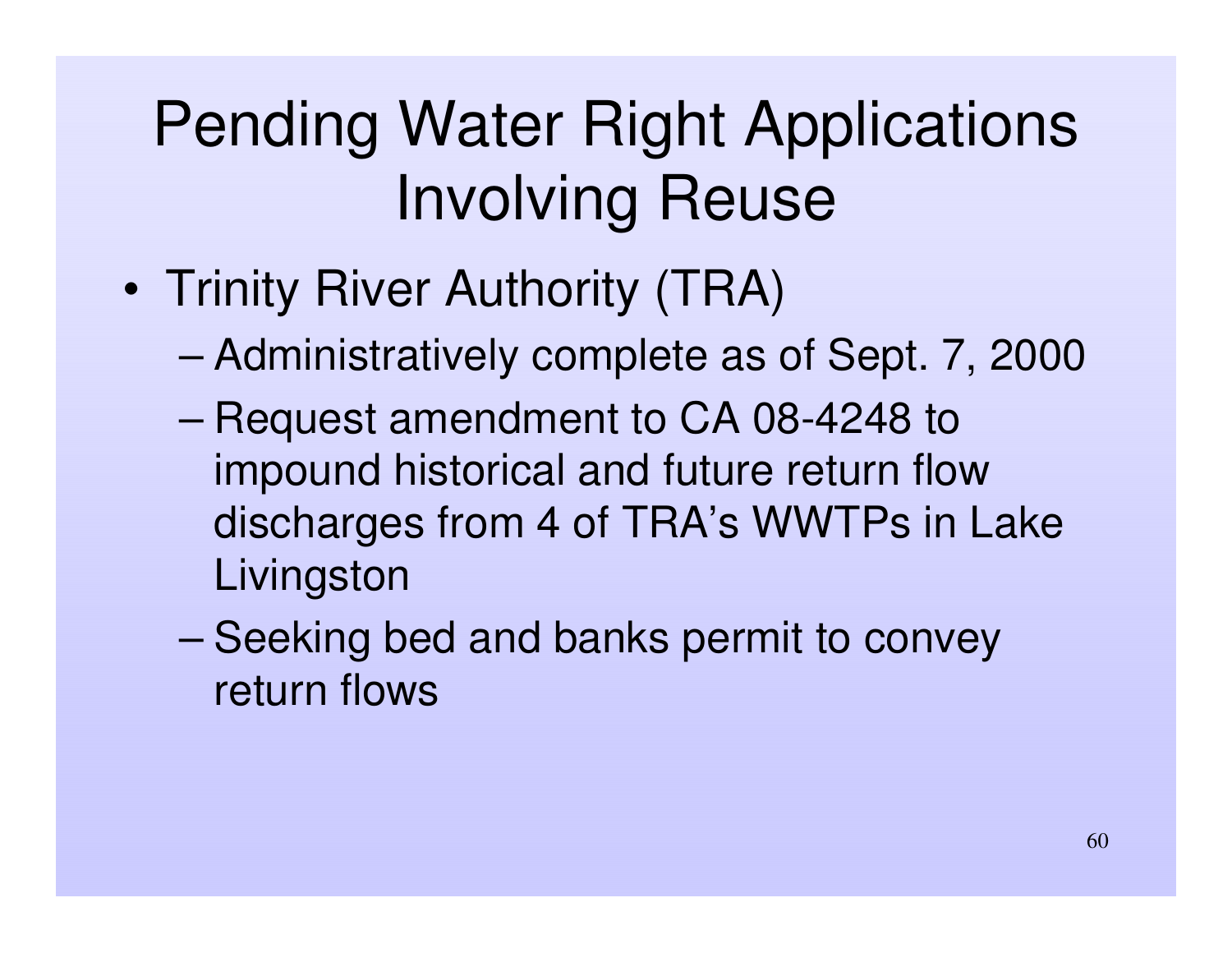- • City of Dallas
	- –Administratively complete as of Dec. 5, 2001
	- – Request amendment to CA 08-2456E and 08- 2462G to impound historical and future return flow discharges in Lake Lewisville and Lake Ray Hubbard
	- –– Seeking bed and banks permit to convey return flows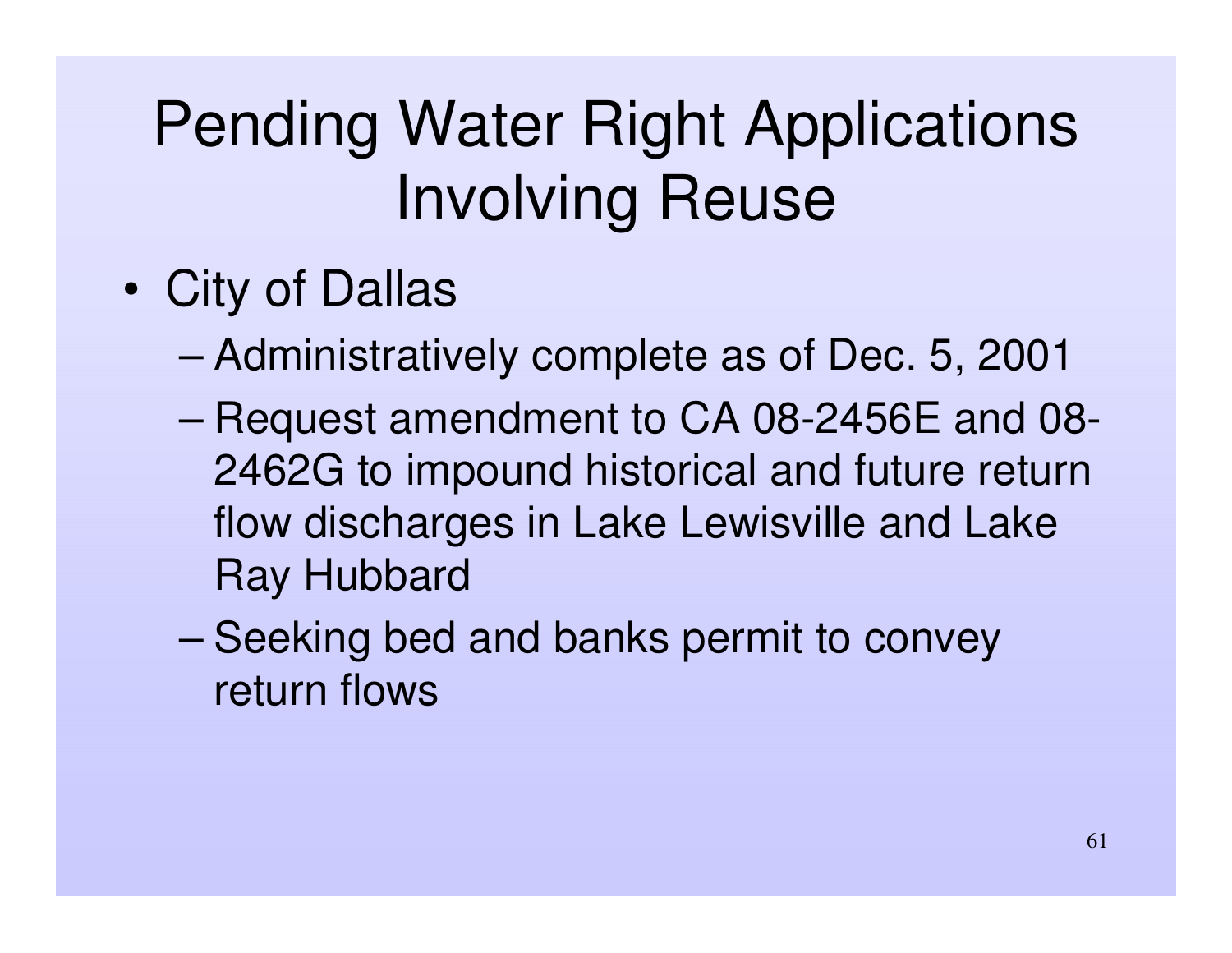- • Upper Trinity Regional Water District
	- –Administratively complete as of May 28, 2002
	- –– Request amendment to Permit 5778 to divert return flows (up to 9,664 AF/Y) from Lake Chapman into Lake Lewisville
	- –– Seeking bed and banks permit to convey return flows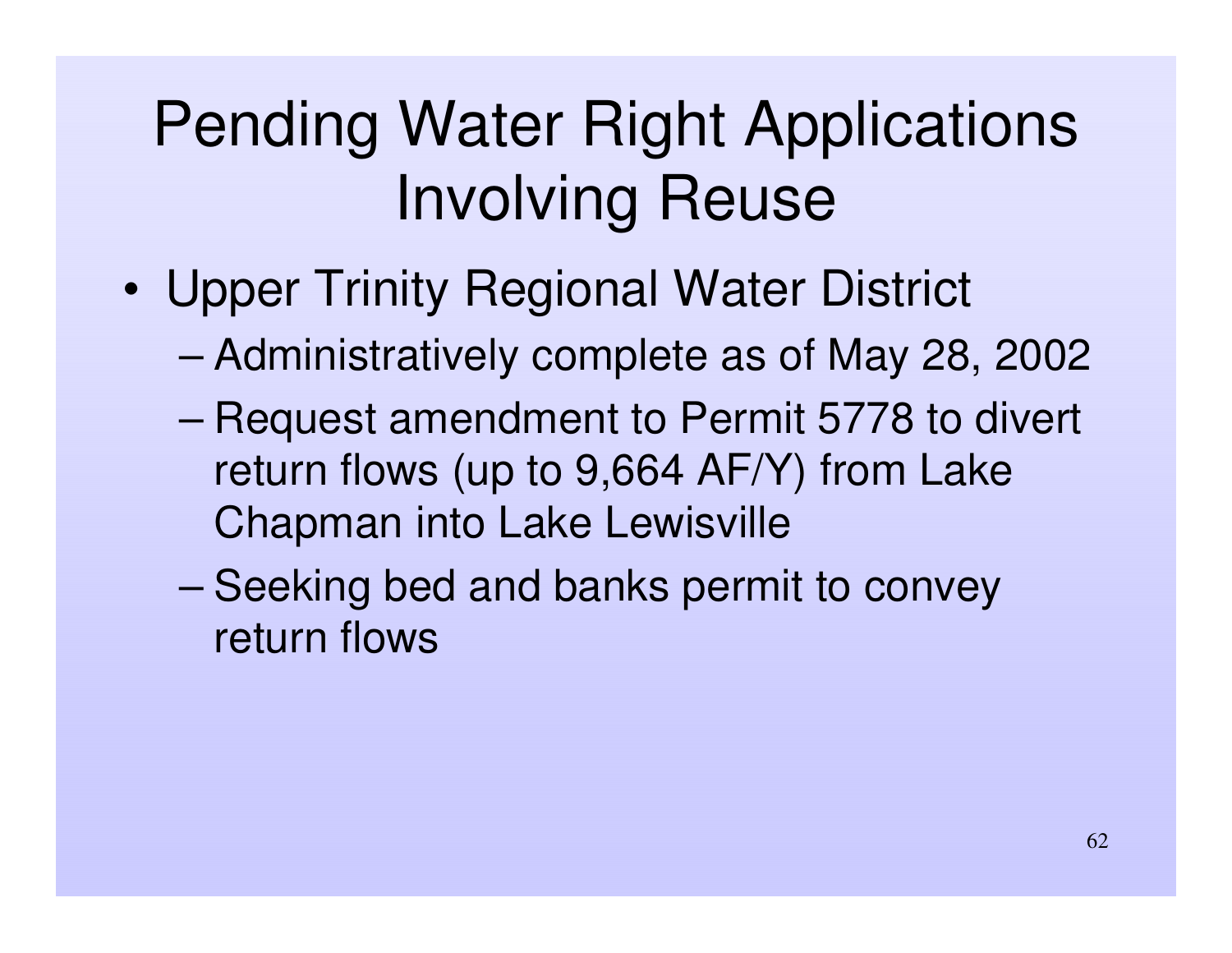- • City of Irving
	- –Administratively complete as of July 31, 2002
	- – Request amendment to CA03-4799C to divert return flows (up to 54,000 AF/Y) from Lake Chapman into Lake Lewisville
	- – Current certificate requires that water diverted but not consumed in the Trinity Basin be returned to the Trinity Basin
	- 63– Application seeks to remove the requirement to return the water to the basin and instead reuse it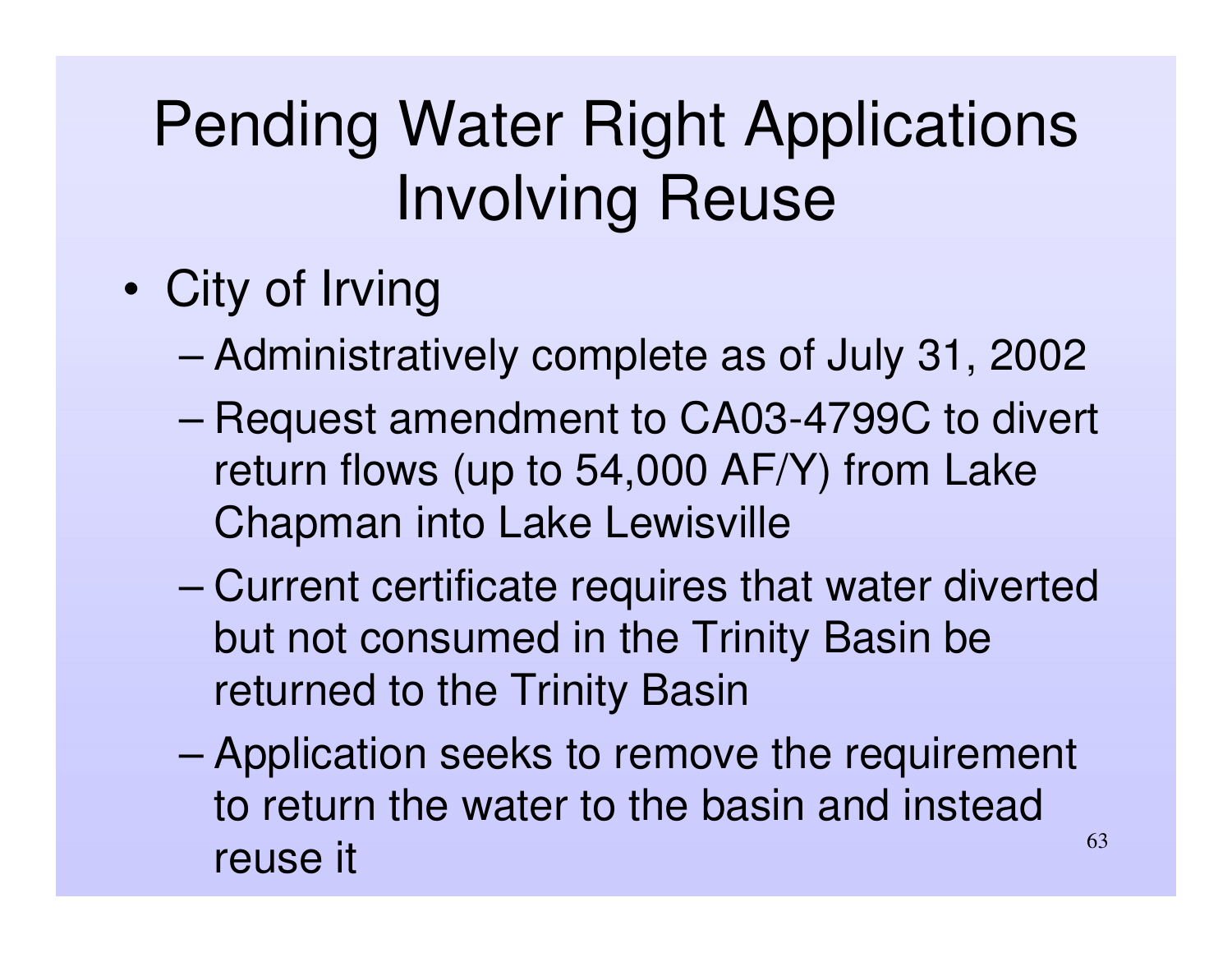- •• North Texas Municipal Water District (NTMWD)
	- – 2 permits involving reuse pending before **TCEQ**
	- – CA08-2410F declared administratively complete on September 28, 2005
		- Request would allow NTMWD to divert up to 206,600 AF/Y of return flows from East Fork Trinity River
		- Seeking bed and banks permit to convey return flows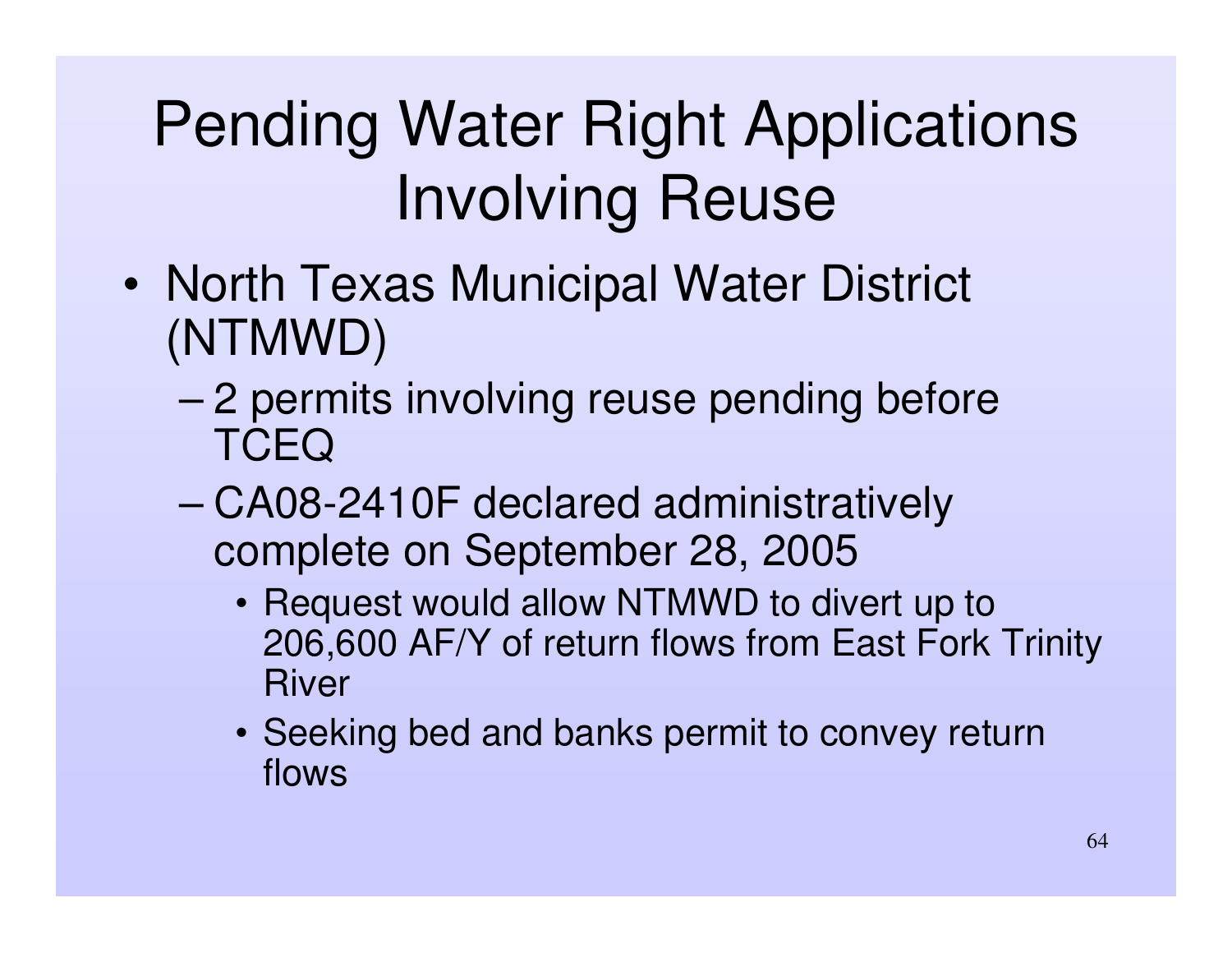- NTMWD (continued)
	- Permit Number 5871 declared administratively complete on Feb. 24, 2005
		- Request would allow NTMWD to divert up to 750 AF/Y from the East Fork Trinity River for irrigation purposes to facilitate development of <sup>a</sup> constructed wetland in Kaufman County
		- The constructed wetland would become part of the NTMWD East Fork Reuse Project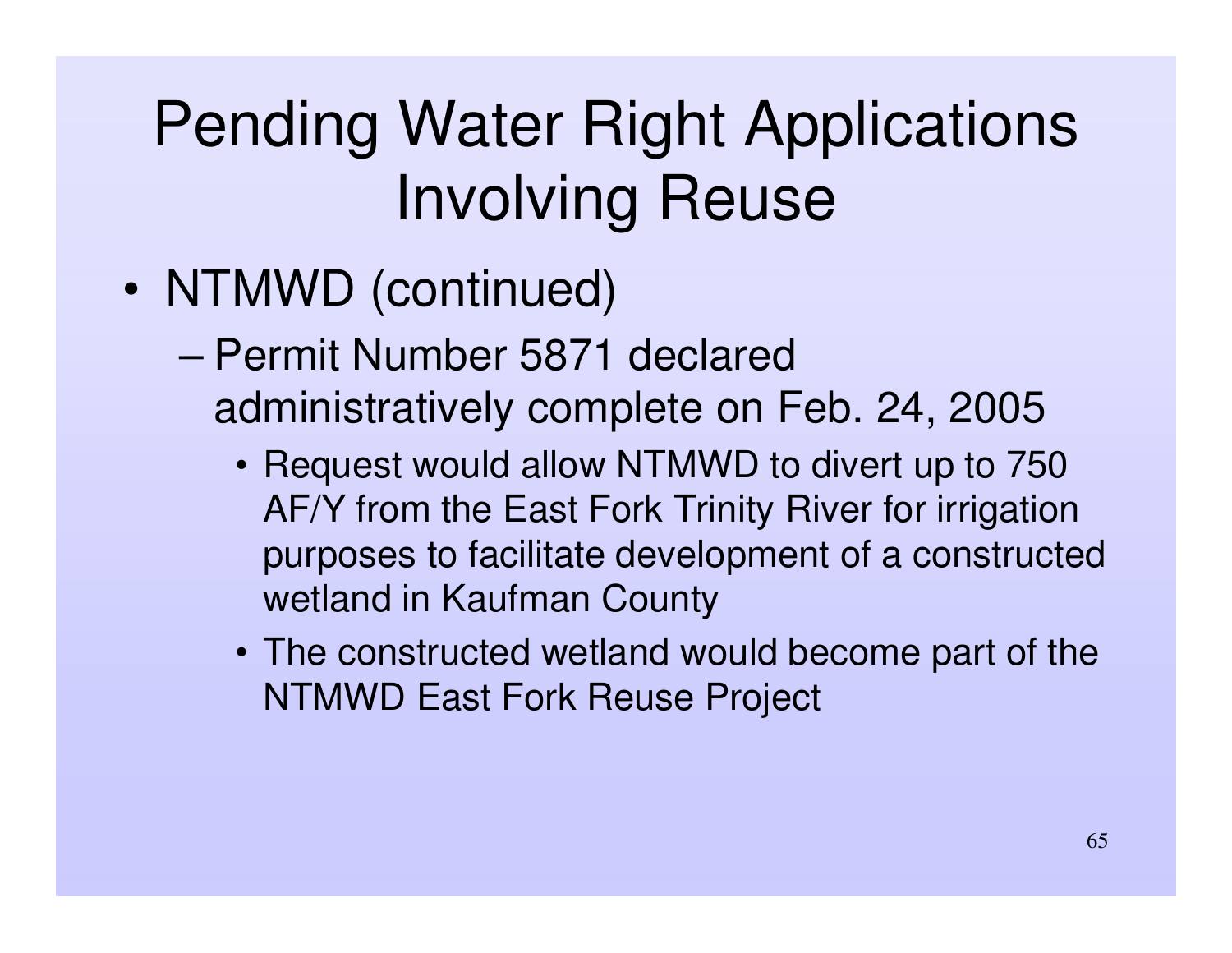Current and Future Estimates of Trinity Basin Return Flows in Region C

- Historical Return Flow
	- – Average of 69% of the municipal and manufacturing water use in the 5-county Metroplex area is returned to the Trinity Basin
	- – Approximately 50% is returned in the other counties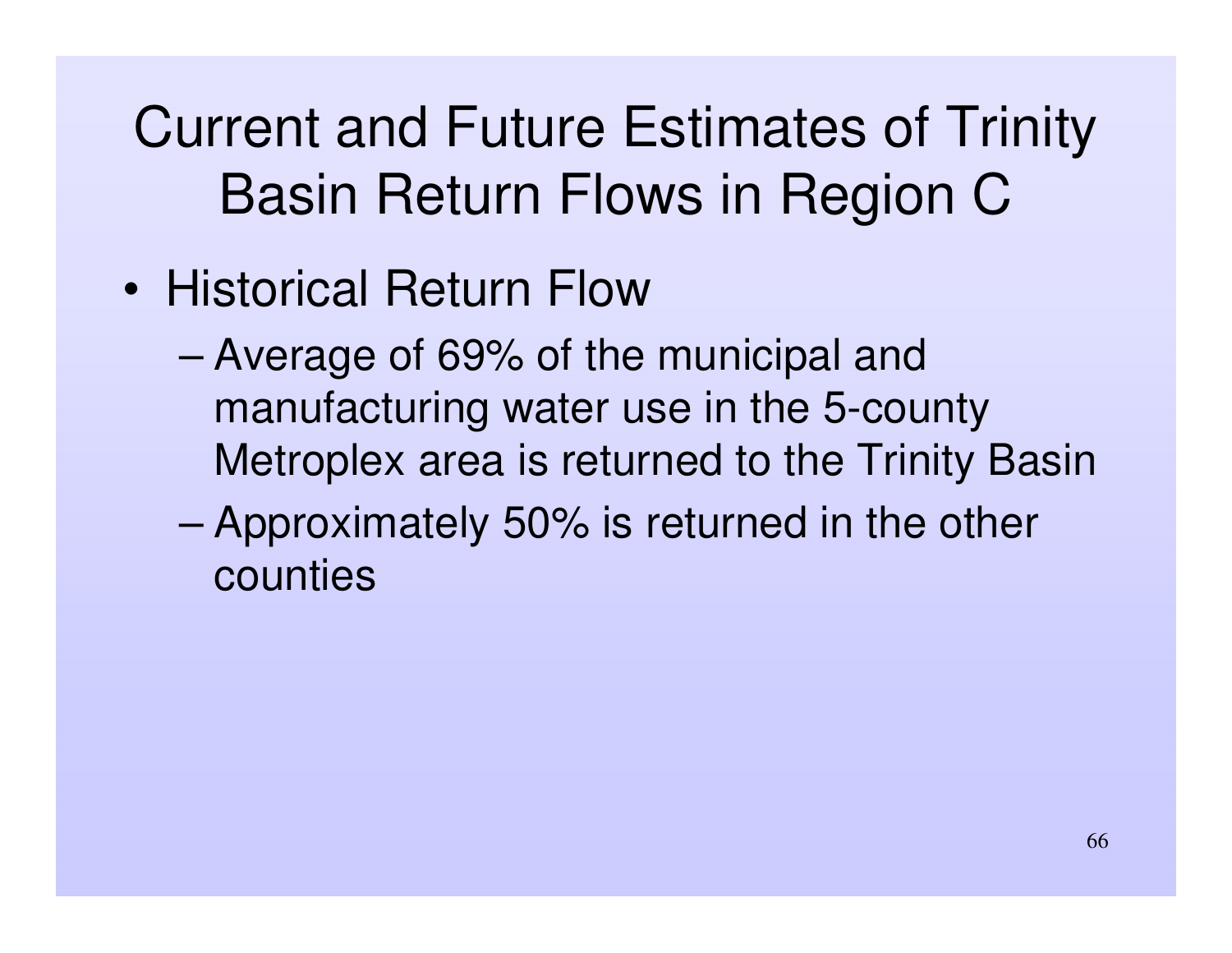#### Current and Future Estimates of Trinity Basin Return Flows in Region C

- Future return flows were developed by county based on projected demands for municipal and manufacturing purposes
- Return flow factors of 69% and 50% used for Metroplex counties and other counties, respectively
- All indirect (historical and future) and future direct reuse subtracted from projected return flows to estimate net return flows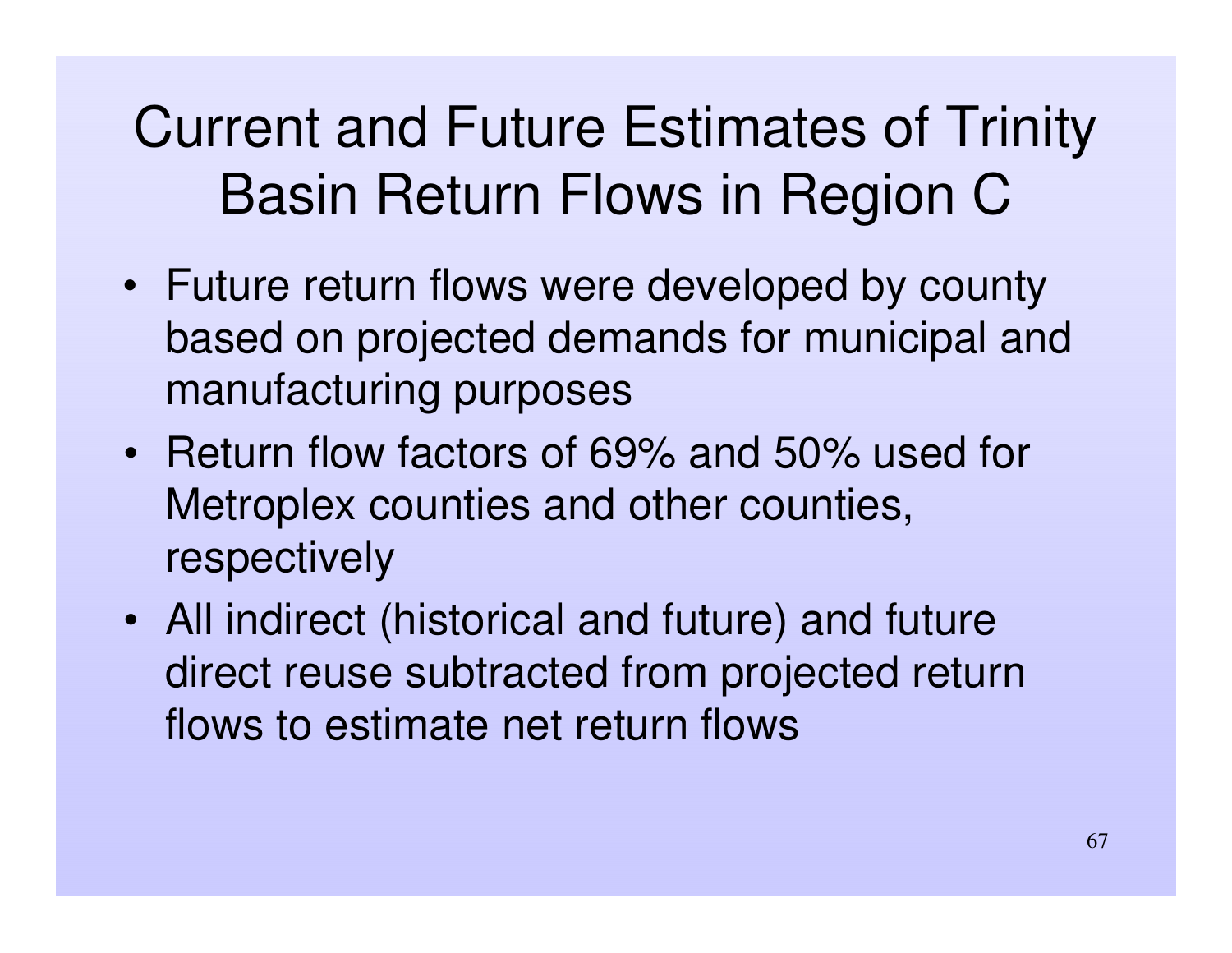#### Historical and Projected Return Flows in Trinity Basin in Region C

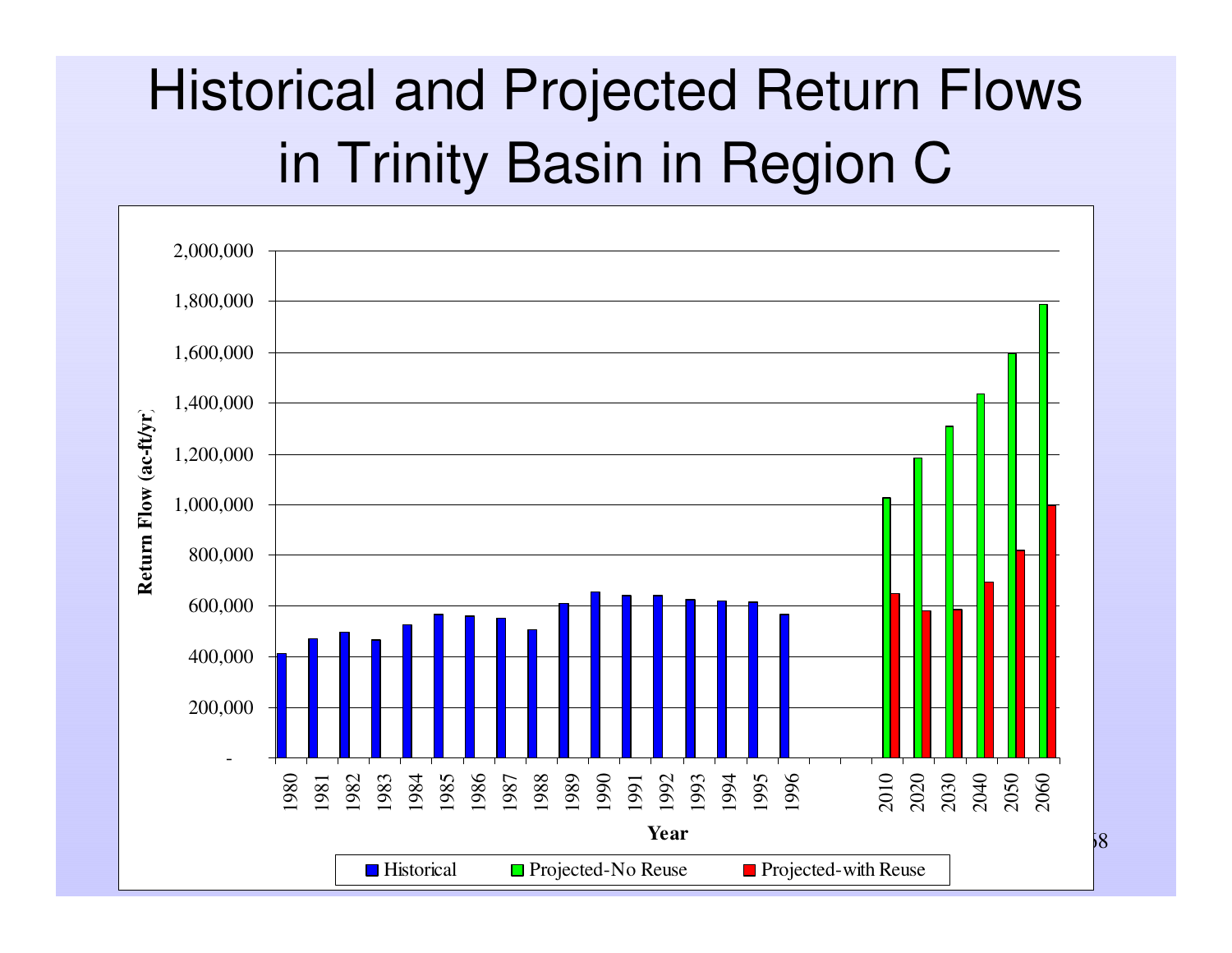Current and Future Estimates of Trinity Basin Return Flows in Region C

- •• Results of recommended Region C strategies on projected return flow
	- Years 2010-2030 return flows remain at same level as historical flows
	- Years 2040-2060 return flows increase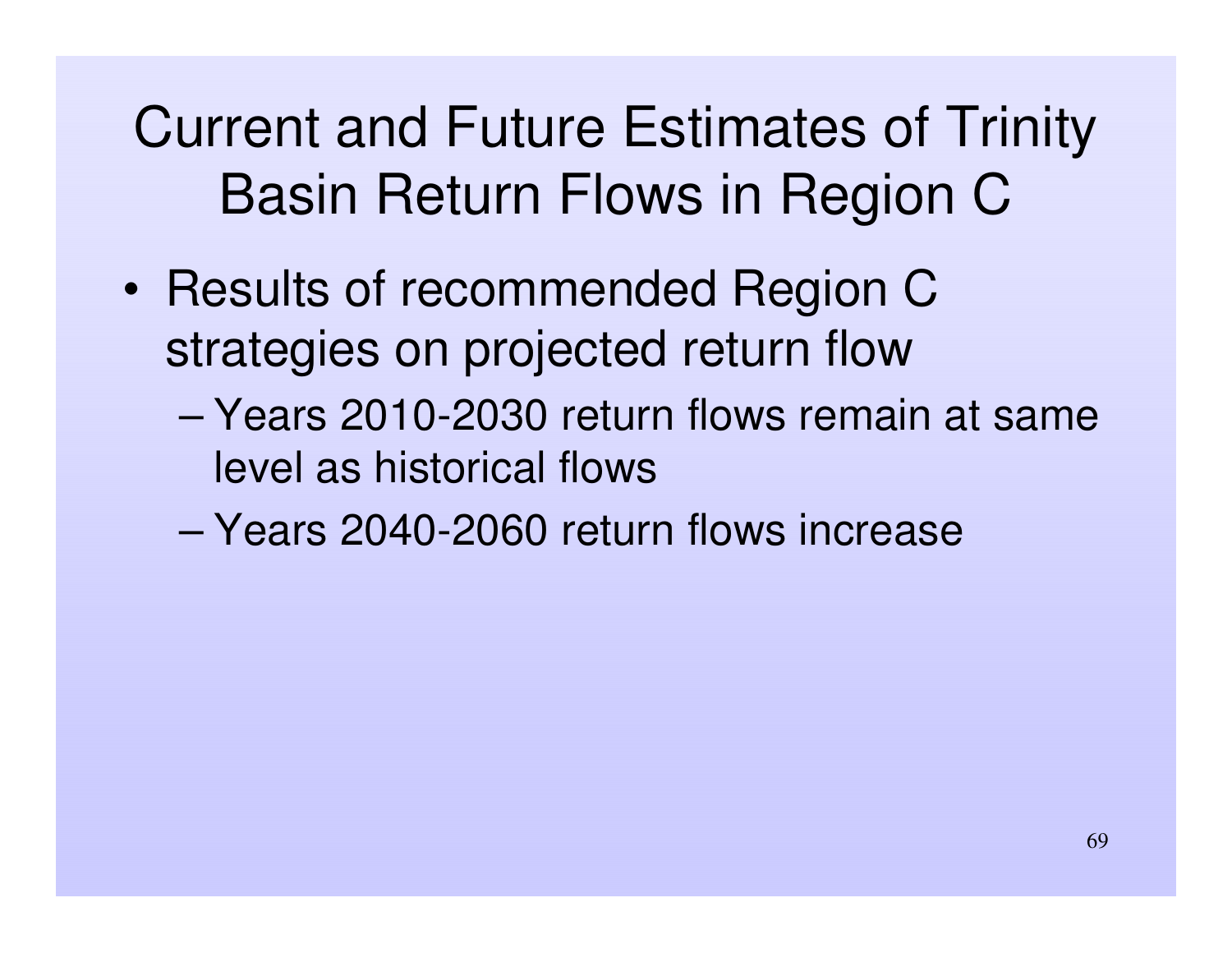## Potential for Reclaimed Water in Water Management Strategies

- Potential is a function of the amount of water used and wastewater treated in the basin
- • Potential to reuse 400,000 AF/Y in 2010 while maintaining the same level of historical return flows
- Potential to reuse over 1 million AF/Y in 2060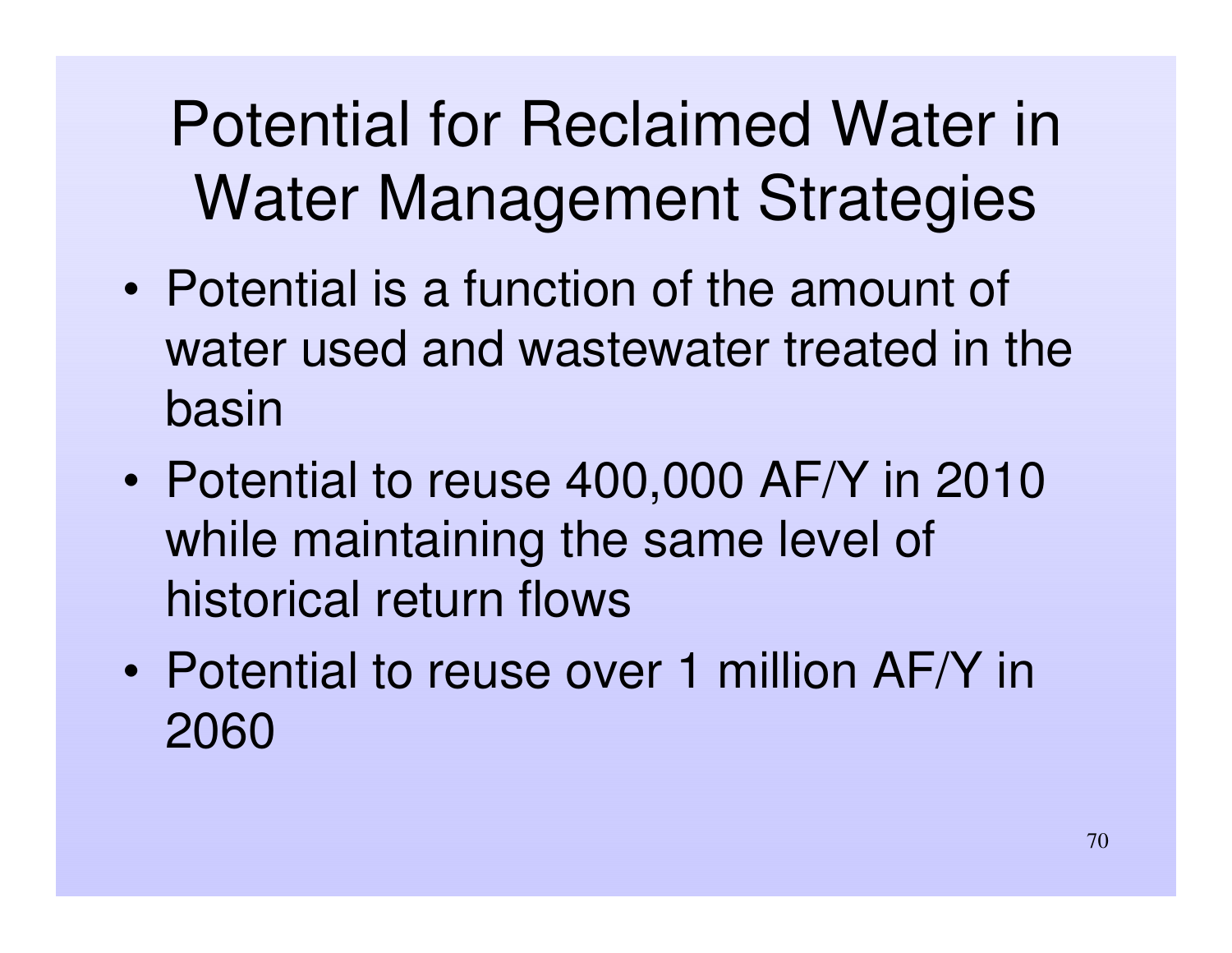### Potential for Reclaimed Water in Water Management Strategies

- • Potential to use these flows depends on
	- –Location of discharges
	- –– Type of water needs
	- – Ability of existing surface water sources to assimilate large quantities of wastewater effluent
- •• Region C plan proposes 372,000 AF/Y of reuse of return flows in 2010 and nearly 800,000 AF/Y by 2060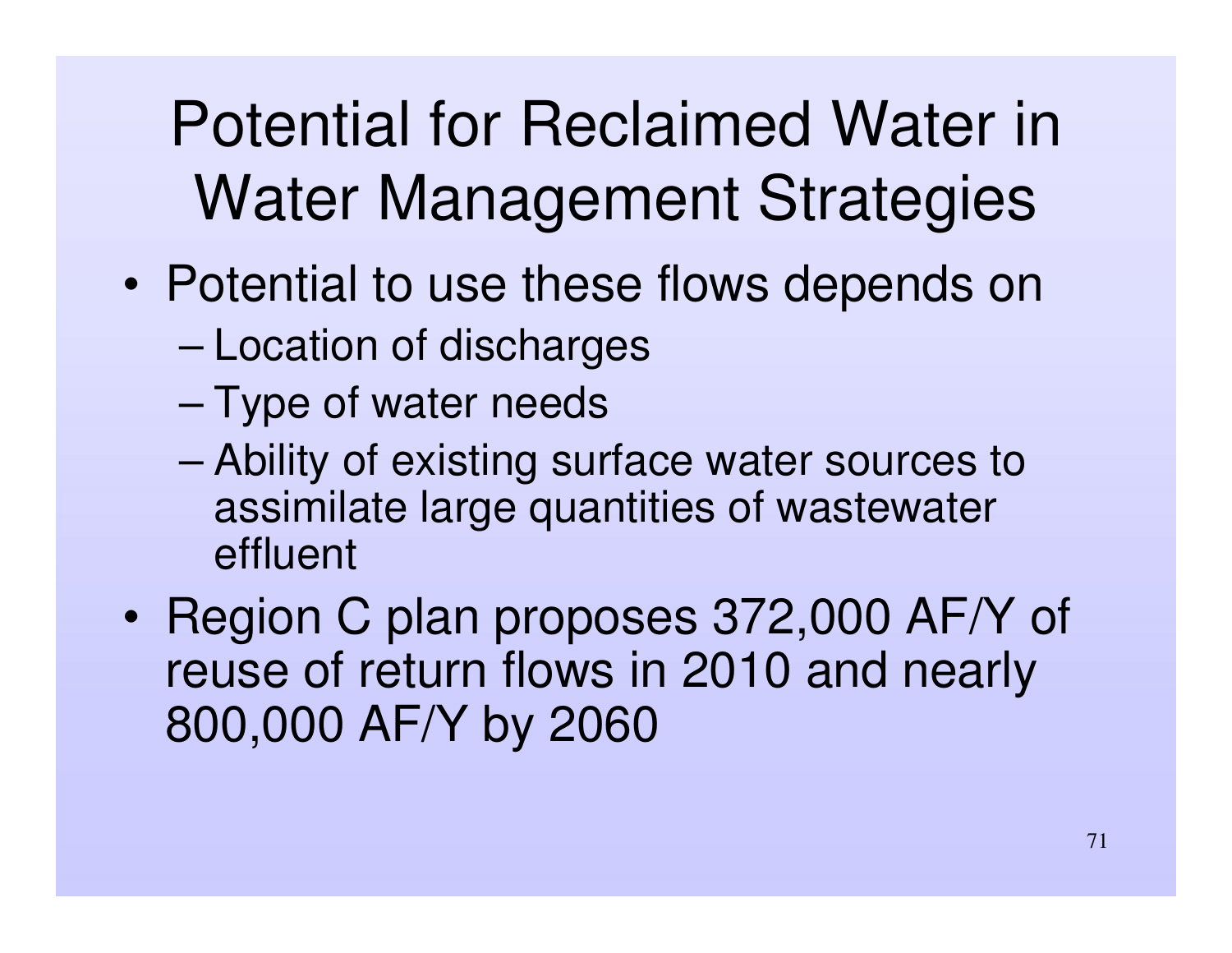# Discussion Item

Update on Infrastructure Financing Report/Survey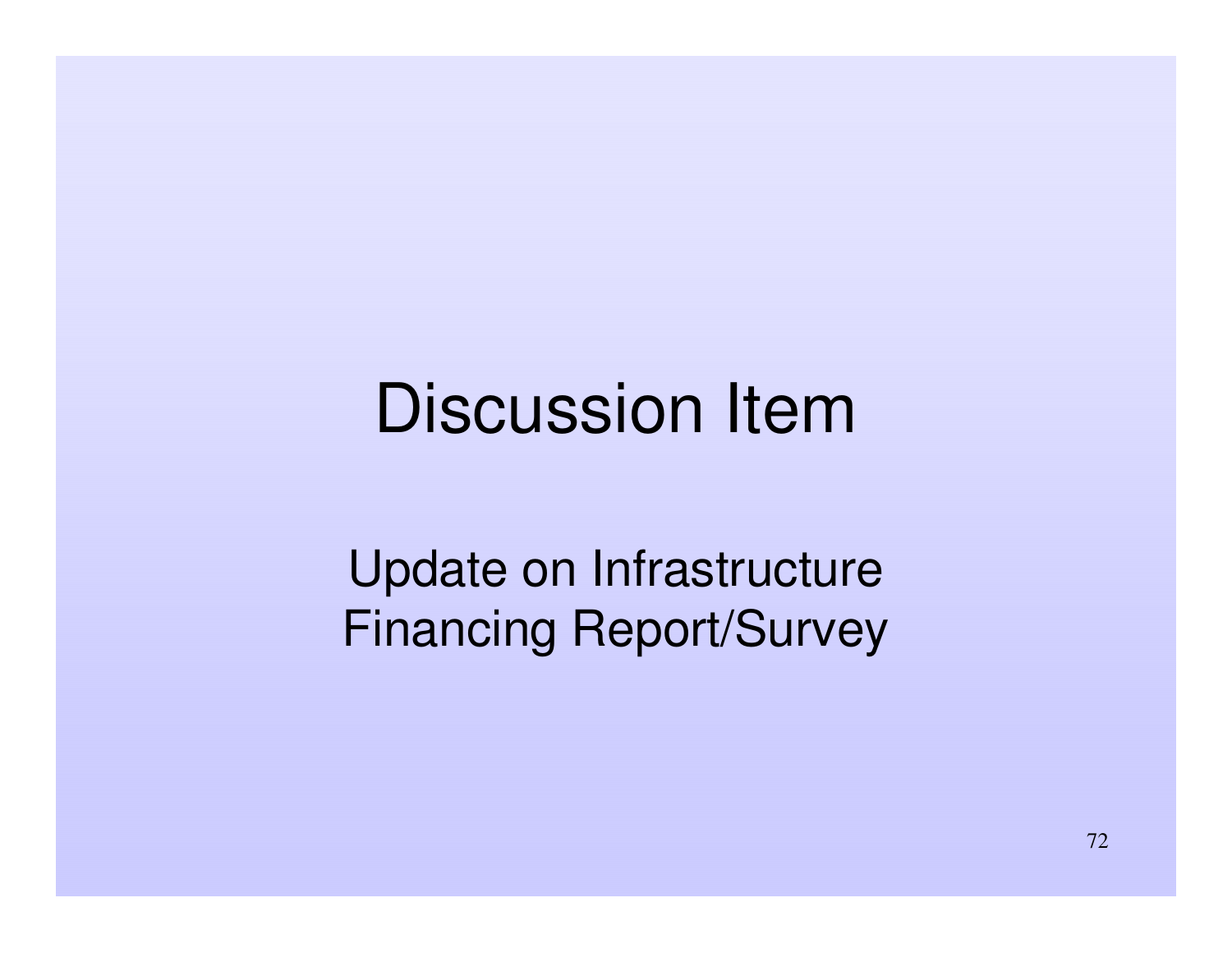#### Infrastructure Financing Survey

- •Mailed 268 surveys to WUGs and WWPs
- •• Made up to two follow-up phone calls to entities whose surveys had not been received
	- –192 phone calls – first round of calls
	- –111 phone calls – second round of calls
- 74% overall response rate
	- 86% of WWPs responded
	- 73% of WUGs responded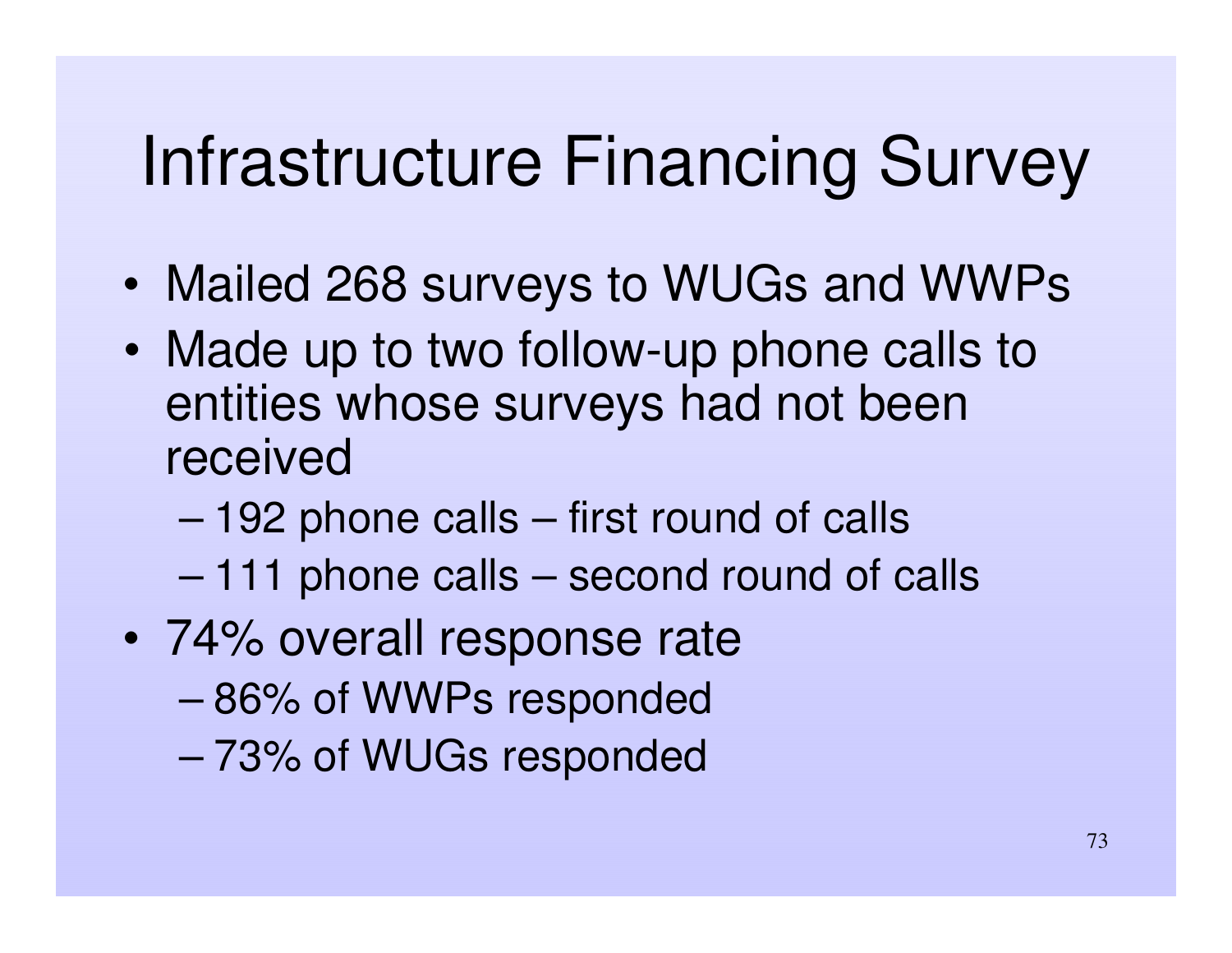## Survey Results

- •• Is the entity planning to implement the recommended water management strategies?
	- –132 agreed
	- – 35 did not respond to question or gave <sup>a</sup> mixed answer
	- –29 disagreed
	- –1 chose not to participate
	- – 1 felt survey was not applicable because the WSC is dissolving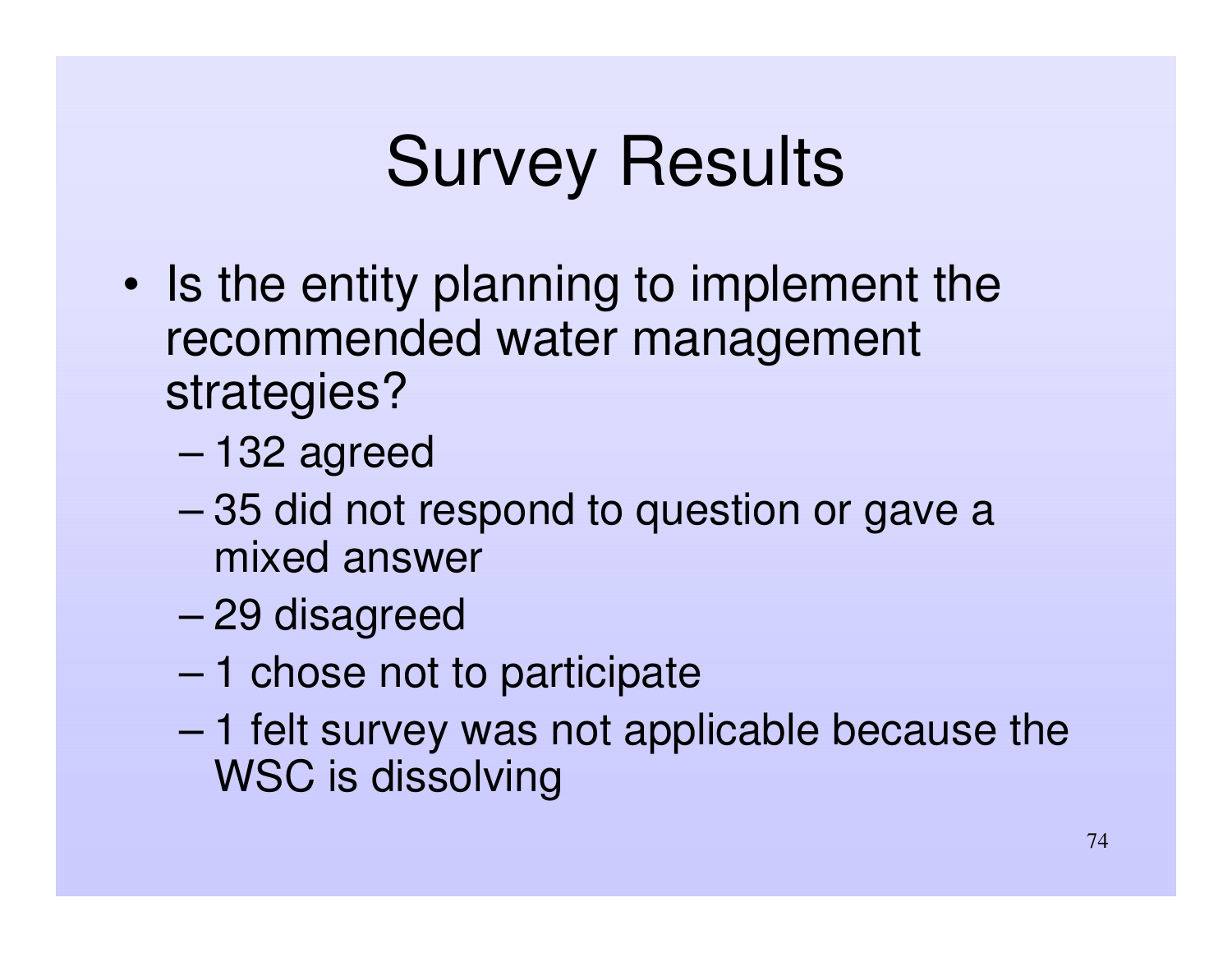#### WWP Survey Results

- How do the responding WWPs plan to pay for recommended strategies?
- $\bullet$ • \$12.7 billion
	- Bonds 89% <sup>=</sup> \$11,345,628,000
	- –State Programs 6% <sup>=</sup> \$797,521,000
	- Cash Reserves 2% <sup>=</sup> \$283,143,000
	- –Federal Programs 1.3% <sup>=</sup> \$168,681,000
	- –Other Programs 0.7% <sup>=</sup> \$92,506,000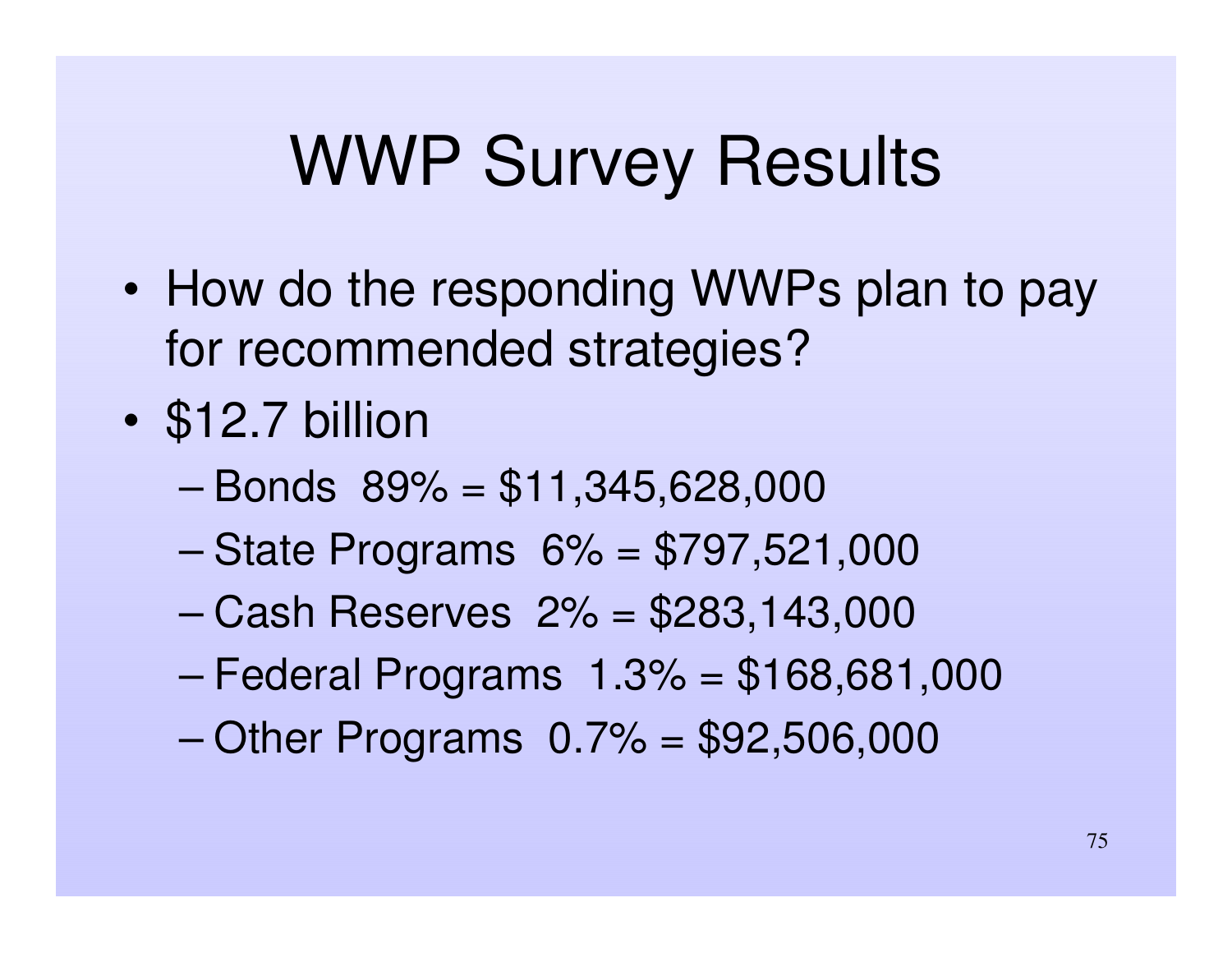#### WUG Survey Results

- How do the responding WUGs plan to pay for recommended strategies?
- $\bullet$ • \$672.1 million
	- Bonds 61% <sup>=</sup> \$412,387,000
	- –State Programs 8% <sup>=</sup> \$56,380,000
	- Cash Reserves 7% <sup>=</sup> \$48,227,000
	- Loans 7% <sup>=</sup> \$43,728,000
	- –Federal Programs 4% <sup>=</sup> \$27,923,000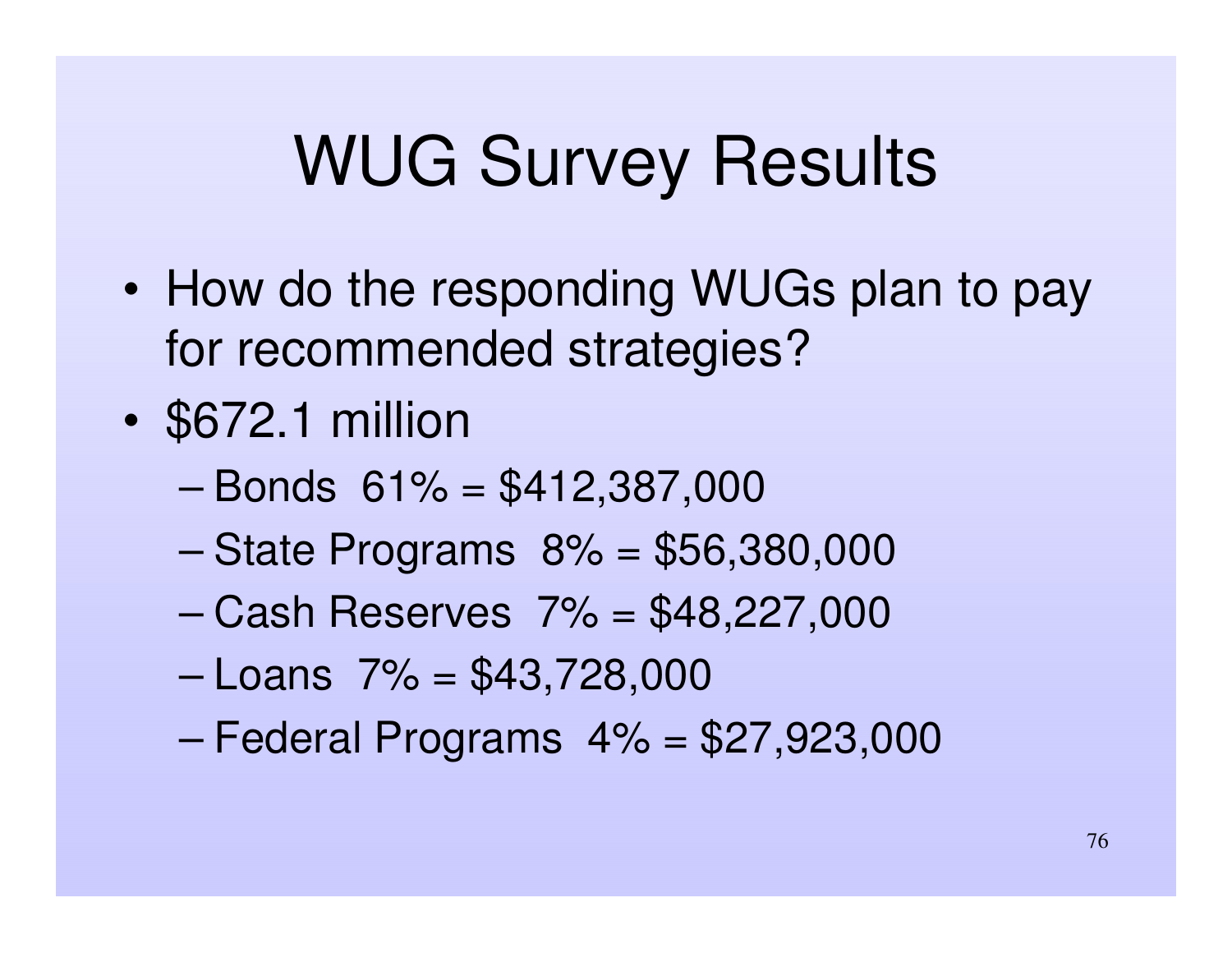#### WUG Survey Results

- –Other Programs 4% <sup>=</sup> \$25,300,000
- Cost Information Not Available\* 9% <sup>=</sup> \$58,183,000

\*Note: 8 of the responding WUGs (representing \$24,202,000) indicated that they did not know the percentage of funding options they might pursue but that they would likely seek some form of state funding.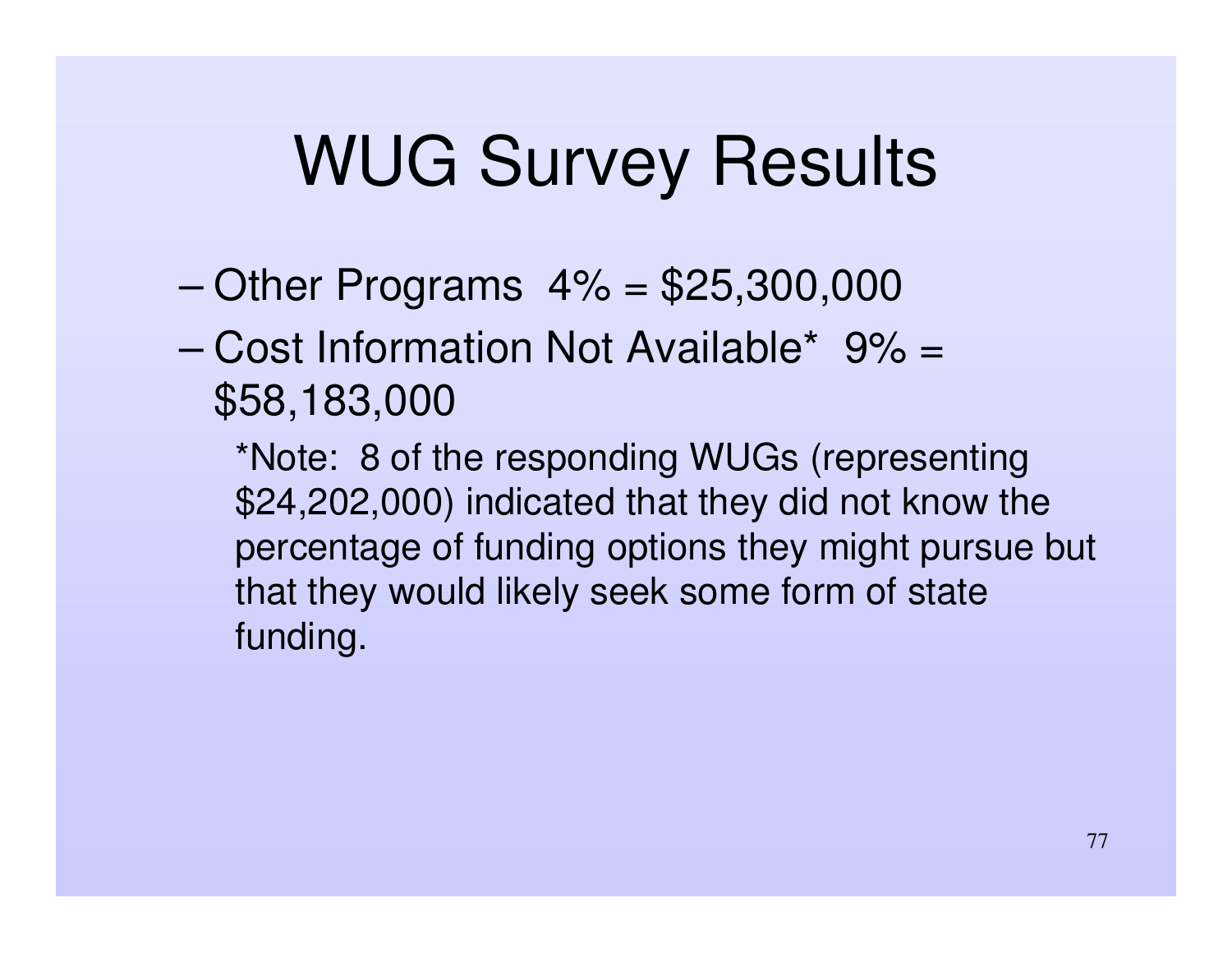## Survey Results

- Types of state funding programs likely to be sought
	- TWDB State Revolving Fund
	- TWDB Bonds
	- TWDB Water and Wastewater Loan Program
	- TWDB Grants
	- TWDB State Participation Program
	- All TWDB programs available at the time
	- **However, Marketing Committee** Texas Community Development Program (TCDP)
	- **However, Marketing** Texas Agricultural Finance Authority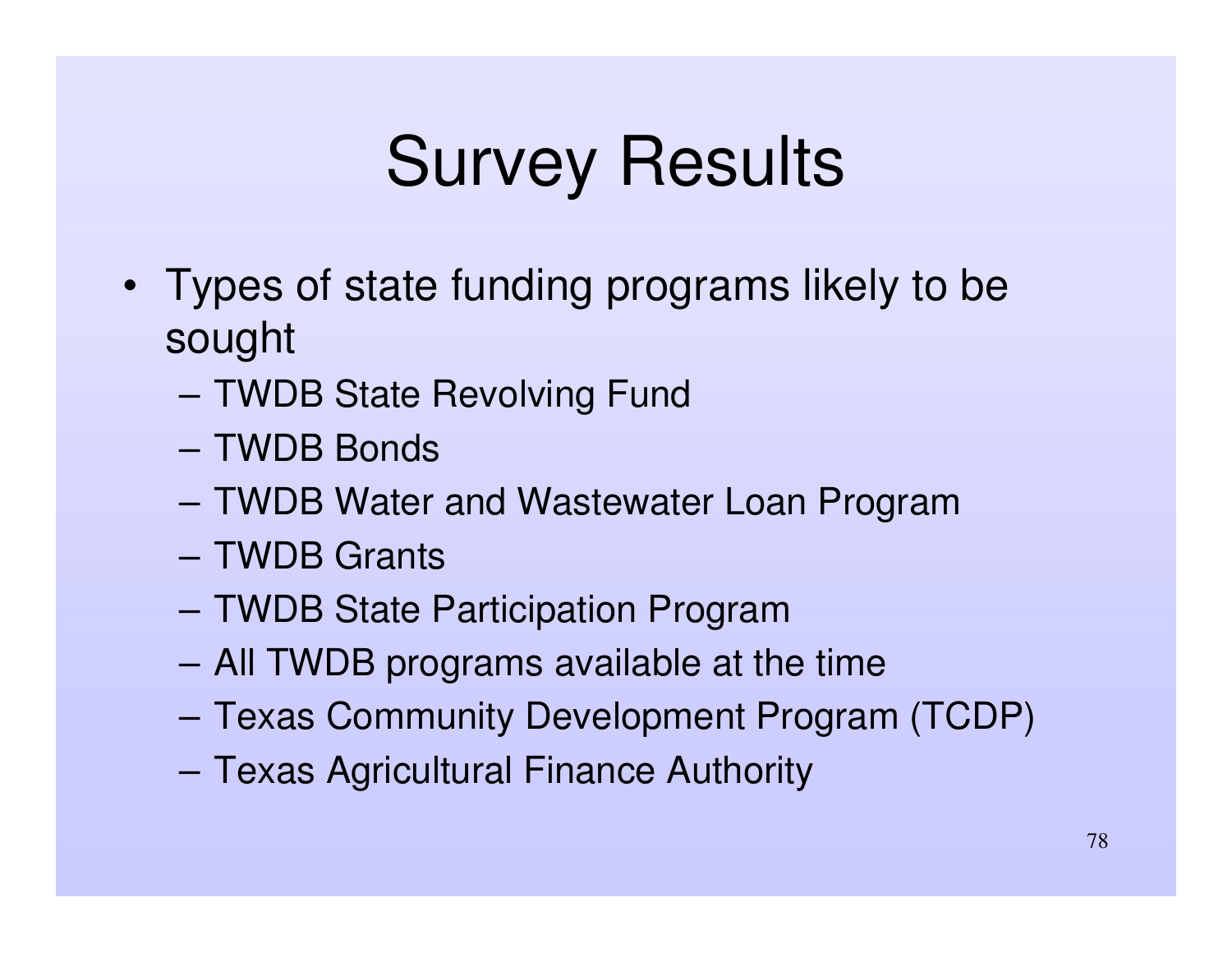# Survey Results

- Types of other funding options likely to be sought
	- Water sales revenue
	- **Hart Committee Committee** – Incorporate costs into annual budget
	- **Harry Committee** Significant contribution from <sup>a</sup> large water customer
	- USDA programs
	- **However, Marketing Committee**  Community Development Block Grant Program (CDBG)
	- **Harry Committee** - Economic Development Corporation (EDC) **Contributions**
	- RDA grants and loans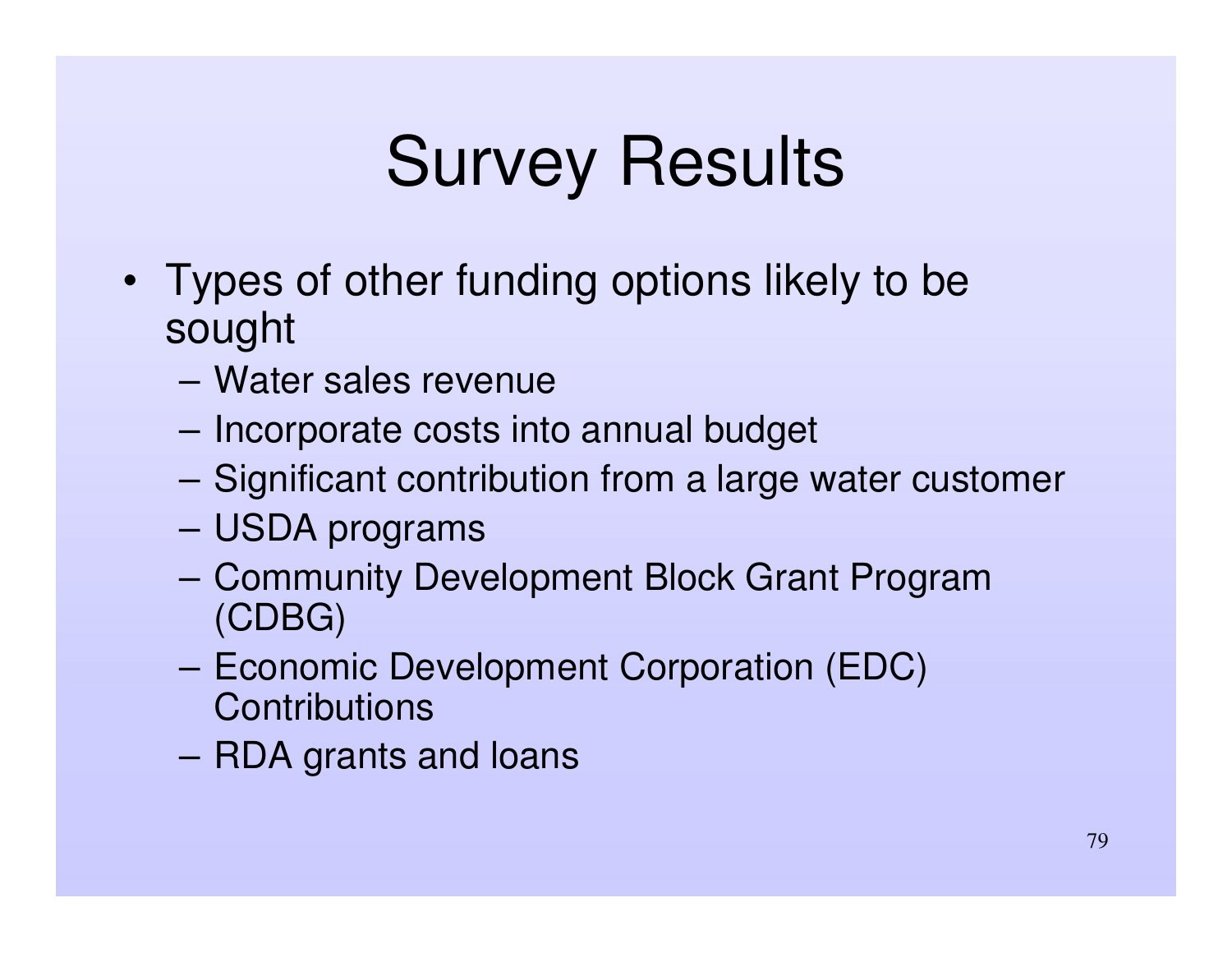#### Chapter 9 Updates

• Working on completing Sections 9.1 (preferred strategies) and 9.2 (preferred funding)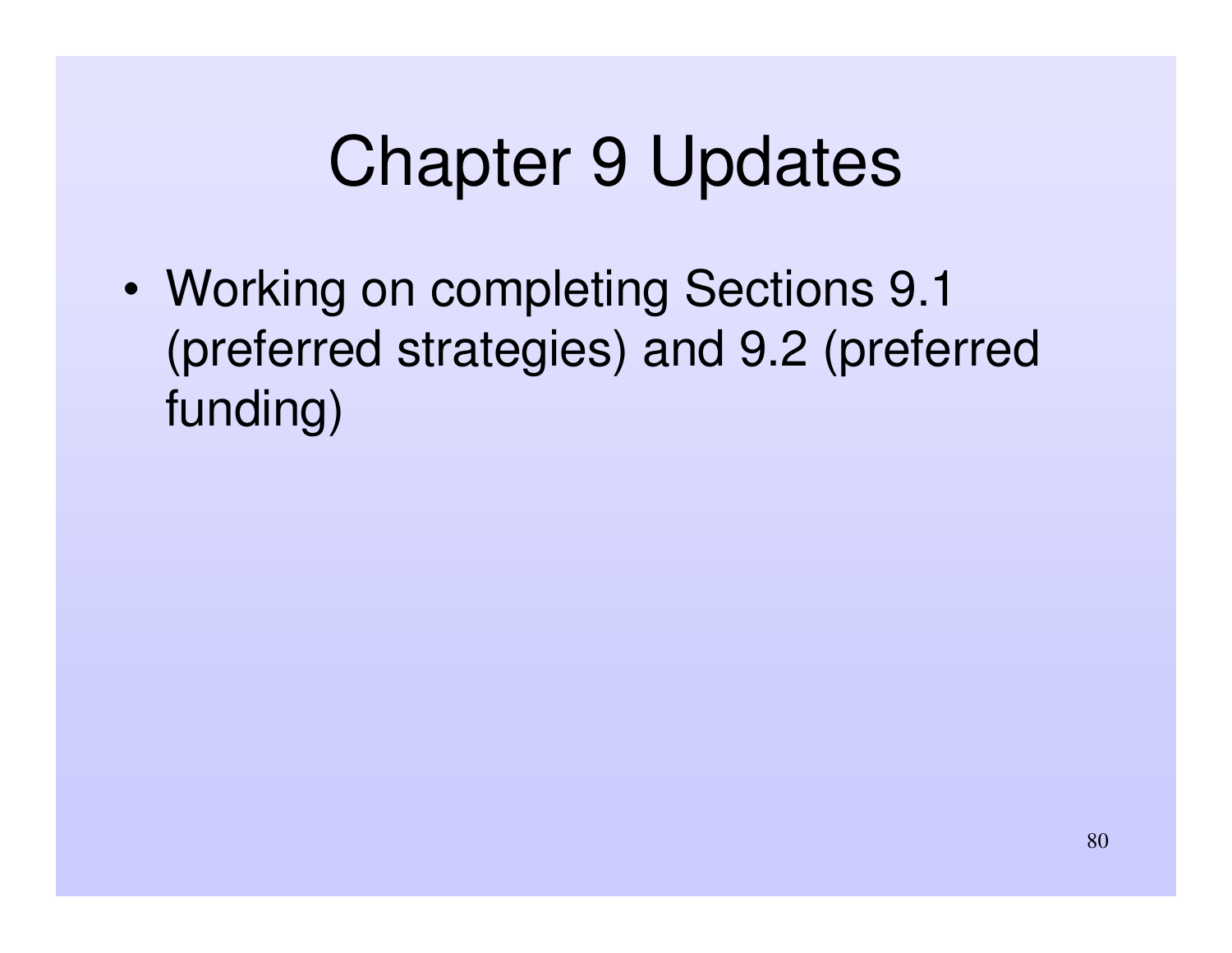#### Discussion Item

**Newsletter**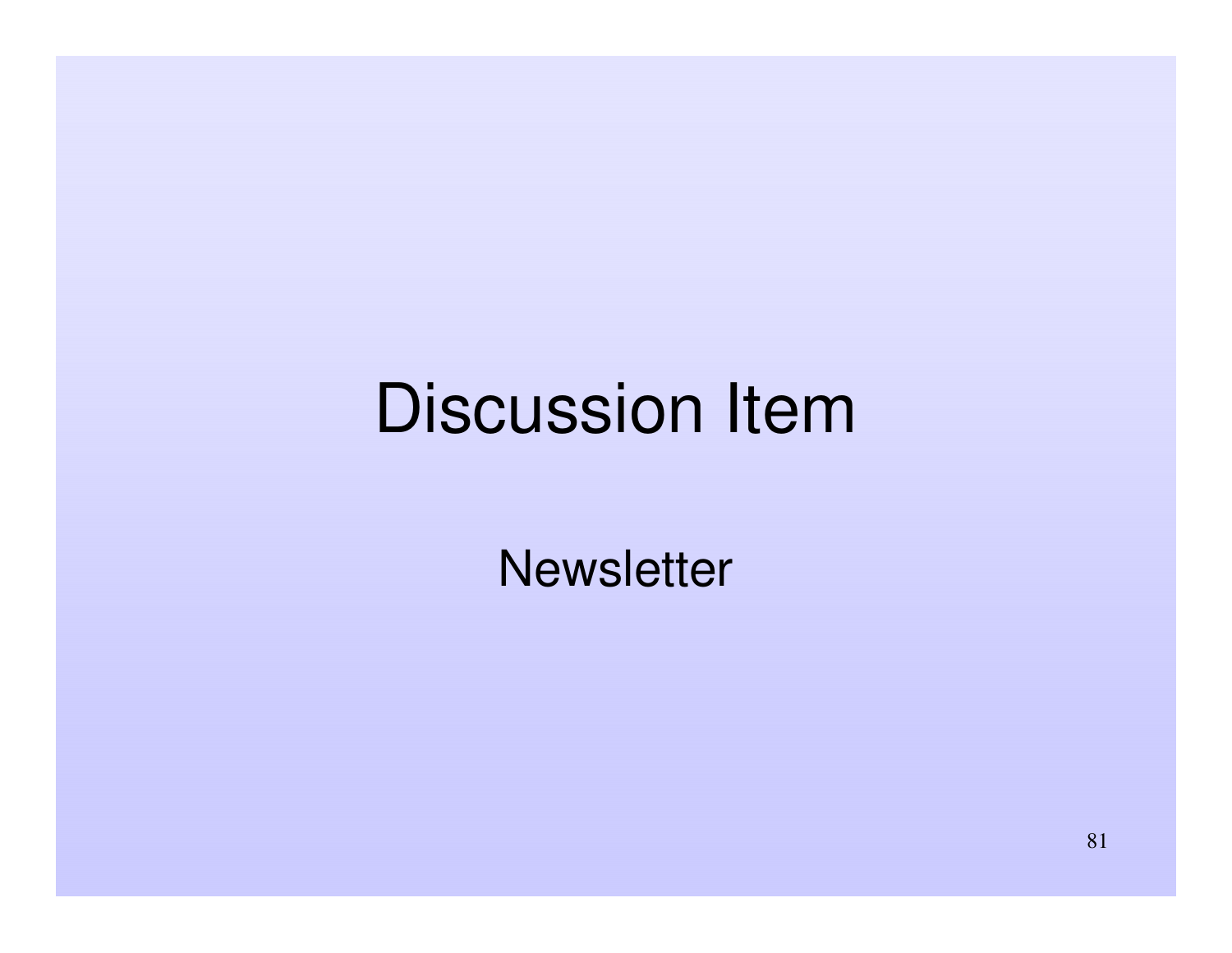#### **Newsletter**

- • The last Region C newsletter for this round of planning is scheduled to be distributed at the end of the year with the approval of the *2006 Region C Water Plan.*
- $\bullet$ • Draft material will be provided to the RCWPG prior to the December meeting.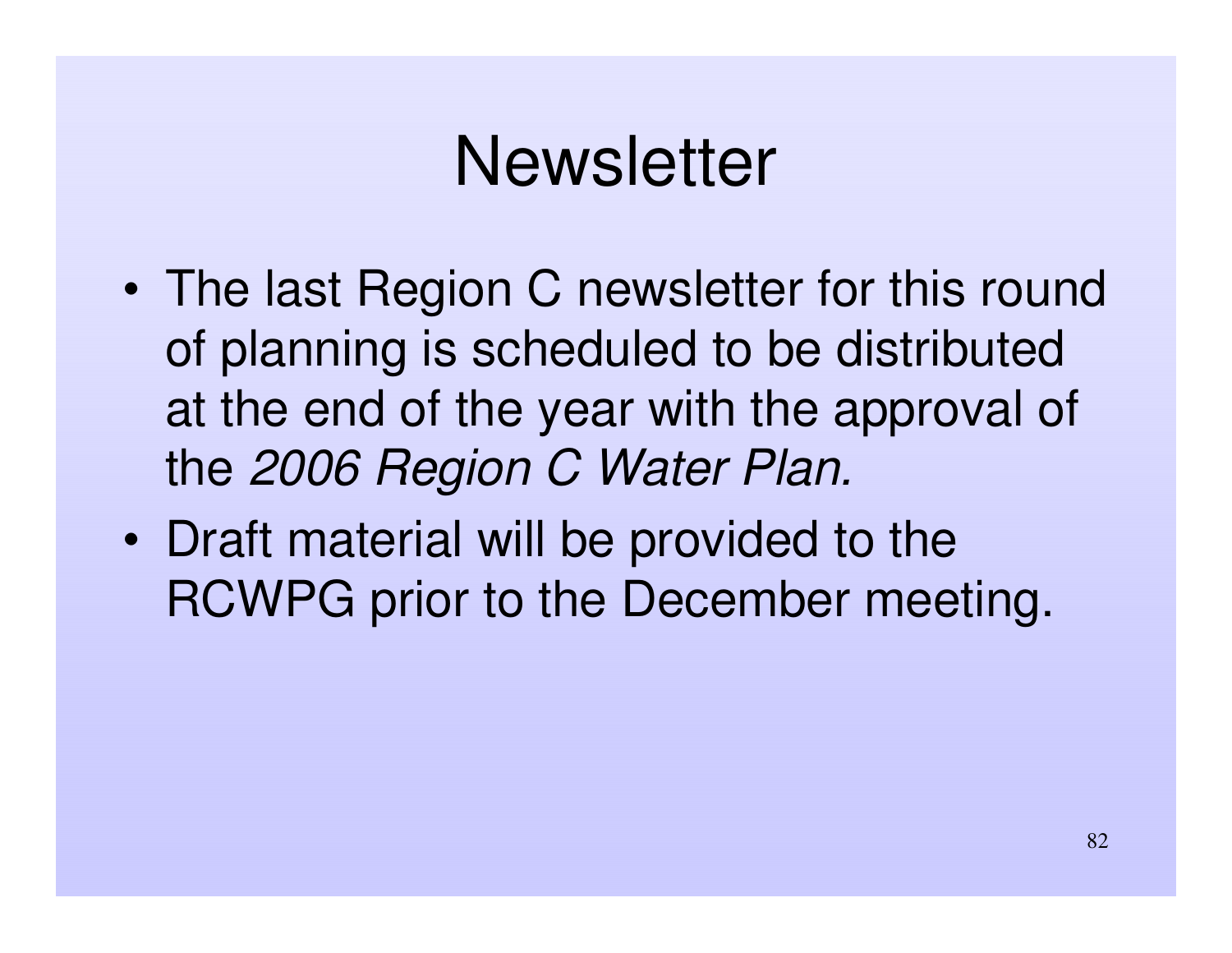#### Discussion Item

**Schedule**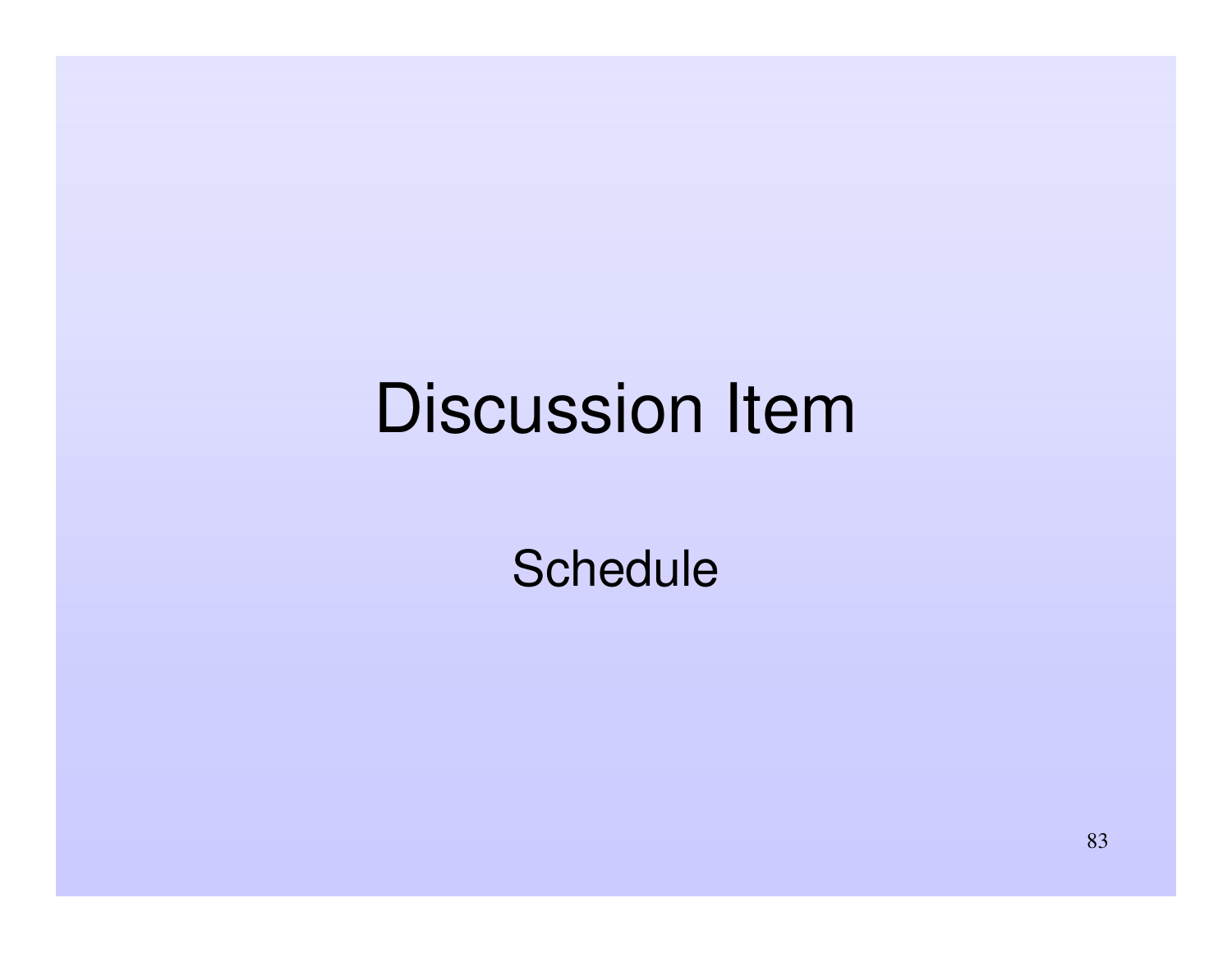#### Schedule

- Mid November "red lined" version of report showing recommended changes
- Mid December RCWPG meeting to approve final plan to send to the TWDB
- $\bullet$  January 5, 2006 – Region C Plan due to TWDB
- $\bullet$ • Spring 2006 – TWDB reviews reports and obtains any outstanding information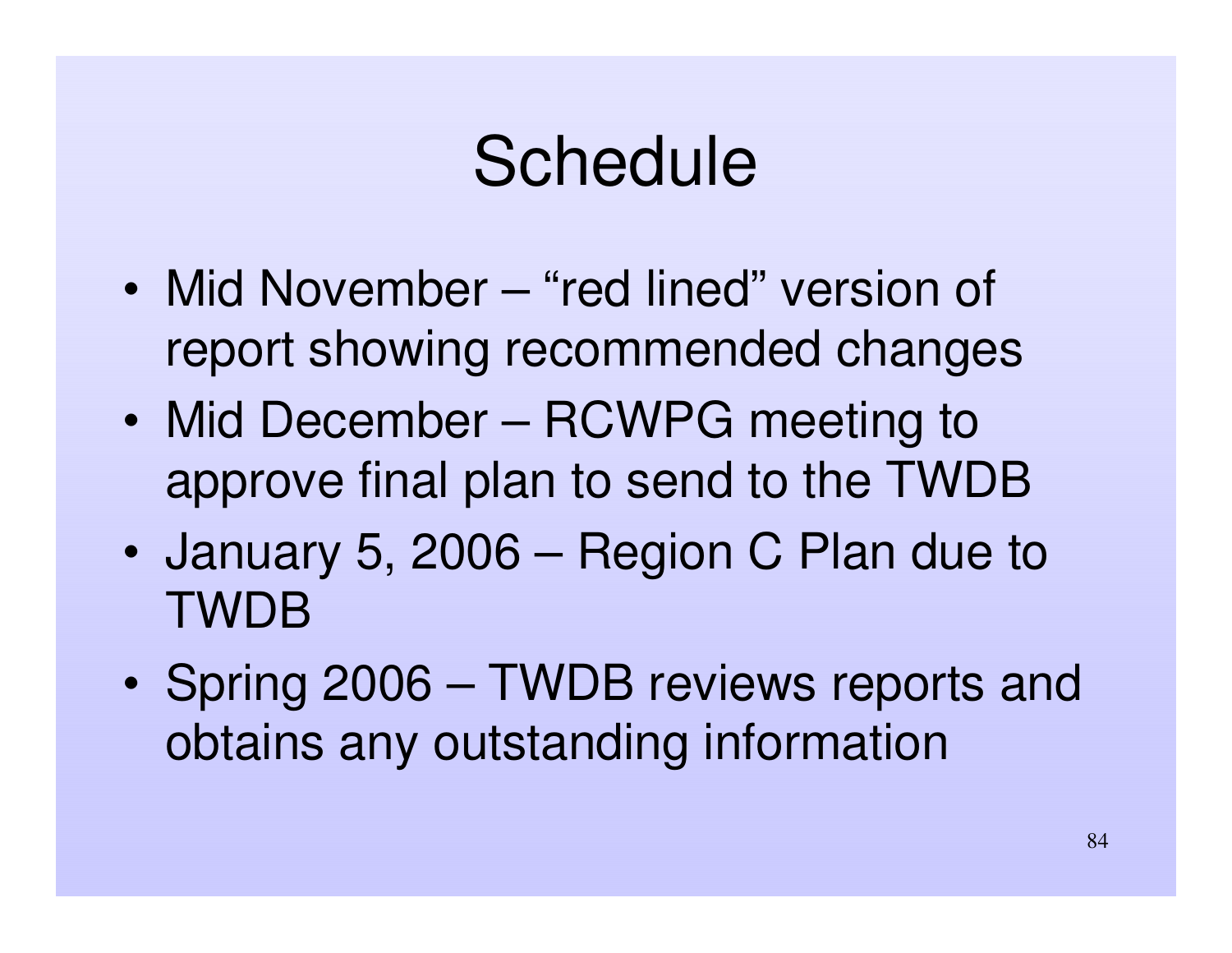#### Schedule

- •• Summer and Fall 2006 – TWDB prepares 2007 State Water Plan
- Fall 2006 Draft State Water Plan available for public review and comment
- Winter 2006 TWDB finalizes State Water Plan
- $\bullet$  January 2007 – 2007 State Water Plan due to Texas Legislature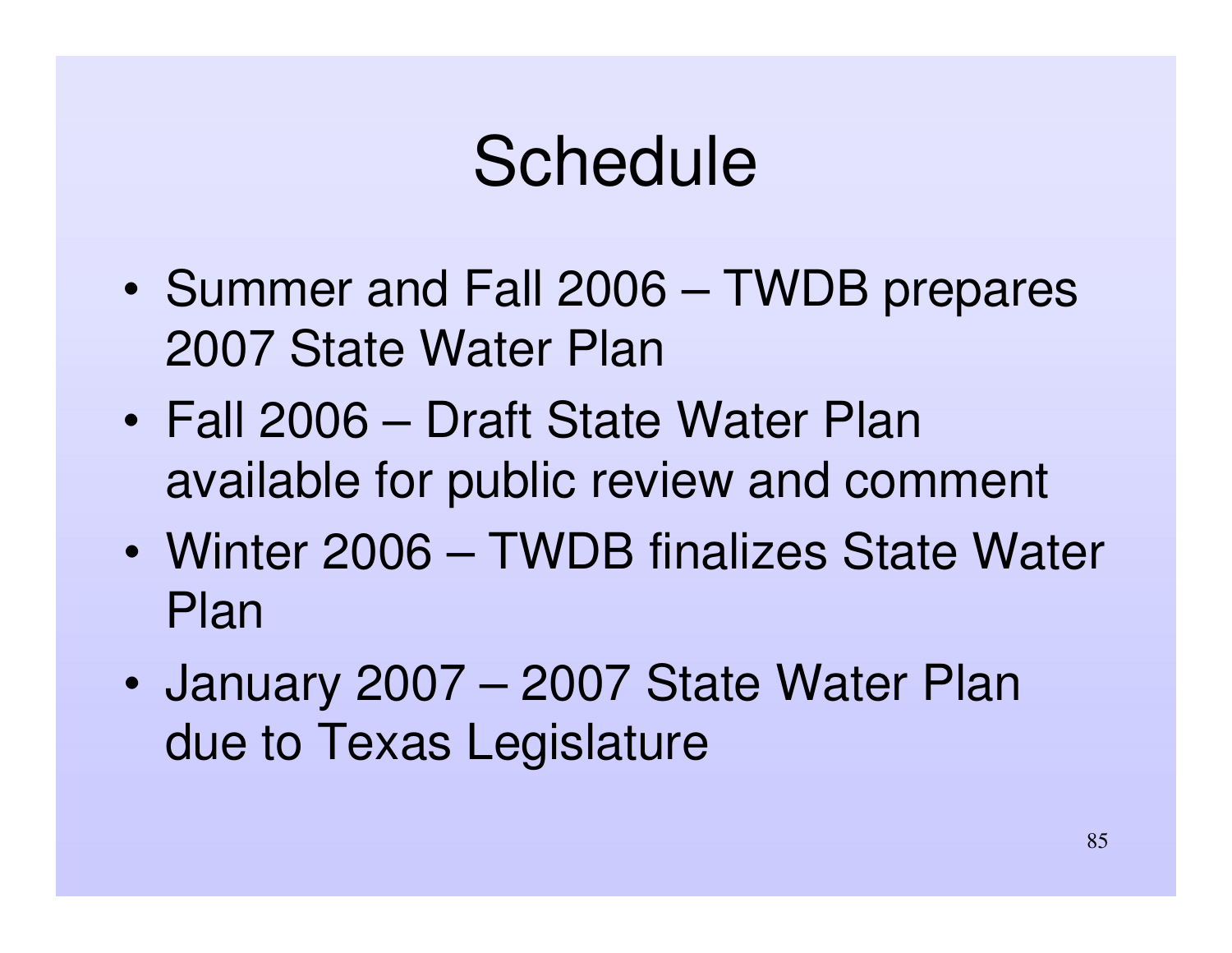# Summary of Speaker Comments-July Meeting

- •• Summary of speaker comments were posted on the Region C web site in advance of today's meeting
- • www.regioncwater.org, see meeting data for 7-11-05